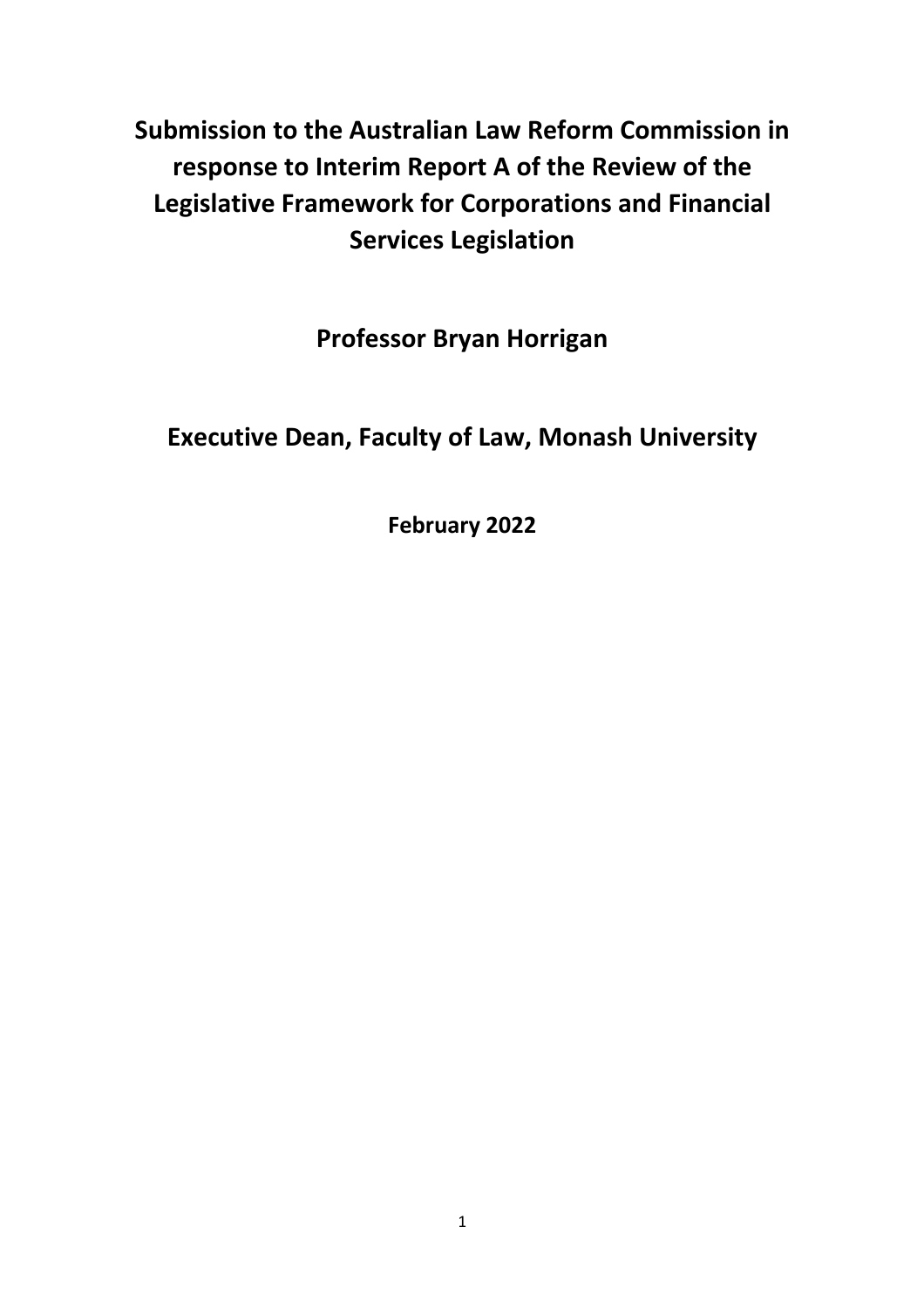# **Contents**

| <b>Scope of This Submission</b>                                                                    | 3                       |
|----------------------------------------------------------------------------------------------------|-------------------------|
| <b>Summary of This Submission's Responses and Recommendations</b>                                  | 4                       |
| ALRC Proposals for Public Consultation Affecting Regulation of<br><b>Unconscionable Conduct</b>    | $\overline{\mathbf{z}}$ |
| Significant Parts of the ALRC Interim Report for the Purpose of This<br><b>Submission</b>          | 8                       |
| A Broader Context for the ALRC Questions and Proposals at This<br><b>Stage of Its Inquiry</b>      | 9                       |
| Support for the ALRC's Underlying Principles-Based Approach                                        | 12                      |
| <b>Empirical and Other Data</b>                                                                    | 14                      |
| <b>Norms in Objects Clauses</b>                                                                    | 17                      |
| Legislative Devices to Clarify and Illustrate the 'Fairness' Standard                              | 20                      |
| Approaches to the 'Efficiently, Honestly and Fairly' Standard                                      | 22                      |
| <b>Background and Reform Options on Statutory Unconscionability</b>                                | 26                      |
| Clarity and Certainty in the Context of Evaluative Standards                                       | 26                      |
| Judicial Guidance on the Legal, Practical, and Litigious<br>Dimensions of Unconscionability        | 29                      |
| Different Forms of Statutory Unconscionability                                                     | 31                      |
| The High Court's Future Possibilities on Statutory<br>Unconscionability                            | 36                      |
| The ALRC's Reform Options                                                                          | 37                      |
| Post-Kobelt Aftermath and Continuously Evolving Landscape on<br><b>Statutory Unconscionability</b> | 40                      |
| Key Judicial Decisions on Statutory Unconscionability in the<br>Post-Kobelt Period                 | 46                      |
| Section 12CA of the ASIC Act Should Not Be Repealed                                                | 50                      |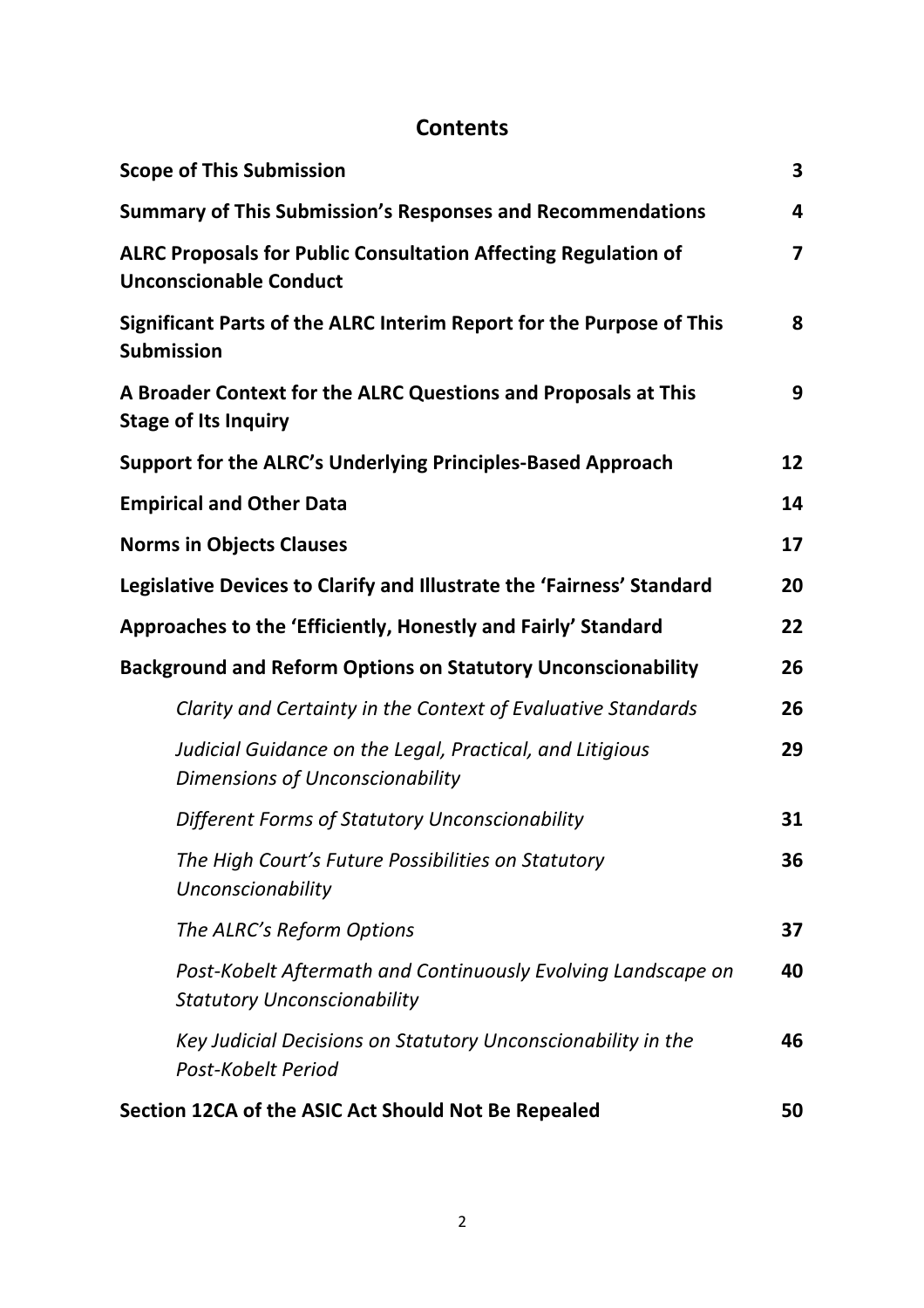## **Scope of This Submission**

This Submission concentrates upon the ALRC's suggested reform proposals about legislative design and reform, definitions and objectives, statutory unconscionability, and delivery of financial services 'efficiently, honestly, and fairly'.<sup>1</sup> It does so mainly in terms of the interactions between those different components and their implications for the ALRC's proposals to reform regulation of unconscionable business conduct towards other businesses and consumers in the financial services industry. It is structured for ease of reference by readers as a self-contained document with all relevant ALRC questions and proposals, and the statutory provisions in question, included in this Submission, which makes it lengthier than it otherwise might be.

The ALRC's approach is rightly multi-layered and its suggested reforms are rightly multipronged, as part of a badly needed new way forward on financial services laws. It raises a number of different and related levels of analysis with contrasting aspects, all of which are implicated in assessing the ALRC's proposals, especially the following five (5) levels of analysis of particular relevance for the scope of this Submission:

- (1) 'rules-based' versus 'principles-based' approaches to legislation and other regulation;
- (2) 'unfairness' versus 'unconscionability' as operative legal doctrines underlying standards of conduct;
- (3) 'unconscionability' under the general (ie 'unwritten' or judge-made) law ('general unconscionability') versus 'statutory unconscionability' (comprising 'simple statutory unconscionability' (equivalent in scope to unconscionability under the general law but with regulatory and remedial additions) and 'amplified statutory unconscionability' (including but extending beyond unconscionability under the general law, and with equivalent legislative bolstering));
- (4) 'statutory unconscionability' versus 'efficiently, fairly, and honestly' as standards governing delivery of financial services; and
- (5) 'statutory unconscionability' under the Corporations Act (Chapter 7) and ASIC Act concerning delivery of financial services and products versus 'statutory unconscionability' under other Australian legislation, especially the Australian Consumer Law and sub-national commercial and retail leasing legislation.

The ALRC's questions and proposals touching upon those matters, even at this earliest stage of its reform journey, and coming off the back of the recommendations of the recent Financial Services Royal Commission ('Hayne Royal Commission') into banks and other financial institutions, together position financial services licensees, their regulation, and its reform at the broader intersection of law, broader regulation, ethics, and morality. Judges at

 $<sup>1</sup>$  This Submission is a stand-alone submission by the author in his personal academic capacity, not in his</sup> university role or in his capacity as an expert panel member for the Australian Government on an earlier and related inquiry. In some sections, it uses, updates, and amplifies some material presented by the author in a 2020 conference paper and in a 2021 public submission to another Australian Government inquiry. It also incorporates for ease of reference important parts of the ALRC's Interim Report, key passages from relevant judgments of Australian courts, and key statutory provisions. The author gratefully acknowledges the research assistance of Monash University law student, Jarryd Shaw, in preparing this Submission.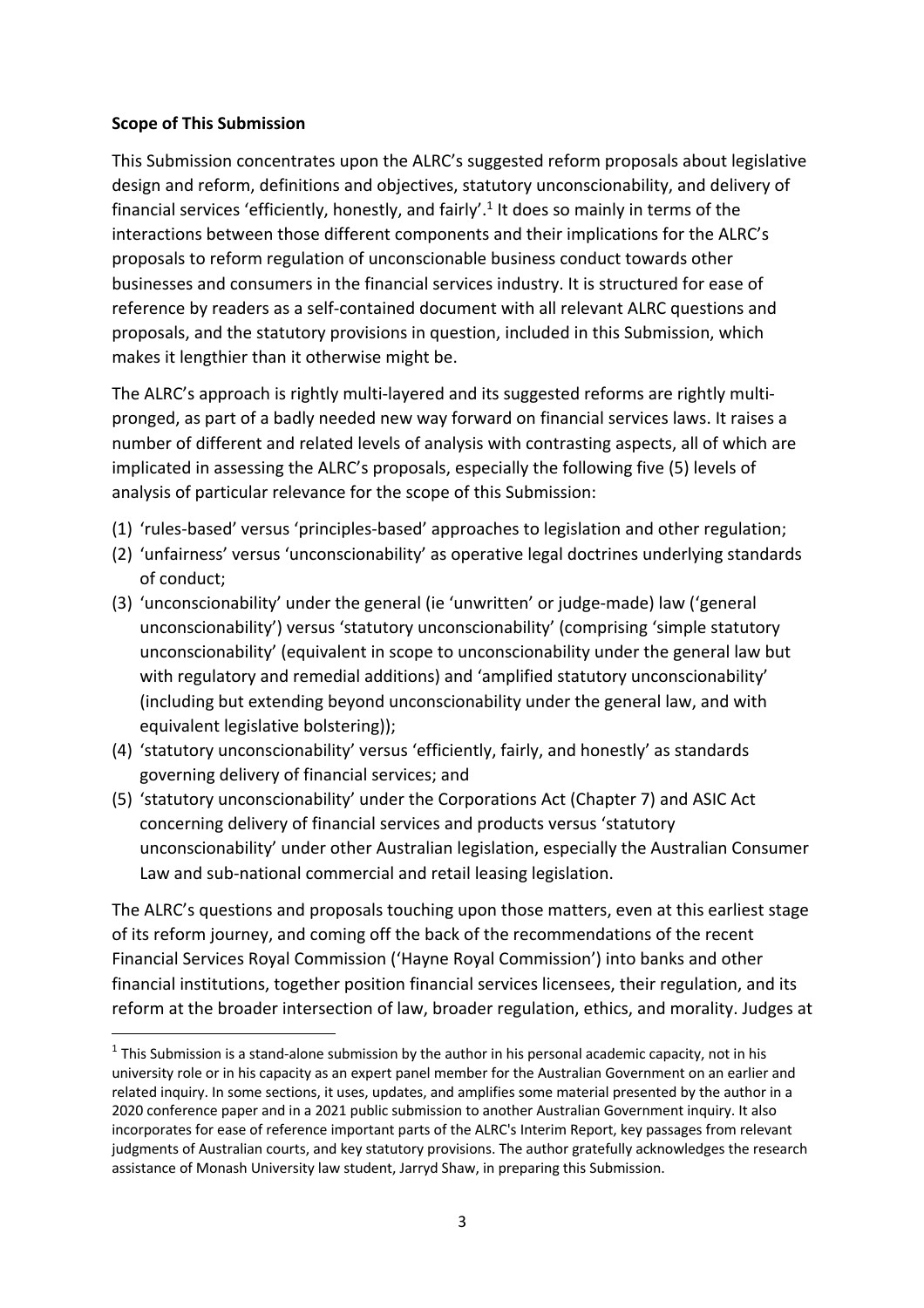the highest level recognise the intermingling of law, ethics, and morality that is as crucial in the design of business and financial services laws as it is in their operation and the practices surrounding them. 'There is an obvious tension between the drive for profit and competitive advantage which is at the heart of the market economy, and conscience-based regulation which calls for ethical self-awareness, restraint and sensitivity to the customer's potential vulnerability or disadvantage', according to the President of the Victorian Court of Appeal, Justice Chris Maxwell, in his influential Victoria Law Foundation Oration in 2019.<sup>2</sup>

Similarly, according to Chief Justice James Allsop of the Federal Court of Australia in the same year, 'many of the commercial problems of corporate and financial regulation exposed in the recent [Hayne] Royal Commission would be made more ruthlessly manageable by a full understanding and a daily application of the fiduciary principle, rather than by ever more detailed regulation which has as its [false] working assumption the ability exhaustively to define good faith, fiduciary responsibility, and behaviour in good commercial conscience.'3 Such comments have broader implications for various matters of concern to the ALRC in its questions and proposals, such as approaches to principles-based regulation, the incorporation of norms in objects provisions of legislation, the futility of trying to capture everything in increasingly detailed legislative amendments and exceptions, the wrongness of thinking that rules-based approaches inherently guarantee more clarity and certainty than principles-based approaches, and the optimal interplay between the various standards and obligations that would meaningfully cure the problems and cover the gaps exposed by the Hayne Royal Commission.

## **Summary of This Submission's Responses and Recommendations**

Here is a summary of how this Submission responds to the ALRC's specific questions and proposals, for which more detailed analysis follows throughout this Submission. First, the author of this Submission supports the ALRC's preference for a principles-based approach instead of a rules-based approach, essentially because the pre-existing rules-based approach has led to laws and amendments that result in undue complexity, uncertainty, non-accessibility, overlaps, and uneasy navigability of the law, and which no further legislative amendment under the pre-existing approach can cure.

Secondly, the author of this Submission recommends that past public and parliamentary inquiry reports that have extensively addressed the respective benefits and limits of fairness-orientated and unconscionability-orientated standards in the law are consulted and discussed as a data-set of available and relevant material in their own right, in concluding work on the ALRC's current questions and proposals and in commencing other stages of this ALRC Inquiry.

Thirdly, the author of this Submission supports the ALRC's suggested norm of fairness for inclusion in an objects clause, suggests that such a norm is not alone sufficient to cover

<sup>&</sup>lt;sup>2</sup> Justice C. Maxwell, 'Equity and Good Conscience: The Judge as Moral Arbiter and the Regulation of Modern Commerce' (Speech, Victoria Law Foundation Oration, 14 August 2019) 13.

<sup>&</sup>lt;sup>3</sup> Chief Justice J. Allsop, 'The Intersection of Companies and Trusts' (Lecture, Harold Ford Memorial, 26 September 2019) 3.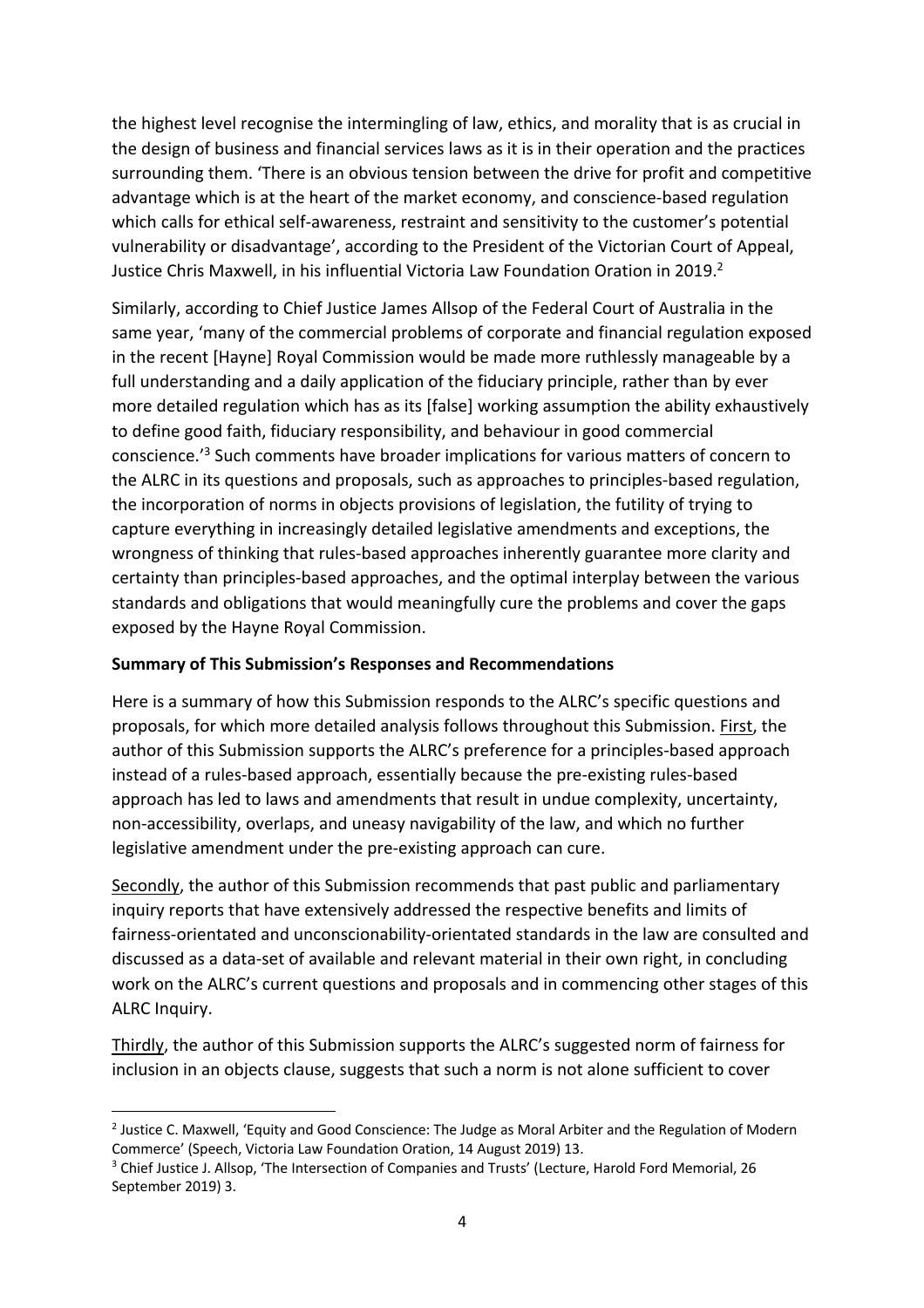norms associated with statutory unconscionability, and recommends that norms underlying statutory unconscionability are also considered for inclusion in an appropriate objects clause.

Fourthly, the author of this Submission supports the ALRC's suggested proposal to remove the single unconscionability provision in Chapter 7 of the Corporations Act, essentially because of the (albeit not complete) duplication of coverage of simple statutory unconscionability in each of s 991A of the Corporations Act and s 12CA of the ASIC Act, provided that s 12CA remains in the law.

Fifthly, the author of this Submission does *not* support the ALRC's suggested proposal to repeal s 12CA of the ASIC Act, essentially for the following summarised reasons. The repeal of s 12CA at this point in the evolution of the law on statutory unconscionability unnecessarily risks more than one potential substantive impact on how widely statutory unconscionability is interpreted.

It breaks the symmetry with the essentially identical statutory unconscionability regime in the Australian Consumer Law, and undertakes a reform through the lens of financial services law reform that is best considered (if at all) by a view of all statutory unconscionability regimes as part of the integrated package of regulation of what high-level Australian judges commonly refer to as a properly informed and instructed Australian business conscience.

In those and other ways, this particular proposal goes beyond mere avoidance of redundancy or duplication of provisions in legislative design and reform. Put another way, the worthy goals of simplification and rationalisation of statutory provisions as principles at a high level of abstraction do not easily cover the substantive issues and effects at lower levels of granular detail that arise if the proposal to repeal s 12CA is accepted.

References to unconscionable conduct in all three provisions of statutory unconscionability in the ASIC Act (and their equivalents in the Australian Consumer Law) are recognised by judges as shaping the coverage of the three provisions as a united package of measures. If s 12CA picked up all of the ways that unconscionability arises under the general law, and not just the equitable doctrine of unconscionable conduct and dealings, for example, the potential reach of s 12CB would be affected accordingly. As noted below, there are also unresolved questions about when simple statutory unconscionability in s 12CA might be needed as a matter of substance to regulate unconscionable conduct involving a third party, beyond what might operate between the specific parties identified in amplified statutory unconscionability in s 12CB.<sup>4</sup>

Put another way, unconscionable conduct in the *Amadio5* sense might catch conduct by a financial services licensee affecting third parties, even if that conduct would not be caught by the amplified notion of unconscionable conduct arising between parties whose relationship to each another is as supplier and acquirer of products and services. There are

<sup>4</sup> See the discussion by Justice Jagot in *Good Living Company Pty Ltd as trustee for the Warren Duncan Trust No 3 v Kingsmede Pty Ltd* (2021) 284 FCR 424, 451 [104].

<sup>5</sup> *Commercial Bank of Australia Ltd v Amadio* (1983) 151 CLR 447 ('*Amadio*').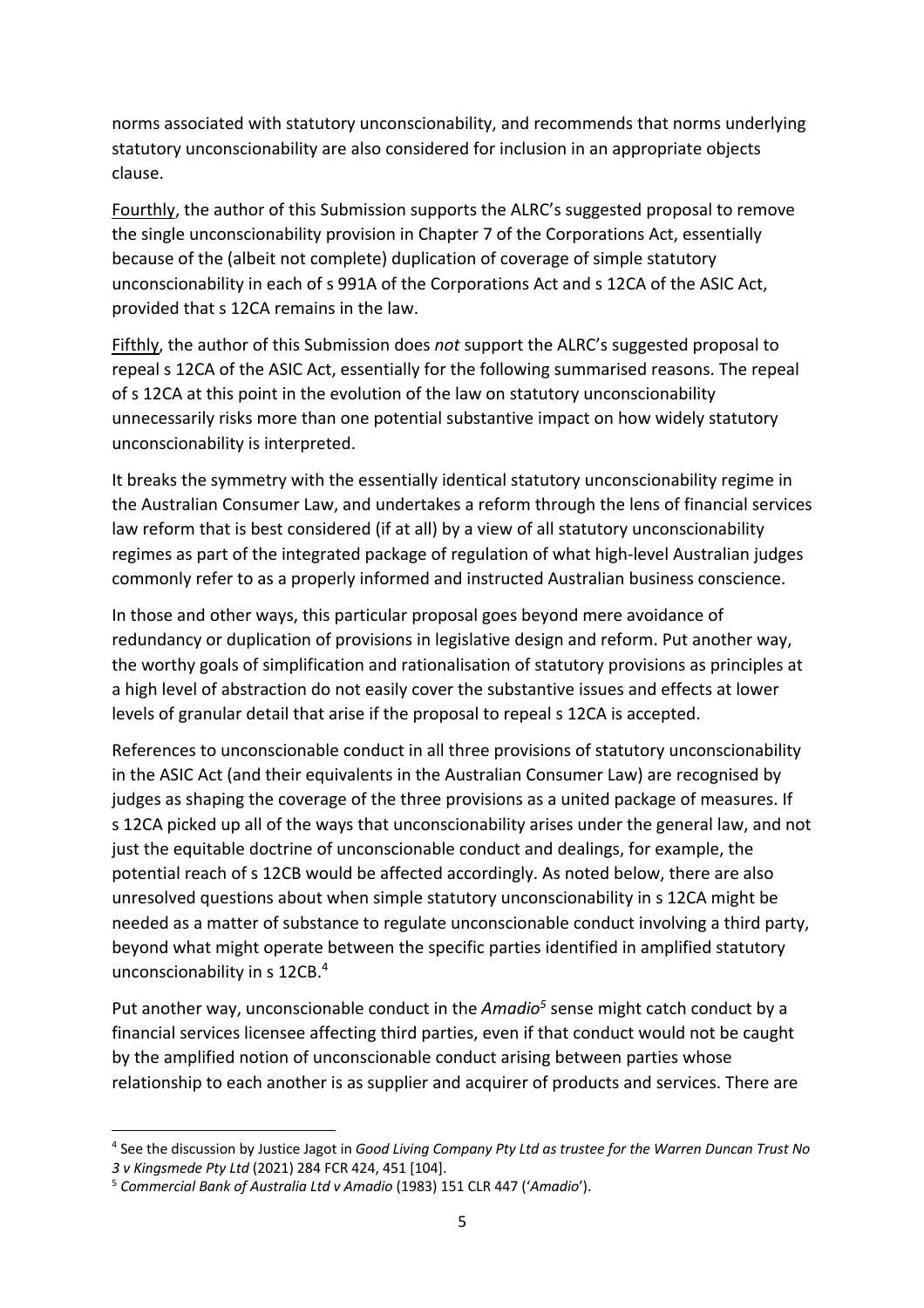other ways in which the courts see an interaction between the meaning and scope of s 12CA and s 12CB, and the fact that s 12CA does explicitly says that it does not apply where s 12CB applies does not cover all aspects of the relationship between the two sections, and does not alone mean that s 12CA is duplicative or redundant.

So, while amplified statutory unconscionability makes it explicit that s 12CB can displace s 12CA where s 12CB applies, s 12CA might yet have substantive work to do, for example, where conduct towards or affecting other parties is out of scope under s 12CB and s 12CB does not apply and hence does not displace s 12CA. Put another way, together s 12CA, s 12CB, and s 12CC constitute a package of legislative measures grounded in unconscionability, and one that is not readily amenable to a cherry-picking exercise where some parts are repealed and some parts remain on the statute book. Symmetry and consistency of legislative design and precedential guidance across Commonwealth laws would be implicated if the repeal of s 12CA was followed by repeal of the equivalent provision on simple statutory unconscionability in the Australian Consumer Law, at least as a result of a review focused upon financial services law reform alone. The tail should not wag the dog.

Finally, noting that the ALRC simply identified the 'second path' ([13.115]-[13.118]) for reform of statutory unconscionability to outline available options, but ultimately decided against recommending the second path, the author of this Submission agrees with the ALRC's position and three identified reasons for not going down this path ([13.119]- [13.120]), and independently cautions strongly against going down that path for the additional reasons summarised below and outlined further in this Submission.

The state of the law on amplified statutory unconscionability and exploration of its full potential remains in flux. The status of statutory unconscionability in its ASIC Act form as a package of three interwoven provisions, and the reliance placed by more than one High Court judge on the significance of the federal parliament's deliberate and successively reinforced choice to use the term, 'unconscionable conduct', in all three provisions, together mean that selectively picking and choosing from amongst the package of provisions adds risk and is done at the peril of diluting or otherwise upsetting the balance of the full range of protection provided collectively by statutory unconscionability, specific fairness norms (including aspects of each of statutory unconscionability and the unfair contract terms regime), the 'efficiently, honestly and fairly' standard, any bolstering of protection from unfair business practices, and other components of judicially acknowledged Australian regulation of an informed business and finance conscience.

Even if the financial services industry and other industries are subjected to regulatorendorsed reform in the area of unfair business practices, such a reform can complement further judicial exploration and enhancement of amplified statutory unconscionability. It is not a zero-sum exercise. Such related reforms can bolster the overall package of protection for businesses and consumers from unfair, unconscionable, unjust, and unreasonable business terms and behaviour, without diluting existing protection. Moreover, as the ALRC acknowledges, there is presently no equivalent of the 'efficiently, honestly and fairly'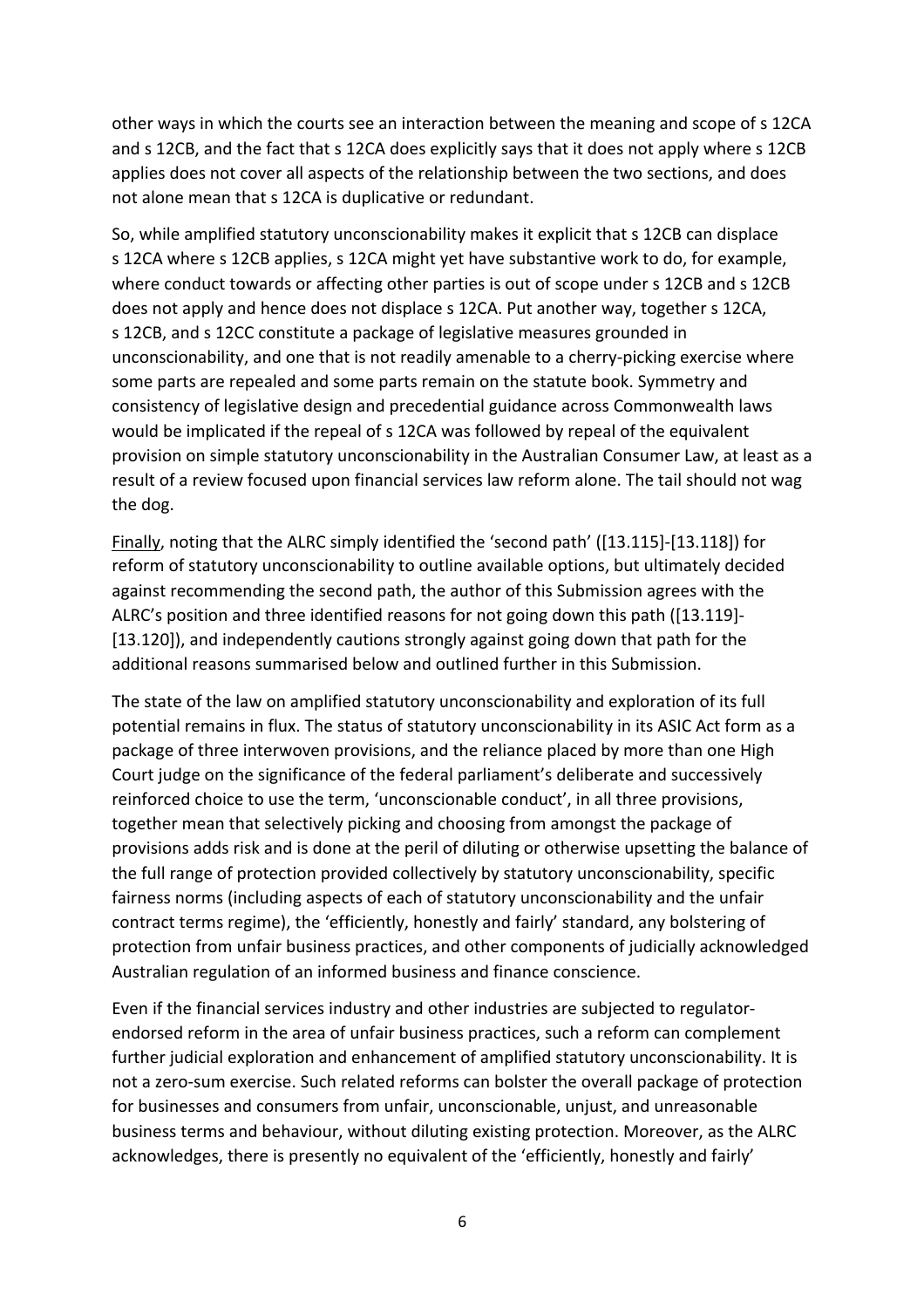standard from the Corporations Act in the Australian Consumer Law, to pick up any of the work of amplified statutory unconscionability if it were repealed from the latter.

Such wide-ranging reform of a Commonwealth Act that regulates all business and industry sectors should not occur by a side wind from any reform of statutory unconscionability confined to the financial services industry alone. Until such time as the High Court has an opportunity to consider and either accept or reject the post-*Kobelt6* view of amplified statutory unconscionability articulated by the Full Court of the Federal Court in a series of recent cases, there is an elevated risk that the removal of s 12CA might have some impact on the substantive view ultimately reached on the scope and operation of amplified statutory unconscionability in s 12CB and s 12CC, and the correlative provisions in the Australian Consumer Law.

## **ALRC Proposals for Public Consultation Affecting Regulation of Unconscionable Conduct**

The key ways in which the ALRC proposals directly or indirectly affect statutory unconscionability are as follows:

- (1) whether (and to what extent) the analysis and outcomes of previous major governmental inquiries and reports that have considered unfairness, unconscionability, and related matters provide useful material to inform final decisions on the ALRC's proposals, in the interest of overall coherence and consistency of policy and legislative design and reform over time, from a whole-of-government standpoint;
- (2) whether (and to what extent) unconscionability can and should be conceptualised as an aspect of fairness, for the purposes of making reform decisions about objects clauses, heuristic examples, and other matters;
- (3) whether norms concerning unconscionable business conduct under the general law and legislation should be included in a reformed objects clause;
- (4) whether the prohibition on unconscionable conduct in s 991A of the Corporations Act alone should be repealed;
- (5) whether the prohibitions on unconscionable conduct in both s 991A of the Corporations Act and s 12CA of the ASIC Act should together be repealed, while retaining the broader prohibition and indicators of unconscionable conduct in s12CB and s 12CC of the ASIC Act;
- (6) whether even the broader prohibition and indicators of unconscionable conduct in s 12CB and s 12CC of the ASIC Act should also be repealed, leaving the existing or reformed 'efficiently, honestly and fairly' standard for financial services licensees in s 912A of the Corporations Act to cover the equivalent work of any such repealed sections; and
- (7) whether there are related reform measures that could bolster the ALRC's proposals.

<sup>6</sup> *Australian Securities and Investments Commission v Kobelt* (2019) 267 CLR 1 ('*ASIC v Kobelt*').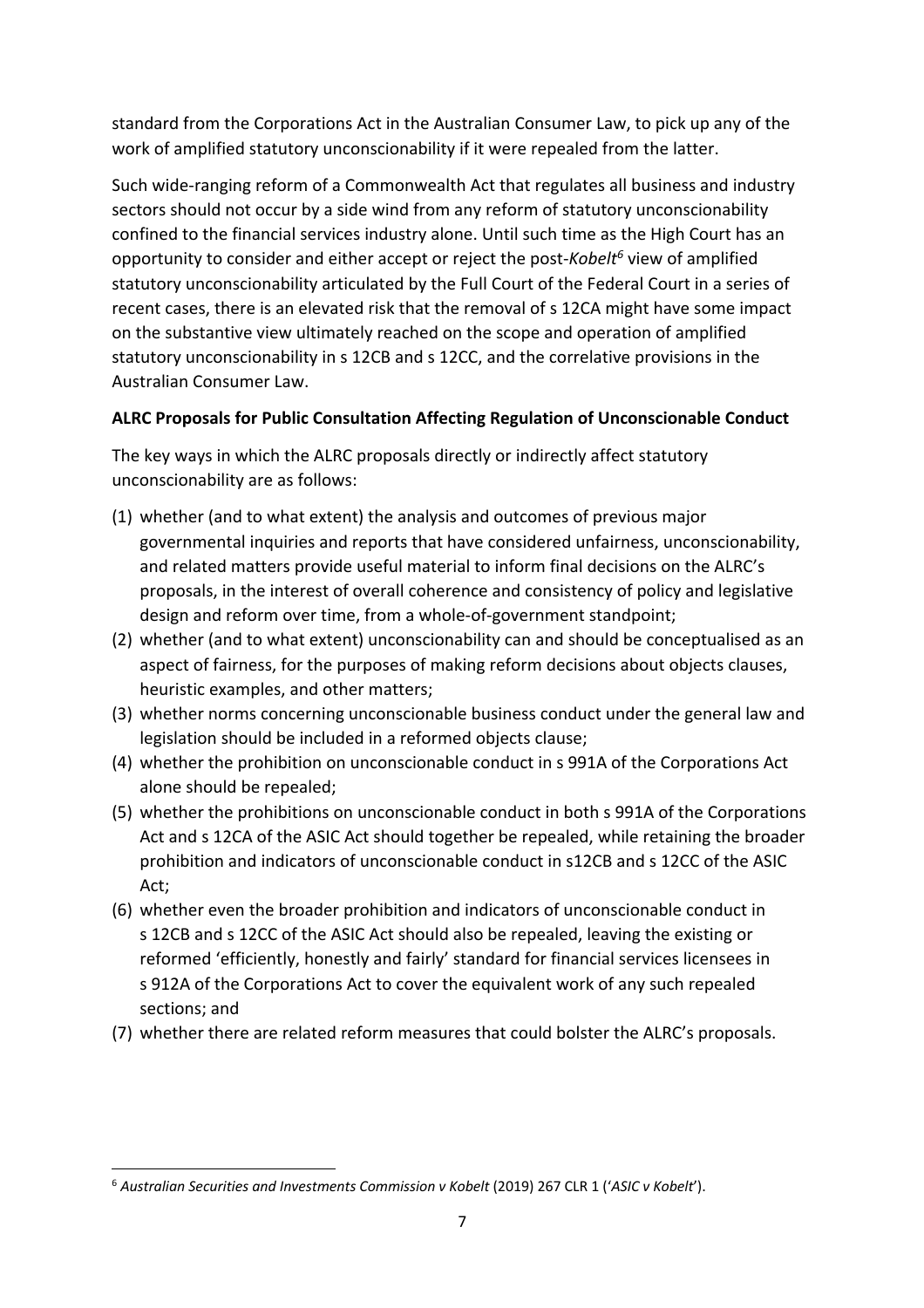The relevant ALRC proposals about statutory unconscionability appear in Proposal A22 and associated paragraphs [13.108]-[13.120]. For ease of reference, Proposal A22 is included here as follows:7

**Proposal A22** In accordance with the principle that terminology should be used consistently to reflect the same or similar concepts, s 991A of the *Corporations Act 2001*  (Cth) and s 12CA of the *Australian Securities and Investments Commission Act 2001* (Cth) should be repealed.

## **Significant Parts of the ALRC Interim Report for the Purpose of This Submission**

The ALRC aims through this Interim Report to do the following concerning the treatment of statutory unconscionability in relation to objects clauses, simplification and rationalisation of the law, and overlap or correlation with the 'efficiently, honestly and fairly' standard:<sup>8</sup>

13.6 The ALRC first invites feedback on whether Chapter 7 of the *Corporations Act* should be amended to expressly flag the fundamental norms that underlie existing conduct regulation law through the inclusion of certain norms as an objects clause.

13.7 With the aim of clarifying the 'efficiently, honestly and fairly' standard for the conduct of AFS Licensees pursuant to s 912A(1)(a) of the *Corporations Act*, the ALRC proposes amendments to:

- make clear that the constituent terms are standalone obligations, which is currently the subject of some uncertainty;
- replace the word 'efficiently' with 'professionally', in accordance with the meaning established by case law; and
- include examples of conduct that is likely to be unfair, in order to clarify what is otherwise an open-ended and uncertain obligation.

13.8 The ALRC makes further proposals that aim to simplify and rationalise the law (such as by reducing duplication and redundancy), and to ensure 'the consistent use of terminology to reflect the same or similar concepts' (in accordance with the Terms of Reference for this Interim Report). To this end, the ALRC proposes to:

- repeal specific obligations imposed on AFS Licensees that are already captured within the requirement to act 'efficiently' in s 912A(1)(a) of the *Corporations Act*;
- repeal more specific prohibitions on unconscionable conduct contained in s 991A of the *Corporations Act* and s 12CA of the *ASIC Act*, while retaining the broadest prohibition on such conduct contained in s 12CB of the *ASIC Act*; and
- consolidate the many provisions that broadly relate to misleading or deceptive conduct and false or misleading representations into a single provision.

13.9 These proposed amendments aim to simplify the law by reducing unnecessary particularisation and removing overlapping provisions that are subject to different

<sup>7</sup> Australian Law Reform Commission, *Financial Services Legislation: Interim Report A* (Report No 137, November 2021) 525.

<sup>8</sup> Ibid 500 [13.6]-[13.9].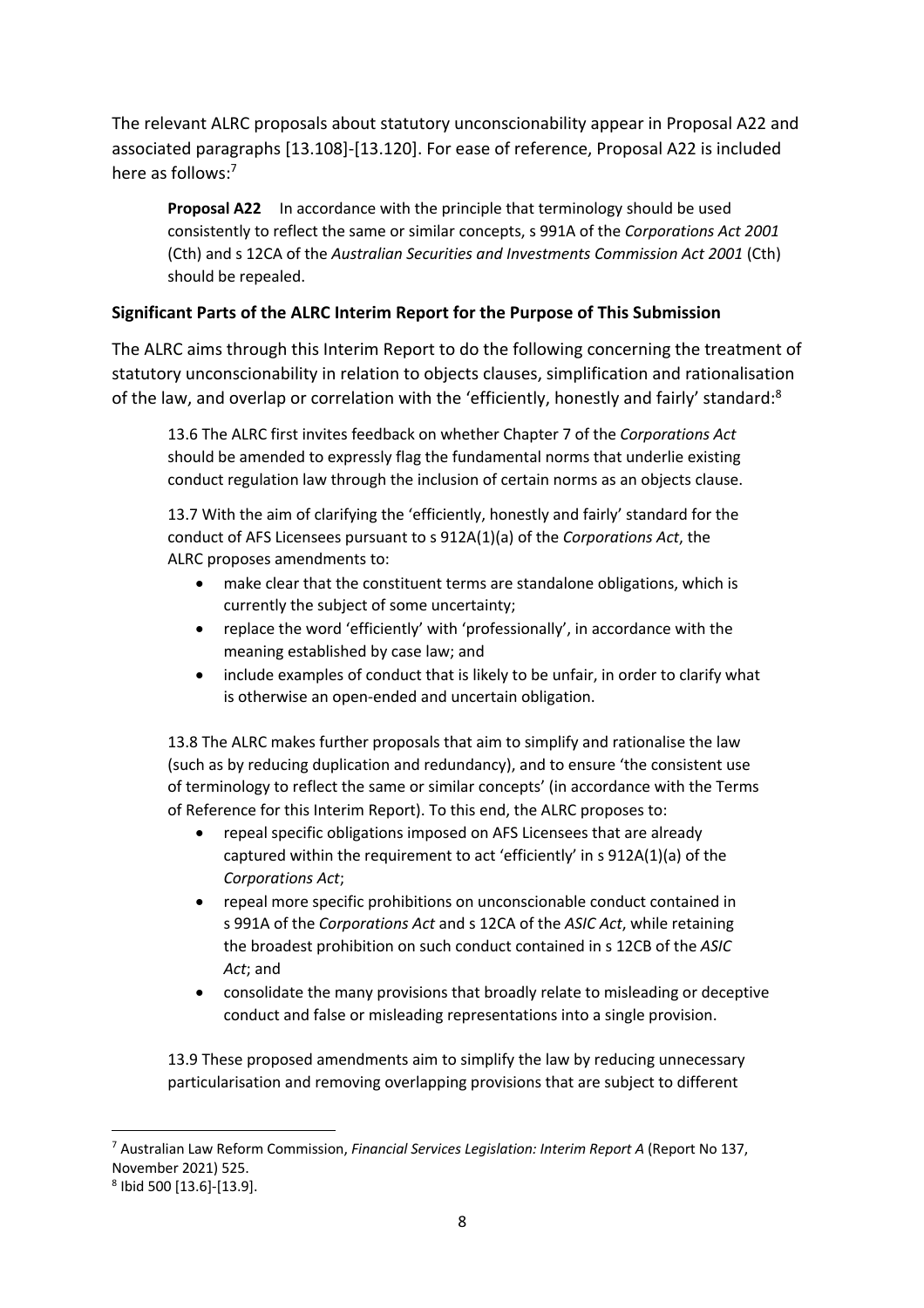and highly technical thresholds, promoting meaningful compliance through a more navigable framework.

In addition, the ALRC identifies a more radical 'second path' in reforming statutory unconscionability, which involves repealing statutory unconscionability altogether in both the Corporations Act and the ASIC Act, which is a total of four provisions regulating different forms of statutory unconscionability across two Acts, which have cognate provisions in another Commonwealth Act (ie the Australian Consumer Law). The significance of such a radical outcome is that, between them, the current provisions of statutory unconscionability across those two Commonwealth Acts provide a complete coverage of simple and amplified statutory unconscionability for all industry sectors.

However, having identified the 'second path' as a possible option, the ALRC's Interim Report goes on to advance sound reasons why that option should be rejected, as follows:9

13.119 Ultimately, the ALRC has not recommended the adoption of the second path – even though it may facilitate greater simplification – for two key reasons. First, because of difficulties in transposing the proscriptions in the *ASIC Act* into the *Corporations Act.* For example, relying on the 'efficiently, honestly and fairly' obligation to do the work of the *ASIC Act*'s unconscionable conduct provisions would require that the former obligation be expanded so as to apply to non-licensees (as the latter provisions do). Aligning the definitions of 'financial product' and 'financial service' as between the *ASIC Act* and *Corporations Act*, as discussed in **Chapter 7**, would also be a necessary precursor to this reform. Further, there may be a need to attach some additional remedies (such as the availability of an action for damages under s 12GF of the *ASIC Act*) to the 'efficiently, honestly and fairly' obligation. Second, as unconscionable conduct represents a very serious contravention of the law – of a higher order of moral wrongdoing than simply failing to be 'fair' – there may be expressive value in the availability of a provision by which that conduct may be specifically denounced or stigmatised.

13.120 Lastly, it may also be observed that the second path would remove the symmetry that currently exists with the regulatory approach of the *Australian Consumer Law*, which includes analogous proscriptions, rather than a broader 'efficiently, honestly and fairly' type obligation. The introduction of such inconsistency in regulatory approach should generally be avoided, absent strong countervailing benefits.

Still, to the extent that the ALRC or other stakeholders (or both) flag or pursue such a radical reform option as the 'second path' in concluding this stage or later stages of this Inquiry, it is important to say something further in this Submission about it.

## **A Broader Context for the ALRC Questions and Proposals at This Stage of Its Inquiry**

At present, there is understandable concern in Australian legal and regulatory circles about the complexity, non-accessibility, and workability of corporate and financial services rules, exceptions, and exemptions.<sup>10</sup> In broad terms, the commercial arms of the legal profession and their business clients are simultaneously deeply dissatisfied with the state of corporate

<sup>9</sup> Ibid 528 [13.119]-[13.120].

<sup>&</sup>lt;sup>10</sup> Eg Justice S. Derrington, 'W A Lee Equity Lecture' (Lecture, Banco Court, Supreme Court of Queensland, 18 November 2021).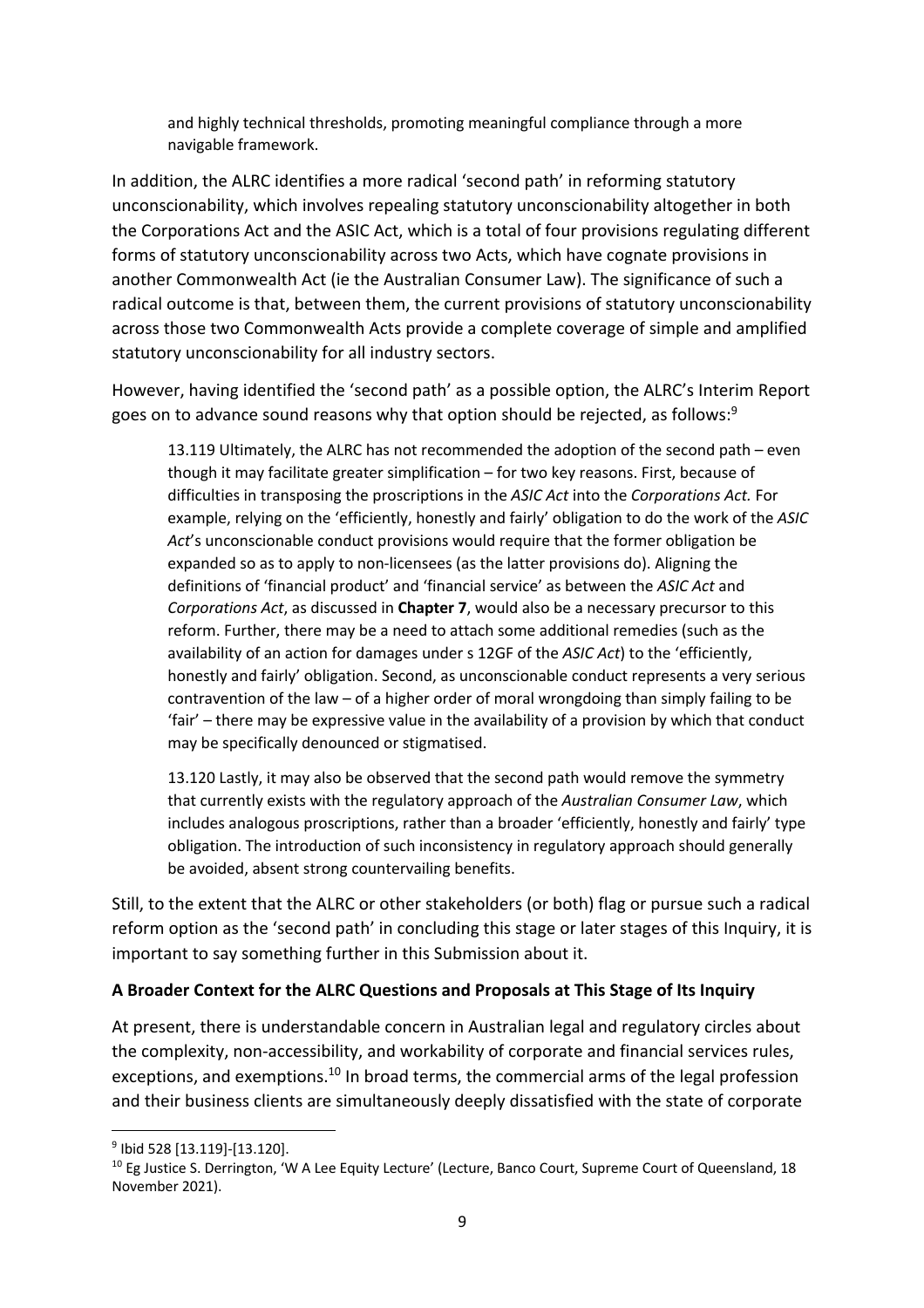and financial services law on multiple fronts, and deeply sceptical of the possibility of meaningful reform, not least given the vested interests at stake.<sup>11</sup> Those constituencies are stuck between two extremes. On the one hand, the business sector and the professional services firms advising business commonly agree that the existing regulatory regime is flawed and overly complex. On the other hand, they are used to navigating through and around the existing regime, and are perhaps rightly sceptical and suspicious of the promised benefits of change in the abstract.

So, there is a demonstrable and strong need throughout this Inquiry to 'win over' and build consensus with the external participants in the regulatory ecosystem, particularly the commercial arms of the legal profession and business, for changes in the approach and design for financial services laws. Other regulatory innovations and mechanisms might also be used to galvanise industry and professional support, demonstrating the benefits of the new legislative and regulatory approach suggested by the ALRC. This might pave the way to substantiate that the conventional approach is not redeemable and that a radically different approach is required, as modelled by the ALRC and with reference to equivalent financial services regulation overseas (eg new UK standards on financial integrity). The fact that the new ASIC Chair has labelled Chapter 7 of the Corporations Act on financial services 'a "disgrace" that was in desperate need of reform<sup>'12</sup> can only help in this cause.<sup>13</sup>

Clear thinking is needed to grapple fully with reform initiatives aimed at corporate and financial services laws that are rethinking the approach to legislative definition of concepts, balance between rules-based and principles-based regulation, and the place and workability of using 'fairness' and 'unconscionability' as touchstones for financial services regulation. For example, in the 2021 W A Lee lecture, ALRC President and Federal Court Justice, Justice Sarah Derrington, rightly queried the appropriateness of putting all regulatory eggs in the 'fairness' basket, contemplated the enactment of values-based standards limiting parties' capacity to contract out of decent behaviour, and suggested the incorporation of conscience-based notions in a redefined purpose for financial services legislation, as follows: 'To enhance the integrity and stability of the financial services industry and to provide for consumer protection informed by common law and equitable principles of fair-dealing and good conscience'.14 Financial services law reform is clearly headed in the direction of principles-based regulation.15

Unconscionability in all of its statutory forms is not completely co-extensive with notions of efficiency, honesty, and fairness for the purposes of s 912A of the Corporations Act. The fact that they can be pleaded and litigated in the alternative for financial services matters (but

<sup>11</sup> Eg R. Gluyas, 'Errant Act Needs Reform', *The Australian* (2 September 2021).

<sup>12</sup> M. Pelly, 'ASIC enforcers dish out warning to banks', *The Australian Financial Review* (Sydney, 3 September 2021).

<sup>&</sup>lt;sup>13</sup> See also: Interview with J. Longo, Chairman of the Australian Securities and Investments Commission, and S. Court, Deputy Chairman of the Australian Securities and Investments Commission (Guardian Australia, 2 September 2021).

<sup>&</sup>lt;sup>14</sup> Justice S. Derrington, 'W A Lee Equity Lecture' (Lecture, Banco Court, Supreme Court of Queensland, 18 November 2021).

<sup>15</sup> Australian Law Reform Commission, *Financial Services Legislation: Interim Report A* (Report No 137, November 2021).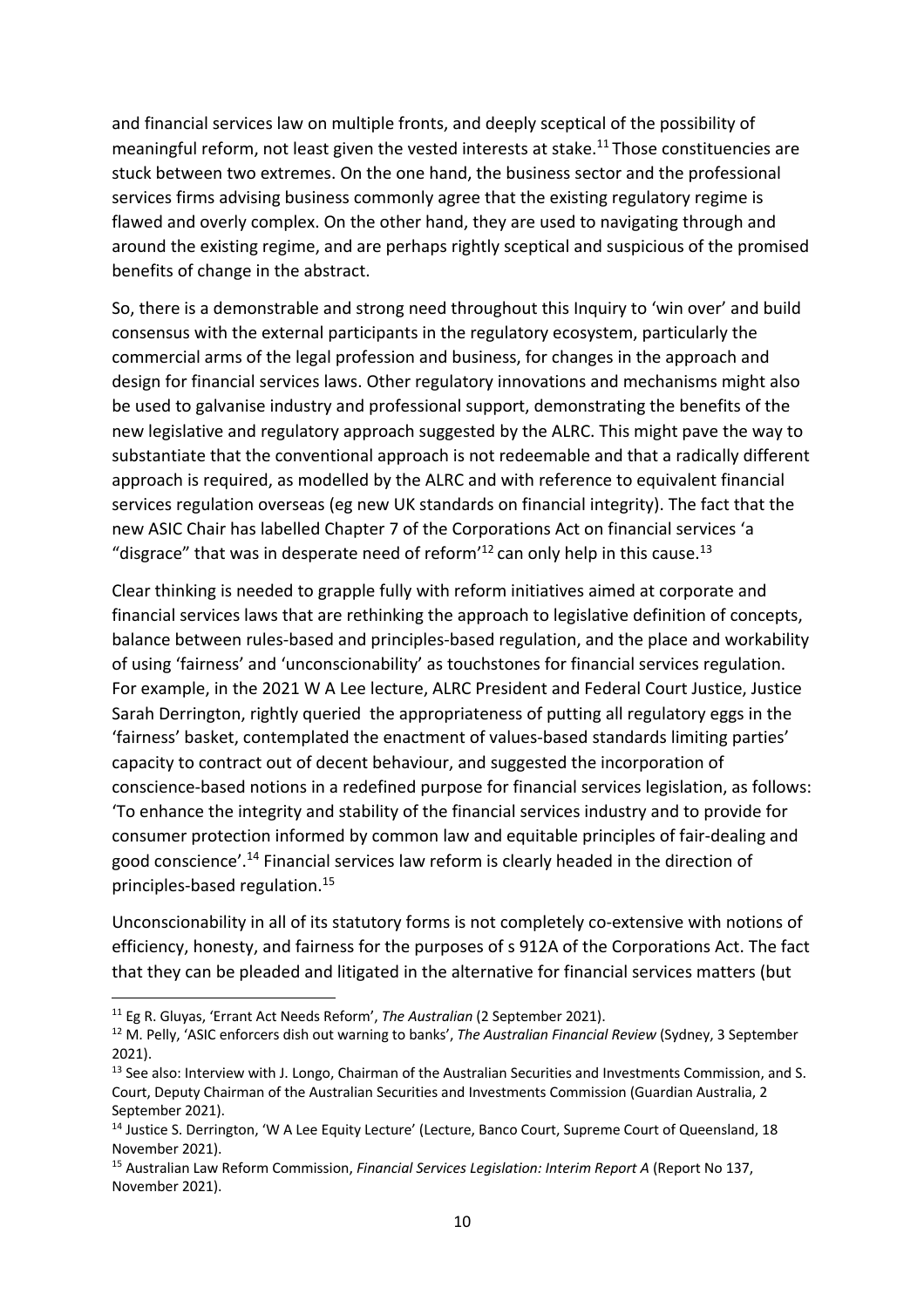not for business conduct more generally) does not detract from that point. Such notions might well transcend simple statutory unconscionability in both the Corporations Act and the ASIC Act, in the sense that unfairness will cover more than the equitable notion of unconscionable conduct that is enshrined in simple statutory unconscionability (including in its form governing financial services licensees in the Corporations Act). However, none of that means or justifies the further conclusion that notions of efficiency, honesty, and fairness cover the same ground as *amplified* statutory unconscionability, whatever the degree of overlap. In any event, the law on each of section 912A and statutory unconscionability is still developing, making any conclusive evaluations of the degree of coextensiveness problematic.

Post-*Kobelt* test cases are relevant in assessing the merits of any proposals to change the law on statutory unconscionability, and regulatory views change according to the different outcomes for the regulators in a series of cases. Regulators who were initially unhappy with the outcome in *ASIC v Kobelt* and criticised it for taking a narrow view of statutory unconscionability that made regulatory enforcement more difficult were nevertheless happy with the broader view of statutory unconscionability and the outcome gained in post-*Kobelt* cases.16 The public debate about whether the regulatory touchstone should be 'unfairness' or 'unconscionability', and any related discussion about the co-extensiveness of section 912A and statutory unconscionability, are both complex and not simple matters.

Yet, there also remains a serious and macro-level question still to be asked, perhaps in later stages of this Inquiry, about the ethical and legal capacity of current Australian corporate, financial, and investment laws to meet and guide business decision-making and advice that is not only fully and equally responsive to business ethics, fair market expectations, and 'good conscience' laws, but also to the fourth industrial revolution's marketplace dynamics worldwide of interconnected economies, ESG-based financial and investment decisionmaking and disclosure, cross-industry and cross-jurisdictional institutional investment, and the business sector's (including bank's) shared role with governments and communities in climate change mitigation, management, and disclosure in achieving global net-zero emissions in the wake of COP26.<sup>17</sup>

'Wicked' transnational problems require complex, coordinated, transnational, crosssectoral, and otherwise interconnected solutions, with multinational companies and financial institutions exerting influence and setting standards that transcend what any one sovereign government or multilateral institution can impose and control. However, those macro-level issues also implicate matters of integrity, ethics, professionalism, fairness,

<sup>17</sup> The Centre for Policy Development has commissioned three publicly available legal opinions on the legal obligations of companies and their directors for climate change management and disclosure, all by N. Hutley SC and S. Hartford Davis, both of whom are known to the author, who was a member of the expert reference group and industry roundtables for CPD concerning this work. See also: Monash Law, 'Directors Face Greater Exposure to Liability for Climate Change Risks' *Monash University* (Article)

<sup>&</sup>lt;sup>16</sup> Australian Competition and Consumer Commission, 'Full Federal Court Ruling Provides Vital Clarification of the Law on Statutory Unconscionable Conduct', (Media Release, 22 March 2021), referring to the ACCC's post-*Kobelt* win on statutory unconscionability in *ACCC v Quantum Housing Group Pty Ltd* [2021] FCAFC 40.

<sup>&</sup>lt;https://www.monash.edu/law/news/articles/current/Directors-face-greater-exposure-to-liability-for-climatechange-risks>.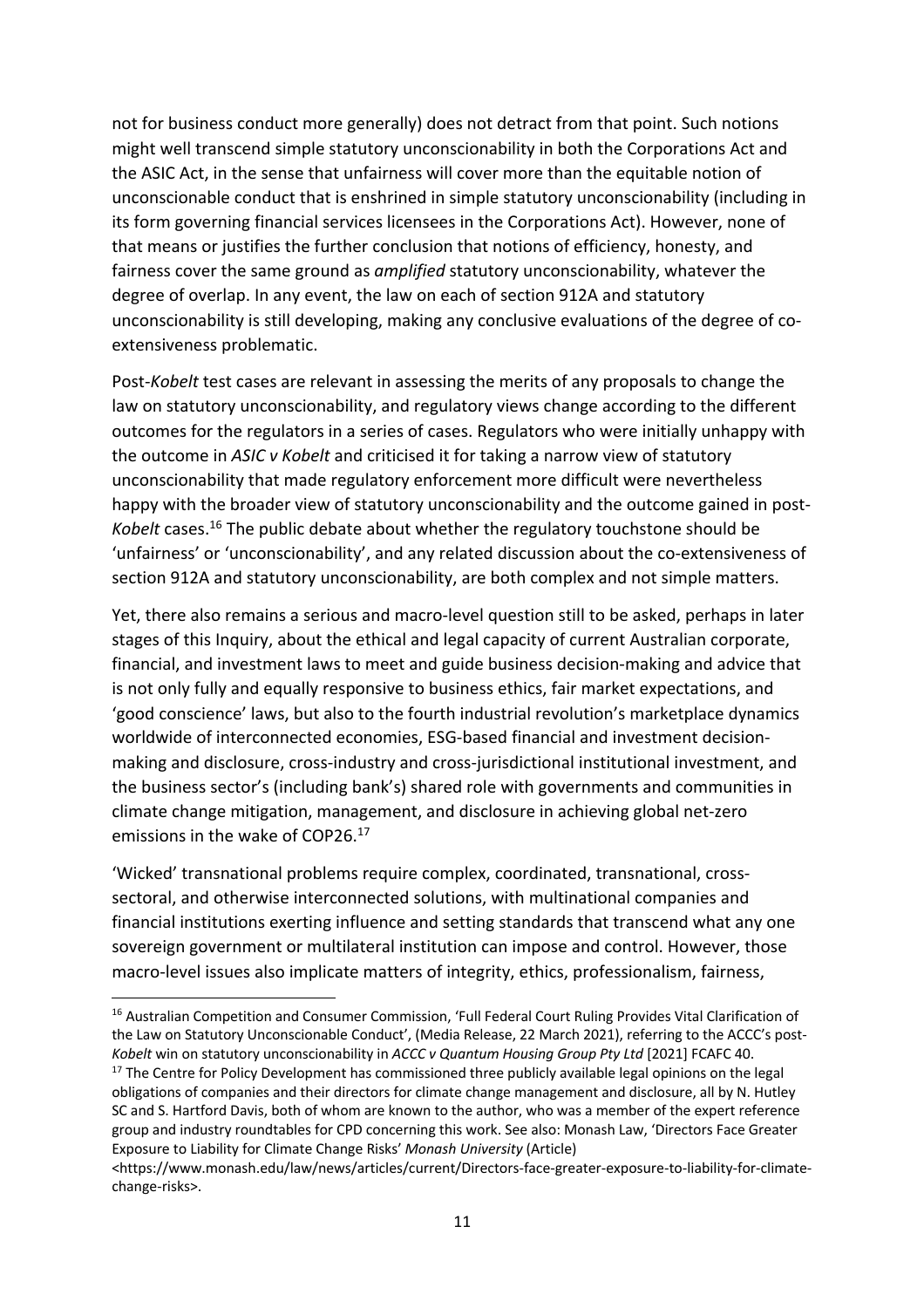honesty, and other norms and standards. They need capturing in broader reform of corporate, financial, and investment laws under 21<sup>st</sup> century conditions. The national and global ecosystem in which Australian financial services operate has many interactive and intersectional parts.

Even the supposedly simple incorporation of moral and ethical notions in various laws – notions such as honesty, fair play, and non-exploitation of vulnerable parties, for example – presents more challenges of interpretation and application for commercial courts, official regulators, businesses, and their (internal and external) legal advisers than more specific, absolute, and prescriptive laws, not least because the former are more likely to be explicitly principles-based, values-orientated, open-textured, and context-sensitive. Moreover, recent and ongoing inquiries of business relevance by the ALRC, Commonwealth Attorney-General's Department (AGD), $^{18}$  and other public agencies and departments fall for consideration against the background of an emerging body of written and unwritten law that thematically coheres in regulating an informed Australian business conscience and promoting commercial morality and business integrity – something that the Full Court of the Federal Court of Australia ('FCAFC') has characterised as 'what a modern Australian commercial, business or trade conscience contains and requires, in both consumer and business contexts'.19 Clearly, in terms of the current ALRC Inquiry, statutory unconscionability and the 'efficiently, honestly and fairly' standard are both important planks in regulating such a good conscience in business and finance.

While some of these broader concerns might lie beyond the ALRC's strict terms of reference, at this stage or even at all, it is impossible to consider matters within its terms of reference without some regard to matters of such broader concern, some of which even go to questions within scope in this Inquiry, such as whether or not the norms reflected for statutory interpretation purposes in objects clauses should be based wholly or substantially on the six principles identified by Commissioner Hayne in the Financial Services Royal Commission.

## **Support for the ALRC's Underlying Principles-Based Approach**

There is much to be gained and nothing to be lost in terms of clarity and certainty in financial services law and regulation by supporting the ALRC's suggested principles-based approach. Clarity and certainty in this area of law and regulation has not been achieved to the satisfaction of key stakeholders by a conventional approach characterised by progressively lengthier, more detailed, more complex, and fragmented laws and other regulation. A different and better approach is necessary.

<sup>18</sup> Attorney-General's Department, *Inquiry into the use of the term 'good faith' in civil penalty and offence provisions in Commonwealth legislation* (Final Report, November 2021). The author made a public submission to this inquiry. See B. Horrigan, Submission No 12 to Attorney-General's Department, *Inquiry into the use of the term 'good faith' in civil penalty and criminal offence provisions in Commonwealth legislation* (23 July 2021).

<sup>19</sup> *Paciocco v Australia and New Zealand Banking Group Limited* (2015) 236 FCR 199, 274 [296] (Allsop CJ, Besanko and Middleton JJ separately agreeing).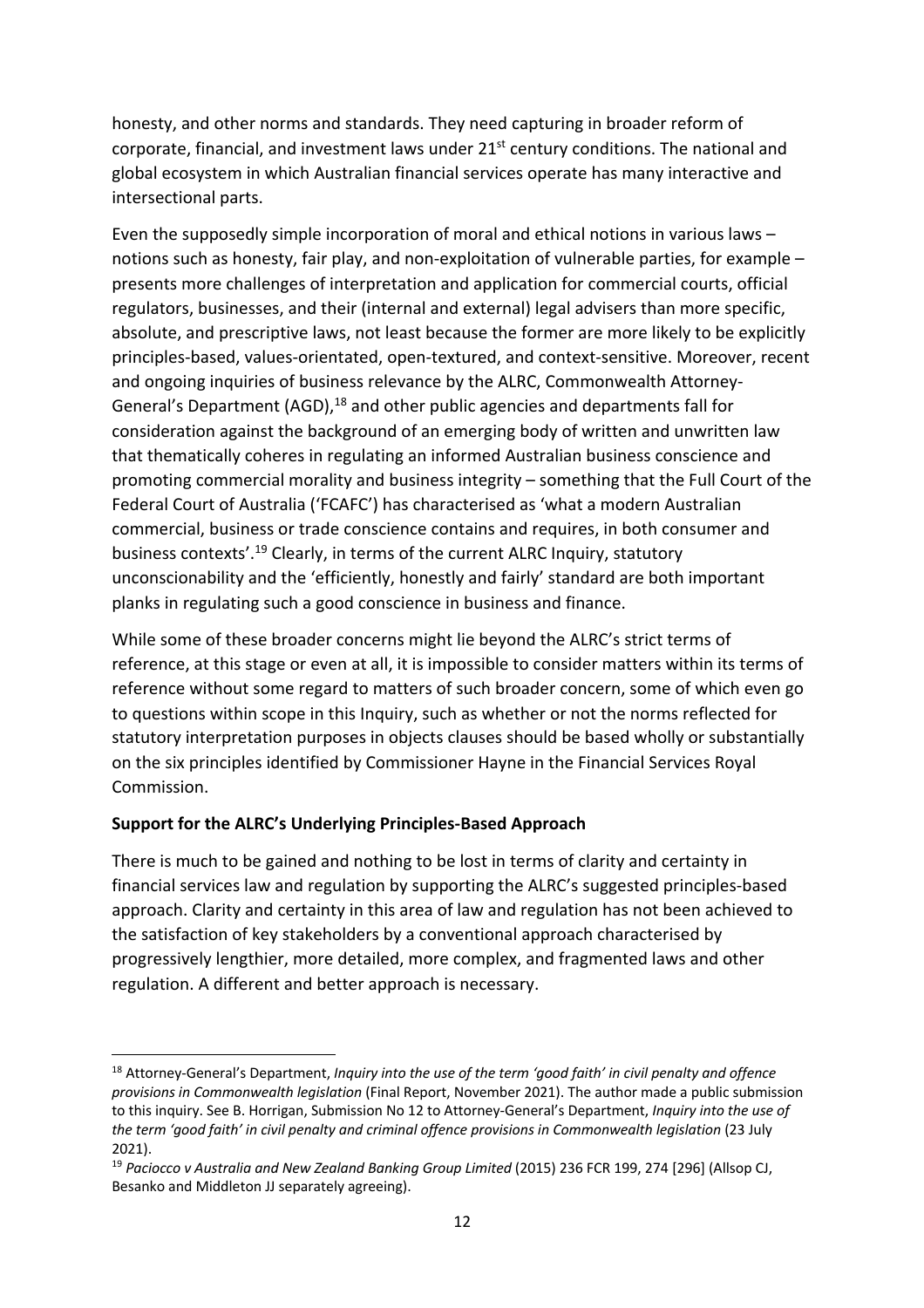Support for the broad thrust of the ALRC's suggested move away from a strictly rules-based approach and mindset, and towards a more principles-based approach and mindset, can also be found in high-level Australian judicial discussions about the importance of certainty and clarity in the law, and how absolute and detailed rules do not necessarily provide more certainty than more flexible principles and norms. Much also hinges upon the expectations and state of understanding of the law and its underlying norms by regulators and industry participants. Judicial support exists at the highest level for certainty being a priority in the law, even where the law relies upon normative standards and open-textured concepts, such as good faith, unconscionability, reasonableness, and fairness.

For example, certainty in commercial dealings is explicitly recognised by a number of High Court of Australia ('HCA') judges in the 2019 *Kobelt*<sup>20</sup> case as amongst the values enshrined by the Commonwealth Parliament in the standards of good conscience in statutory unconscionability. In the words of two judges in the majority in that case, Chief Justice Susan Kiefel and Justice Virginia Bell:<sup>21</sup>

The values that inform the standard of conscience fixed by [statutory unconscionability] include those identified by Allsop CJ in *Paciocco v Australia and New Zealand Banking Group Ltd*: certainty in commercial transactions, honesty, the absence of trickery or sharp practice, fairness when dealing with customers, the faithful performance of bargains and promises freely made and:

'the protection of those whose vulnerability as to the protection of their own interests places them in a position that calls for a just legal system to respond for their protection, especially from those who would victimise, predate, or take advantage'.<sup>22</sup>

All of those broader considerations and more are implicated in sorting the overlaps and distinctions in the regulatory work done respectively by 'unfairness' and 'unconscionability' standards, in charting a sound and balanced course for reform. Moreover, the association of fairness with other notions (or norms or standards) can qualify and condition the meaning and aspects of fairness in view.

For example, in a passage also highlighted and relied upon by the ALRC, Professor (later Justice) Paul Finn identified the 'core idea' behind 'good faith and fair dealing' (at least as understood at his time of writing more than 30 years ago) as being that '(t)hough not disentitled from pursuing self-interest in or because of a relationship, one party's decision or action may bear so directly upon the interests of the other that basic fairness to that other may require that in some circumstances he should have regard to those interests in addition to his own, and if necessary, should desist from or modify the proposed course of action in consequence'.23 In that broad sense, undue advantage-taking by a stronger party (eg a bank) of a weaker party's vulnerability rising to the level of a special disadvantage – the core idea behind equitable relief for unconscionable conduct (as distinct from broader aspects of

<sup>20</sup> *ASIC v Kobelt* (2019) 267 CLR 1, 17 [14], 28 [50] (Kiefel CJ and Bell J), 37-8 [85] (Gageler J), 98 [288], 99-100 [290] (Edelman J).

 $21$  Ibid 17 [14] (Kiefel CJ and Bell J).

<sup>22</sup> *Paciocco v Australia and New Zealand Banking Group Limited* (2015) 236 FCR 199, 274 [296] (Allsop CJ).

<sup>23</sup> P. Finn, 'Commerce, the Common Law and Morality' (1989) 17 *Melbourne University Law Review* 87, 95.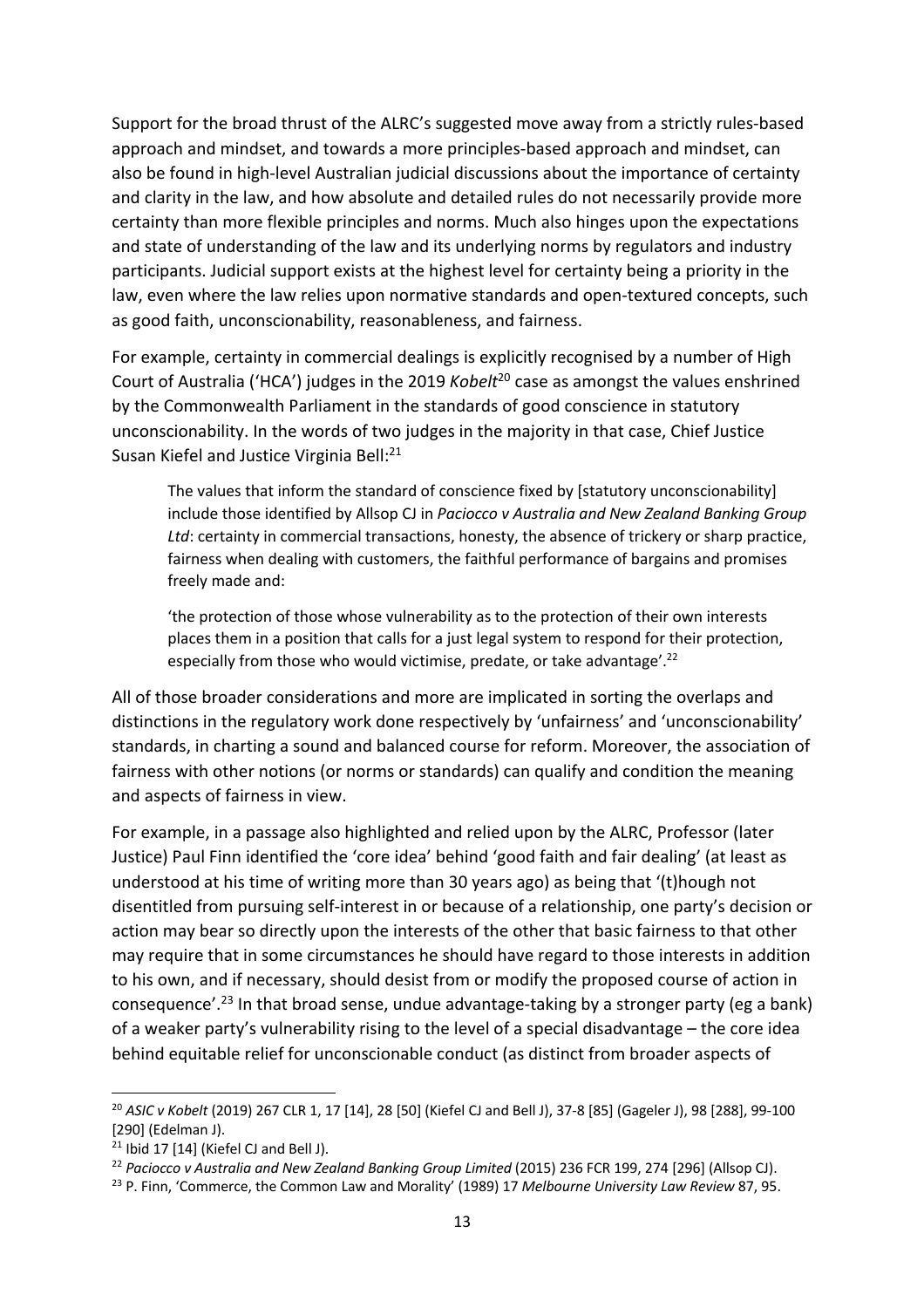unconscionability) – can be viewed as an aspect of fairness, at least for some purposes. Speaking at a high level of generality in the legally famous *Amadio* case, about the equitable notion of unconscionable conduct contained in the doctrine of special disadvantage, Sir Anthony Mason described it in terms that incorporated reference to an aspect of fairness, invoking reference to 'an underlying general principle which may be invoked whenever one party by reason of some condition or circumstance is placed at a special disadvantage vis-àvis another and unfair or unconscientious advantage is then taken of the opportunity thereby created'.<sup>24</sup>

## **Empirical and Other Data**

In its Interim Report A into Financial Services Legislation, the ALRC highlights the definitions of various normative standards in corporate legislation, such as 'efficiently, honestly and fairly', and unconscionable conduct. The ALRC notes but ultimately and rightly does not suggest the radical option of repealing all three unconscionable conduct provisions in the ASIC Act. At the same time, the ALRC supportively cites material suggesting that the 'efficiently, honestly and fairly' standard in s 912A(1)(a) of the *Corporations Act 2001* (Cth) overlaps with statutory unconscionability.<sup>25</sup> According to the ALRC, in reliance upon such material, '(a)rguably, provisions concerning unconscionability are an instance of … redundancy', having regard to s 991A.<sup>26</sup>

This recommendation that a standard of 'unfairness' is to be preferred over one of 'unconscionable conduct' is not novel, whether the justification is grounded in perceived legislative duplication and redundancy, perceived difficulty of achieving enforcement and litigious success for official regulators, relative evaluation of standards in periodic review and reform of the appropriate level and scope of business regulation, or something else. It has arisen in various forms in previous parliamentary inquiries over four decades. Therefore, the current proposals must be positioned, framed, and assessed along the continuum of debate on this matter, and not simply as a discussion as a discussion at first instance.

One avenue for doing so arises in response to the ALRC's Question A1, which goes to the matter of additional data to which the ALRC should refer, as follows:<sup>27</sup>

**Question A1:** What additional data should the Australian Law Reform Commission generate, obtain, and analyse to understand:

- a. legislative complexity and potential legislative simplification;
- b. the regulation of corporations and financial services in Australia; and
- c. the structure and operation of financial markets and services in Australia?

Whether characterised as 'data' or not, the series of previous public and parliamentary inquires that have considered nomenclature and standards about 'fairness' and 'unconscionability' should be consulted and publicly analysed further, as there is a long

<sup>24</sup> *Commercial Bank of Australia Ltd v Amadio* (1983) 151 CLR 447, 462 (Mason J).

<sup>25</sup> Ibid 527 [13.115].

 $26$  Ibid.

<sup>27</sup> Australian Law Reform Commission, *Financial Services Legislation: Interim Report A* (Report No 137, November 2021) 15.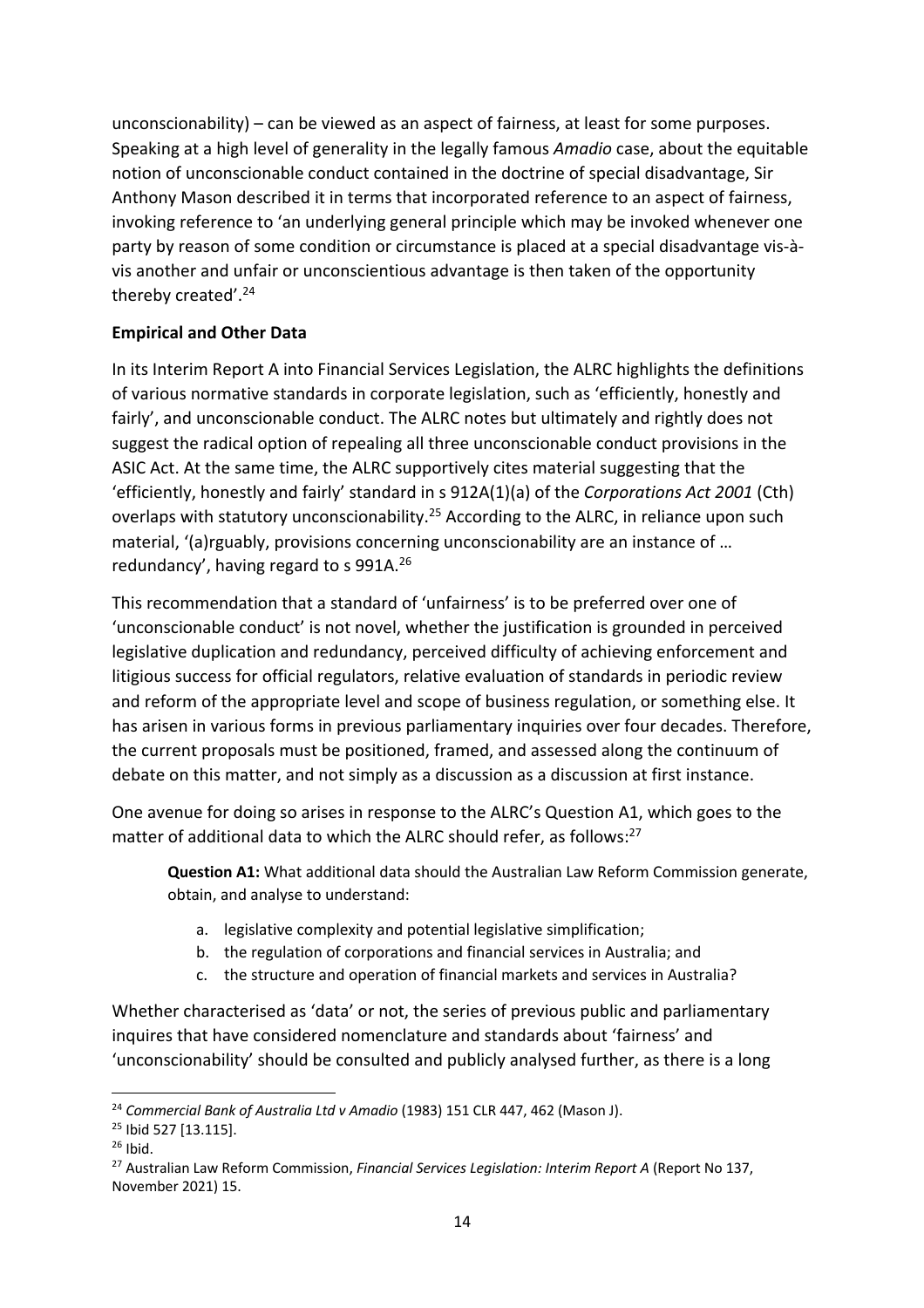history of public and parliamentary inquiry debates and reports about such matters as using 'fairness' or alternatively 'unconscionability' as the touchstone for business regulation in this field and others, the use and presumptive force of examples and indicators of unconscionability, the desirability of successive amendments to statutory unconscionability over time, and the relationship between good faith and unconscionability in Commonwealth laws.

The series of important modern public reports canvassing the respective merits of alternative or complementary standards regulating unfairness and unconscionability in legislation for different industry sectors spans the work of the Swanson Committee in 1976 to the CAANZ report in 2017, the ACCC Digital Platforms Inquiry in 2019, and even the AGD inquiry into good faith in Commonwealth laws in 2021.<sup>28</sup> Included in that series of reports is the work of the author of this Submission, as part of a three-member expert panel whose recommendations were accepted by the Australian Government and enacted in three major pieces of national economic regulation, including reforms to statutory unconscionability in the ASIC Act and what is now the Australian Consumer Law.29

Taken together, that 2010 report, the 2015 Harper Review, the 2017 CAANZ report, and the 2021 AGD inquiry, for example, can be used to support the following relevant propositions for this ALRC Inquiry, to enhance coherence and (where justified) consistency of policy and legislative approaches over time to standards relating to unfairness, unconscionability, and 'efficiently, honestly and fairly', the relationships between them, and the different means by which they can best be achieved:

- (1) There are risks to be navigated in matching the scope of any legislative reform to the scope of any identified problem or need in terms of industry regulation, and in the choice of legislative or other regulatory measures (eg further definitions, examples, additional provisions etc);
- (2) There is room and a need for statutory unconscionability as part of a package of broader legal and regulatory protection for business and consumers in all industry sectors, including the financial services industry;
- (3) The courts should be left to continue working through the interpretation, application, and precedential elucidation of the full potential of statutory unconscionability, through appropriate test cases and any necessary legislative reform;
- (4) Regulation through statutory unconscionability (including good faith's relevance to characterisations of unconscionable conduct) is part of and connected to broader and coherent regulation of good faith across Commonwealth laws; and

<sup>28</sup> Trade Practices Act Review Committee, Parliament of Australia, *Report to the Minister for Business and Consumer Affairs* (20 August 1976); Consumer Affairs Australia and New Zealand, *Australian Consumer Law Review* (Final Report, March 2017); Australian Competition and Consumer Commission, *Digital Platforms Inquiry* (Final Report, June 2019); Attorney-General's Department, *Inquiry into the use of the term 'good faith' in civil penalty and criminal offence provisions in Commonwealth legislation* (2021) (report unavailable at the time of writing).

<sup>&</sup>lt;sup>29</sup> This is included to declare the author of this Submission's interest and past involvement in reform of laws relevant to this Inquiry.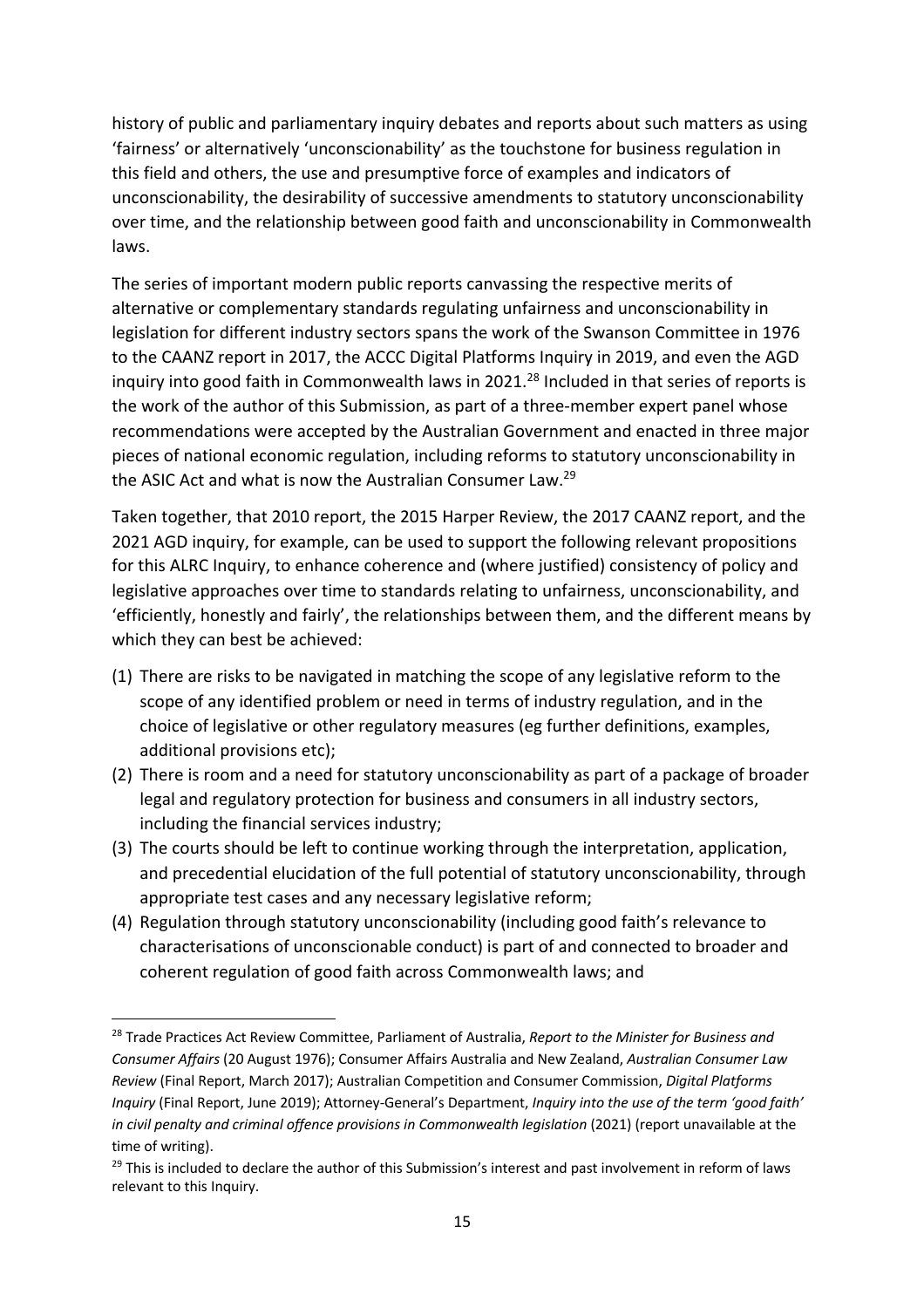(5) Any gap in protection against unfair business practices can be filled without necessarily detracting from (and in addition to) the work done by statutory unconscionability, as part of a holistic package of legislative measures and reforms in promoting good conscience, good faith, and fairness in business and finance.

For ease of reference, the relevant series of major public reports to canvass and discuss in final decisions to ensure coherence and consistency of public policy and regulatory approaches over time, from a whole-of-government perspective, and also to achieve the best balance of measures covering aspects of fairness, reasonableness, and good conscience in the financial services industry, includes the following reports from the 1976 Swanson Committee report onwards:

- 1. Trade Practices Act Review Committee (Swanson Committee), *Report to the Minister for Business and Consumer Affairs*, 20 August 1976;
- 2. Trade Practices Consultative Committee (Blunt Committee), *Small Business and the Trade Practices Act*, December 1979;
- 3. Gareth Evans, Attorney-General, Barry Cohen, Minister for Home Affairs and Environment, and Ralph Willis, Minster for Employment and Industrial Relations, Parliament of Australia, *The Trade Practices Act Proposals for Change* (Green Paper), February 1984;
- 4. House of Representatives Standing Committee on Legal and Constitutional Affairs (Griffiths Committee), *Mergers, Takeovers and Monopolies: Profiting from Competition*, May 1989;
- 5. The House of Representatives Standing Committee on Industry, Science and Technology, Parliament of Australia (Beddall Committee), *Small Business in Australia: Challenges, Problems and Opportunities*, January 1990;
- 6. Australian Labor Party, *Special Caucus Committee of Inquiry into Aspects of the Australian Petroleum Industry (Wright Report)*, 16 April 1991;
- 7. Trade Practices Commission, *Unconscionable Conduct and the Trade Practices Act: Possible extension to cover commercial transactions*, July 1991;
- 8. Senate Standing Committee on Legal and Constitutional Affairs, *Mergers, Monopolies & Acquisitions: Adequacy of Existing Legislative Controls (Cooney Report)*, December 1991;
- 9. House of Representatives Standing Committee on Industry, Science and Technology (Reid Committee), *Finding a balance: Towards fair trading in Australia*, May 1997;
- 10. Committee of Inquiry for the Review of the Trade Practices Act, *Review of the Competition Provisions of the Trade Practices Act (Dawson Report)*, January 2003;
- 11. Senate Economics References Committee, *The effectiveness of the Trade Practices Act 1974 in protecting small business*, March 2004;
- 12. Senate Standing Committee on Economics, *The need, scope and content of a definition of unconscionable conduct for the purposes of Part IVA of the Trade Practices Act 1974*, December 2008;
- 13. Bryan Horrigan, David Lieberman and Ray Steinwall, *Strengthening Statutory Unconscionable Conduct and the Franchising Code of Conduct* (Report for the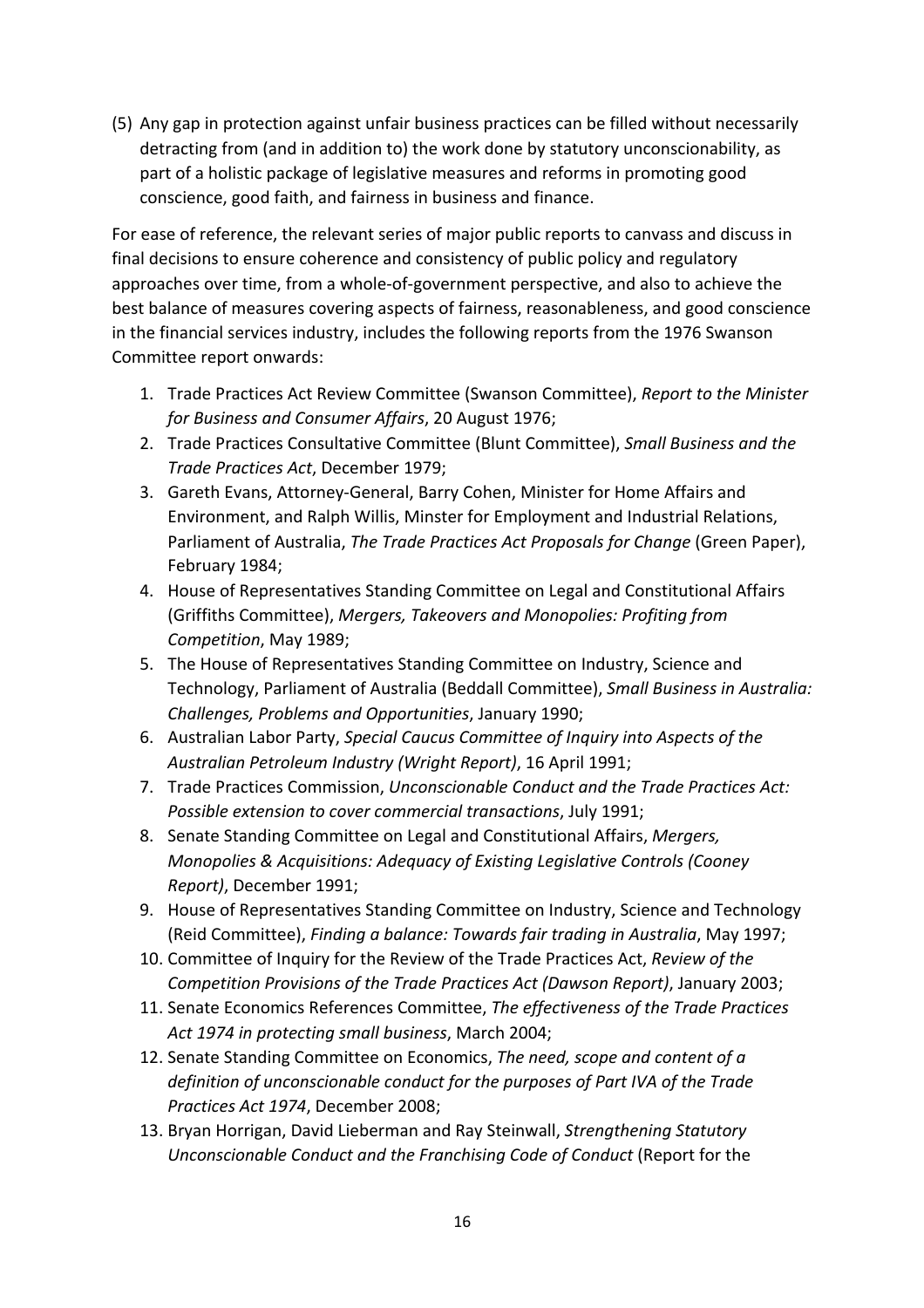Australian Government Department of Innovation, Industry, Science and Research), February 2010;

- 14. Ian Harper et al, *Competition Policy Review* (Harper Review), March 2015;
- 15. Consumer Affairs Australia and New Zealand, *Australian Consumer Law Review*, March 2017;
- 16. Australian Competition and Consumer Commission, *Digital Platforms Inquiry*, June 2019;
- 17. Australian Competition and Consumer Commission, *Customer loyalty schemes*, December 2019;
- 18. Consumer Affairs Australia and New Zealand Legislative and Governance Forum on Consumer Affairs, *'Meeting of Ministers for Consumer Affairs'*, 6 November 2020;
- 19. Australian Competition and Consumer Commission, *Perishable Agricultural Goods Inquiry*, November 2020;
- 20. Attorney-General's Department, *Inquiry into the use of the term 'good faith' in civil penalty and offence provisions in Commonwealth legislation*, November 2021; and
- 21. Australian Law Reform Commission, *Financial Services Legislation: Interim Report A (Report No 137)*, November 2021.

## **Norms in Objects Clauses**

The identity and range of appropriate norms in an objects clause, not least for use as an aid in legislative interpretation, is the focus of the ALRC's Question A18, as follows: $30$ 

**Question A18:** Should Chapter 7 of the *Corporations Act 2001* (Cth) be amended to insert certain norms as an objects clause?

The ALRC's preliminary view on this question appears in paragraphs [13.36]-[13.38] of its Interim Report, as follows: $31$ 

13.36 A question remains as to the identification of the norms that could be legislated. Notably, the Financial Services Royal Commission identified six norms which it considered to be 'well-established, widely accepted, and easily understood'. It was the Commission's view that each of these norms was already 'reflected in existing law'. The norms are:

- 1. Obey the law;
- 2. Do not mislead or deceive;
- 3. Act fairly;
- 4. Provide services that are fit for purpose;
- 5. Deliver services with reasonable care and skill; and
- 6. When acting for another, act in the best interests of that other.

13.37 The ALRC agrees that these six norms are reflective of the key financial services conduct obligations, as discussed in the remainder of this chapter – including the prohibitions on misleading, deceptive, and unconscionable conduct; obligations on providers of personal advice to act in the best interests of consumers. The norm of 'obey the law' is

<sup>&</sup>lt;sup>30</sup> Australian Law Reform Commission, *Financial Services Legislation: Interim Report A* (Report No 137, November 2021) 18.

<sup>31</sup> Ibid 508 [13.36]-[13.38].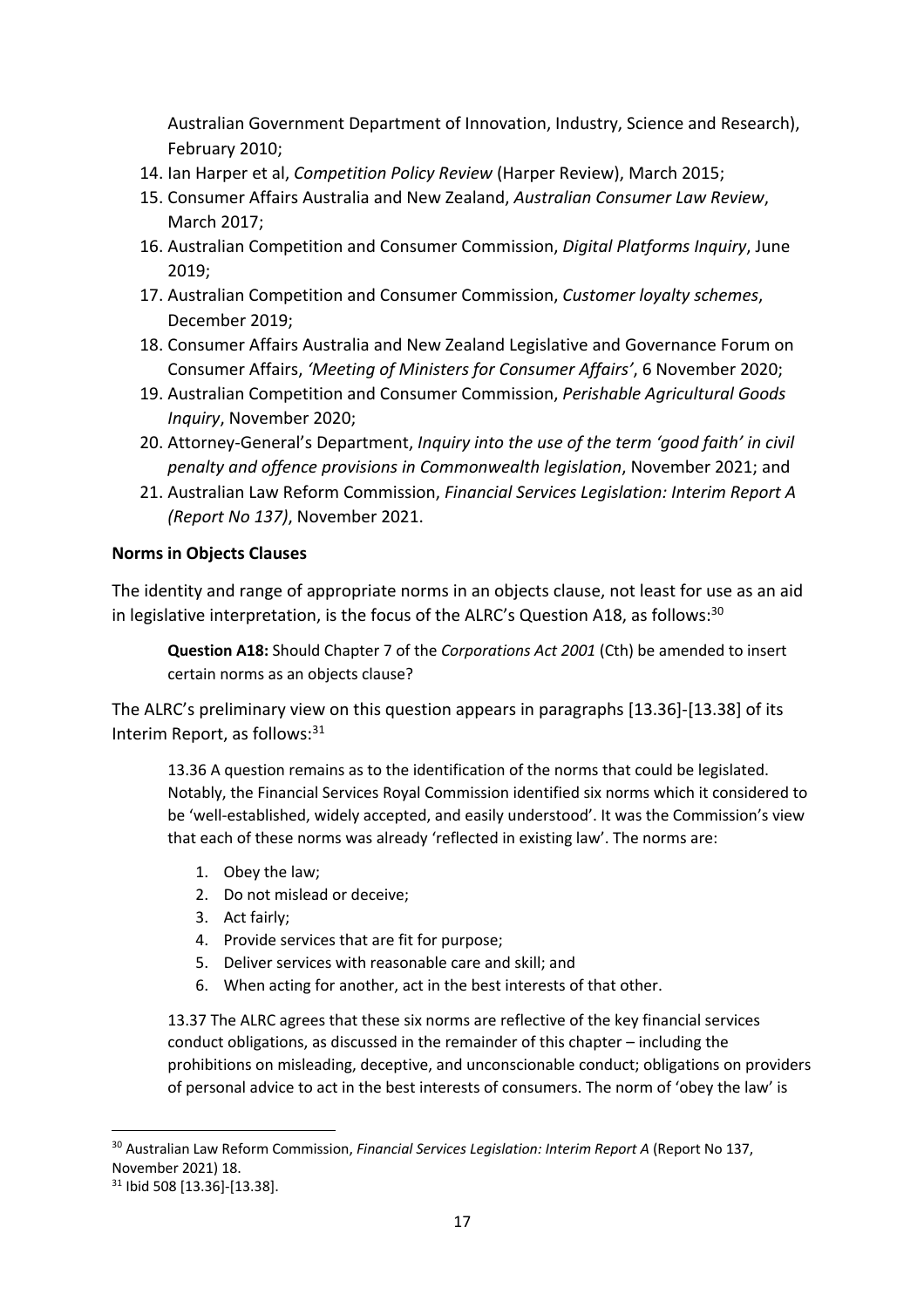arguably referable to specific statutory provisions, although could be considered redundant because the requirement to obey is fundamental to the law, and is not a norm specifically attributable to this statutory regime.

13.38 ALRC consultees broadly indicated support for incorporating these specific norms as an objects clause (or clauses). Concern, or hesitancy, was expressed by some consultees about the 'act fairly' norm. However, such a norm reflects the obligation of fairness imposed in the 'efficiently, honestly and fairly' standard, and in the resolution of consumer disputes by AFCA. Whether greater clarity can be provided in relation to the standard of fairness is considered in greater detail later in this chapter. The ALRC invites interested stakeholders to comment on the suitability of the six norms identified above for inclusion in an objects clause.

In answer to Question A18, from the standpoint of statutory unconscionability, it would be desirable to include norms relating to unconscionable conduct if other norms of conduct are included, because otherwise a significant part of the general and statutory law would be missing from stated norms of conduct. Doing so will require navigation of other issues, such as whether such norms need any legislative encapsulation or clarification of meaning, and the relationship between objects clauses, definitional clauses, and obligation-conferring clauses.

What are the conscience-related values enshrined in statutory unconscionability? Speaking about statutory unconscionability, Chief Justice Allsop summarises the relevant values enshrined in that law as 'fairness and equality, ignorance of a party, the risk and worth of the bargain, inequality of bargaining power, good faith and fair dealing'.<sup>32</sup> A number of HCA judges in *ASIC v Kobelt* variously characterise the coverage of conscience-related values and doctrines in statutory unconscionability in terms that cover 'certainty in commercial transactions', 'honesty', absence of 'trickery or sharp practice', fair treatment of customers, fidelity to the contractual bargain and the promises freely made in it, 'respect for the dignity and autonomy and equality of individuals', 'power imbalance', and avoidance of 'predatory' exploitation of vulnerable victims and conditions of disadvantage.<sup>33</sup>

In addition, there are specific reasons why a norm of fairness should be included, whether further clarified or not ([13.138]). Put aside for the moment the understandable reaction from some business, commercial lawyer, and parliamentary scrutiny representatives about the breadth, lack of clarity, and change in the law that a general and overarching 'fairness' obligation would involve, as well as the author of this Submission's doubts about the complete co-extensiveness of prohibitions of unconscionable conduct under the general and statutory law with a norm or fairness and the 'efficiently, honestly and fairly' standard. The following discrete reasons apply independently from those concerns. They support the ALRC's proposal to include a fairness norm, notwithstanding other concerns in this Submission about discrete conceptualisation, coverage, and particularisation of that norm and its constituent aspects.

 $32$  Chief Justice J. Allsop, 'Conscience, Fair-Dealing and Commerce' (2017) 91 Australian Law Journal 820, 839.<br> $33$  ASIC v Kobelt (2019) 267 CLR 1, 17 [14] (Kiefel CJ and Bell J), 40 [93] (Gageler J), 48 [118] (Keane J) [138], 80-1 [241]-[244], 84-5 [257] (Nettle and Gordon JJ).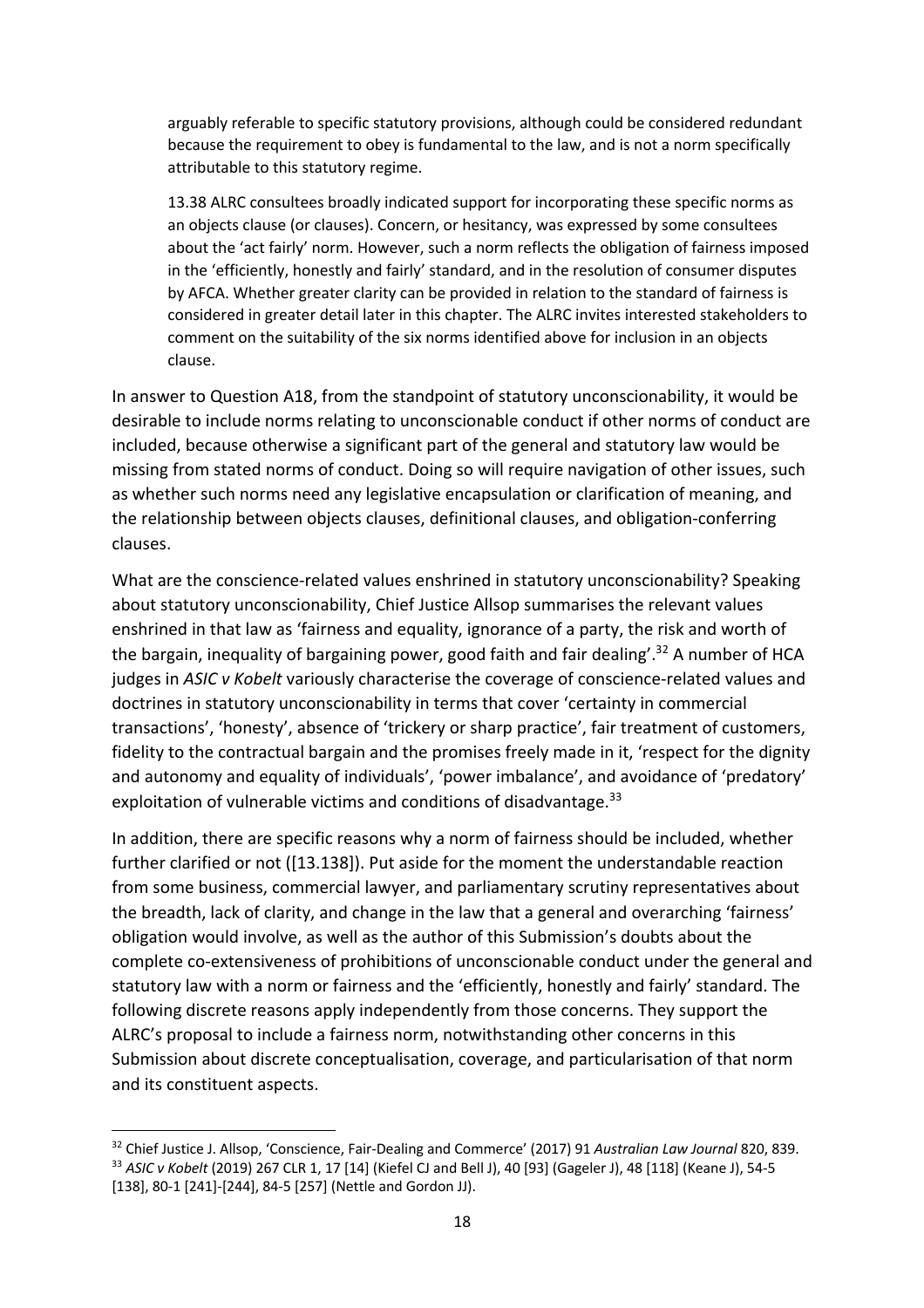There is a plethora of existing law and regulation grounded in norms and aspects of fairness of relevance to the financial services industry. One explicitly fairness-based concept is enshrined in the object of the *Competition and Consumer Act 2010* (Cth): 'The object of this Act is to enhance the welfare of Australians through the promotion of competition and *fair trading* and provision for consumer protection'.34 Under conventional norms of interpretation, that purpose and any revised purpose or objects clause has at least some work to do in conditioning the interpretation of statutory unconscionability.

The obligation to act 'fairly' already exists in the statutory law for financial services licensees, albeit not in its own right but as part of the 'efficiently, honestly and fairly' standard. Next, the general law also contains underpinning norms of fairness of relevance for financial services licensees. In particular, there are cognate notions and norms of fairness for the financial services industry that are part of broader statutory law governing unfair contract terms, unfair business practices, good faith (and associated fair dealing), and even unfairness as an aspect of indicators of statutory unconscionability.

The Australian Consumer Law already has a regime for unfair contract terms. The Corporations Act already requires financial services to be provided 'efficiently, honestly, and fairly'. One of Commissioner Hayne's six basic principles for banks and other financial institutions is to 'act fairly'. Additional protection against unfair business practices can be integrated within this mix of fairness-based laws.

The Full Federal Court described a number of indicators of statutory unconscionability as being concerned with 'fairness and equality' in the *Paciocco* case.35 Statutory unconscionability already contains provisions going to 'unfair tactics' and fair dealing. More than a decade ago, before its current incantation, but in analysis that still holds true, Justice Finn characterised the listed indicators of statutory unconscionability as heading 'in the direction of proscribing unfair dealing and unfair trading', especially 'unfair dealing in relational contracts'. In his view, this is confirmed by 'considerations that focus on possible discrimination, industry codes and standards, good faith etc'. The set of listed indicators having that character is joined by another set of indicators, which focus more directly upon exploitation of vulnerability through avenues of advantage-taking and coercion.<sup>36</sup>

In addition, there are codes of conduct of relevance in regulating and adjudicating matters in the financial services sector that make explicit reference to notions of fairness, indicating a certain level of industry understanding and acceptance of a standard of fairness in dealings with the customers and other clients of financial services licensees. For example, there are various references to fairness in the Banking Code of Practice that commenced on 1 March 2021. Its 'Guiding Principles' include statements that neatly dovetail or overlap with notions of fairness, such as standards that are labelled under 'Integrity', saying 'We will

<sup>34</sup> *Competition and Consumer Act 2010* (Cth) s 2 (emphasis added).

<sup>35</sup> *Paciocco v Australia and New Zealand Banking Group Limited* (2015) 236 FCR 199, 272 [285] (Allsop CJ, Besanko and Middleton JJ separately agreeing).

<sup>36</sup> Justice P. Finn, 'Unconscionable Conduct?', *UNISA Trade Practices Workshop - 2006*, 14-5.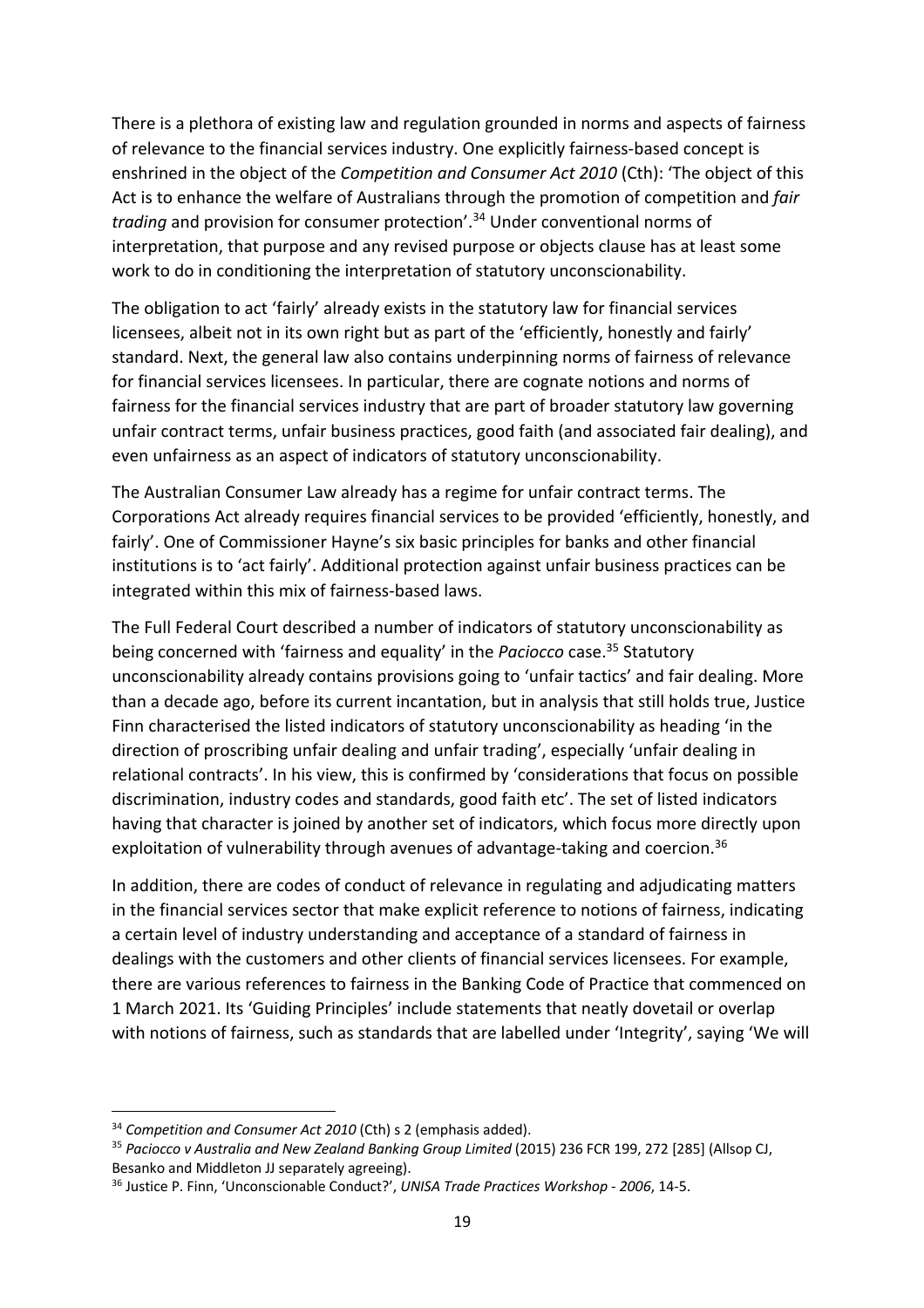act honestly and with integrity', 'We will be fair and responsible in our dealings with you', and 'We will take a responsible approach to lending'.37

By way of further example, one of the specific commitments in the Code is that 'We will engage with you in a fair, reasonable and ethical manner',  $38$  and there are others using the language of fairness too. Given the status of the Code as a co-regulatory measure for the financial services industry, a series of specific commitments including fair treatment, and a document of considerable regulatory and perhaps judicial relevance, it provides extra support for enhanced financial services reform grounded in norms and standards of fairness, of the kind suggested by the ALRC.

Codes of conduct containing notions of fairness can be picked up and applied for the purpose of statutory unconscionability. This supplies another reason not to abandon amplified statutory unconscionability, and also to doubt the capacity of the 'efficiently, honestly and fairly' standard to take over the field completely from statutory unconscionability, given the range of specific matters addressed in detail in many codes of conduct.

Finally, as highlighted by the ALRC, the Hayne Royal Commission included fairness as a fundamental norm reflected in the existing law as well as open to further clarification and elucidation, which is picked up by the ALRC in its proposals. So, informed industry observers and participants would not be caught by surprise by the suggestion that norms and standards of fairness exist and should be bolstered in financial services law and regulation.

The residual questions for consideration in answering this particular question are:

- (1) whether the norms in any objects clause should be centred wholly or mainly around those identified by Commissioner Hayne; and
- (2) whether any such norms should be amplified to include related elements, in the light of industry co-regulation accepting broader notions of integrity (eg 'Act fairly' versus 'Act fairly and ethically').

# **Legislative Devices to Clarify and Illustrate the 'Fairness' Standard**

While the ALRC ultimately stops short of recommending the repeal of amplified statutory unconscionability at this stage of its Inquiry, its comments and suggestions elsewhere in its Interim Report suggest that it conceptually co-locates at least some aspects of unconscionability with notions of fairness. For example, the ALRC suggests the use of legislative and perhaps other devices to illuminate and illustrate aspects of fairness that it also relates to unconscionability, as follows: $39$ 

<sup>&</sup>lt;sup>37</sup> Australian Banking Association, *Banking Code of Practice* (Code of Practice, 1 March 2020) 5.<br><sup>38</sup> Ibid 15.<br><sup>39</sup> Australian Law Reform Commission, *Financial Services Legislation: Interim Report A* (Report No 137,

November 2021) 522 [13.95]-[13.96].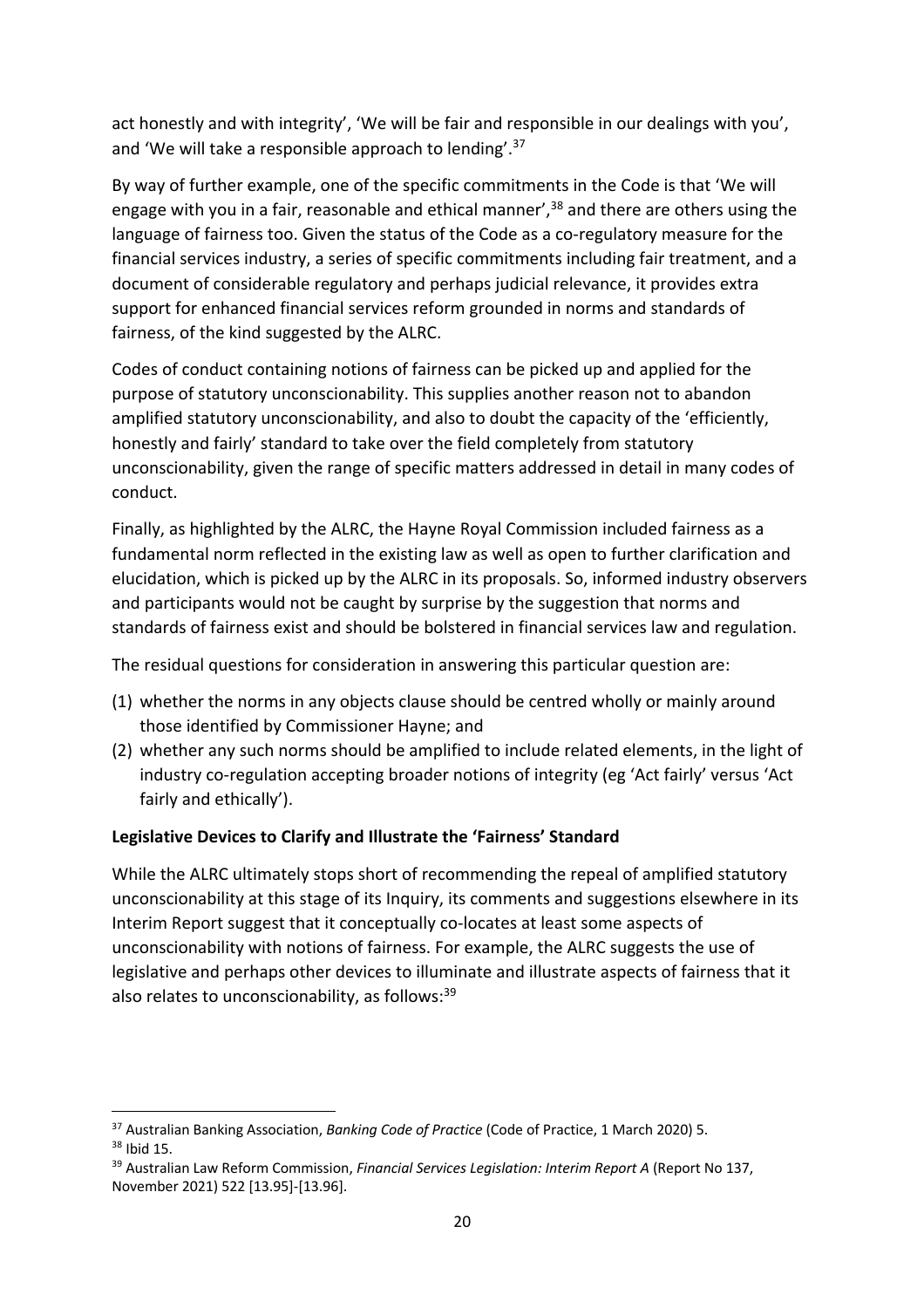13.95 … Accordingly, a provision or note to accompany the 'efficiently, honestly and fairly' obligation could helpfully provide that examples of conduct that may contravene the requirement to act fairly include, but are not limited to:

- conduct that exploits another person's vulnerability, or is otherwise unconscionable;
- conduct that substantially and adversely affects the interests of another, undertaken in the pursuit of self-interest; and
- conduct that indicates a lack of reciprocity, including a lack of fair or agreed value, such as by the making of misleading or deceptive representations.

13.96 The ALRC would welcome the views of stakeholders as to the appropriateness of these proposed examples, and as to whether any additional examples could further enhance clarity, and therefore facilitate compliance with the obligation.

Whichever of the ALRC's proposals about statutory unconscionability are accepted, there is little harm in unconscionability being associated with fairness in this specific way, subject to the following caveats. After all, there are specific aspects of fairness mentioned in the list of indicators of statutory unconscionability going to both exploitative advantage-taking and good faith and fair dealing, so there are clear points of intersection and alternative pleading, in regulatory enforcement, litigation, and adjudication.

First, as outlined in this Submission, there are limits to treating unconscionability as simply one species of the genus of fairness. Secondly, as each of fairness and unconscionability have various aspects in the law, the desired clarity about each of them usually requires indications and examples at more specific levels of analysis and language, such as the ALRC's references above to exploitation of vulnerability and lack of reciprocity, although even those are more abstract than parties in litigation might desire in terms of predictive certainty.

Thirdly, greater and more detailed specificity about examples, indicators, or even presumptive factors does not necessarily produce greater clarity and certainty in the law. The nature of notions such as 'unfairness' and 'unconscionability' as values-based, opentextured, and context-sensitive notions is that they will always involve a degree of judgment and evaluation in particular circumstances that is not amenable to a strictly rules-based approach.

Fourthly, acceptance of a proposal about prohibitions on unconscionable conduct and the extent of its coverage by alternative provisions presupposes a common understanding of what level of meaning of unconscionable conduct is being engaged and subsumed. As discussed elsewhere in this Submission, unconscionability has different possible levels of meaning under the general law, as well as different forms across the various provisions of statutory unconscionability. Decisions to repeal any provision of unconscionability, like judgments about the respective coverage of each of the provisions of statutory unconscionability, presuppose a view, sometimes contestable or at least not yet conclusively determined by the High Court, about the relevant meaning or form of unconscionability that is engaged.

Framed in terms of the ALRC's endorsement of the six norms identified by the Financial Services Royal commission, and with the greatest respect to those who see it differently, it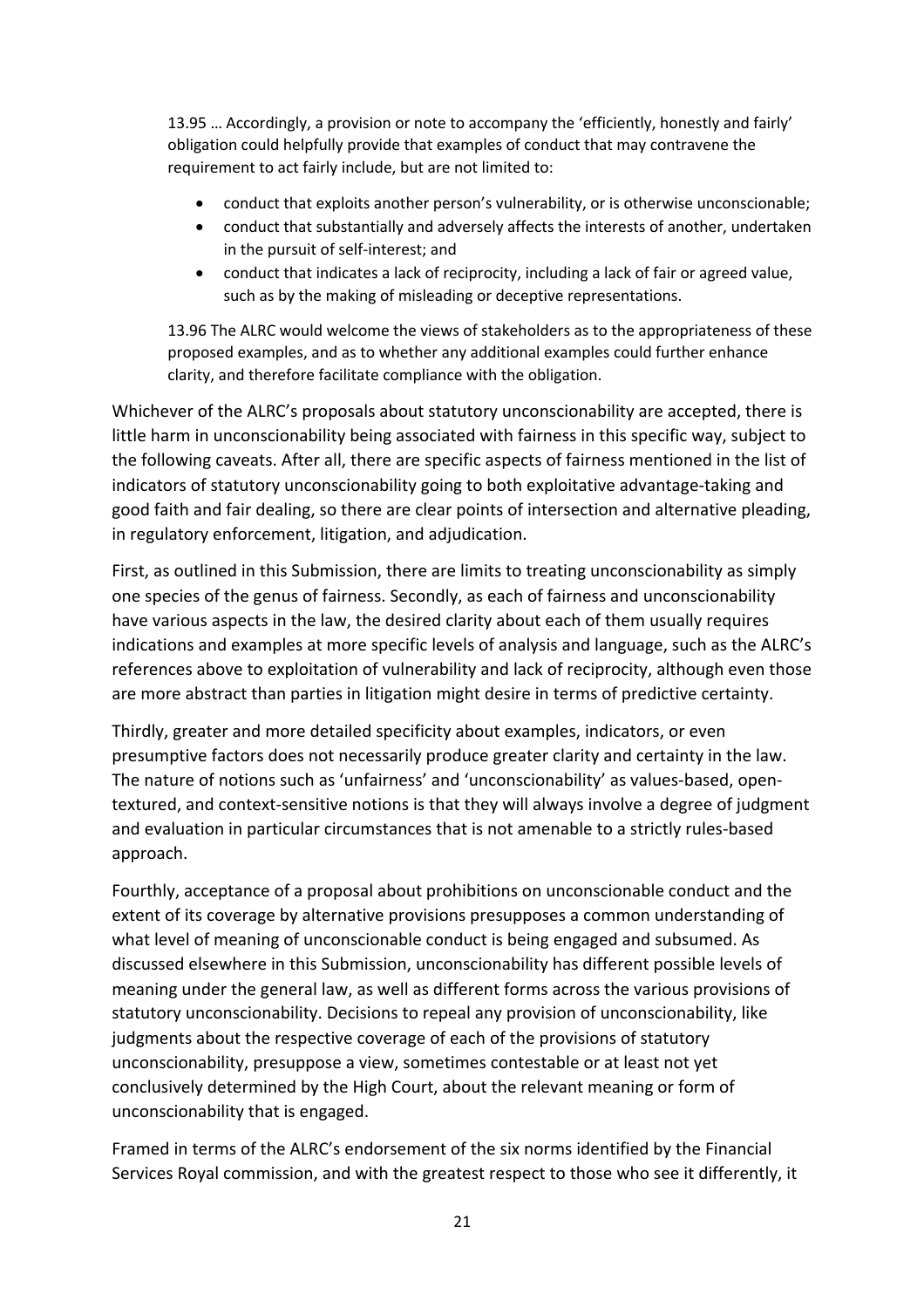is not self-evident that everything in the general and statutory law about unconscionability alone or about norms of fairness, reasonableness, and good conscience is adequately captured or explicated at more detailed levels of analysis by either first-order norms such as 'Obey the law' and 'Act fairly', or the 'efficiently, honestly and fairly' standard.

Finally, the question of clarifying examples and other 'useful heuristics' raises additional questions, some well-traversed in past inquiries, about inserting examples in legislation, the presumptive or other force of such examples, and the desirability of cognate regulation with clarifying examples (through ASIC guides and codes of conduct, for example).

## **Approaches to the 'Efficiently, Honestly and Fairly' Standard**

This Submission does not contain a comprehensive analysis of the 'efficiently, honestly and fairly' standard. The following select comments suffice for the purposes of this Submission.

First, for the reasons outlined in this Submission and illustrated in the terminology used by judges when discussing each of statutory unconscionability and the 'efficiently, honestly and fairly' standard (including the judgment extracts below), it is doubtful that the latter wholly subsumes the former in content, as distinct from the different but related assessment of the range of conduct caught by regulatory nets based alternatively on each standard.

Secondly, and as a corollary, much more business conduct will be caught by an 'unfairness' standard than by the higher bar of an 'unconscionability' standard, given the different levels of moral blameworthiness involved in each case. Some harsh or sharp business conduct might clearly be unfair and yet not be sufficiently predatory or exploitative to be unconscionable under the general law. So, any expansion of the regulatory reach of any standards grounded in fairness arising from this Inquiry, if it goes beyond the current state of the law, whether intended or otherwise, is likely to attract considerable interest and perhaps push-back from the business sector and its advisers.

Thirdly, given the key issue about the status of the 'efficiently, honestly and fairly' standard as a compendium standard or a set of three separate but interlocking standards, reform that goes to that issue might have some impact upon the respective coverage of that standard and the 'unconscionability' standard, for future advice, enforcement, pleading, and adjudicative purposes.

Fourthly, as the Corporations Act is not the only Commonwealth law to incorporate notions of 'efficiency' when imposing obligations, ideally some account should be taken of equivalent uses of that term in public and private sector contexts, and the respective purposes served by the use of such terms as well as consistency across the Commonwealth statute book, before making a final decision to replace a term such as 'efficiently' with a perhaps more limiting term such as 'professional'.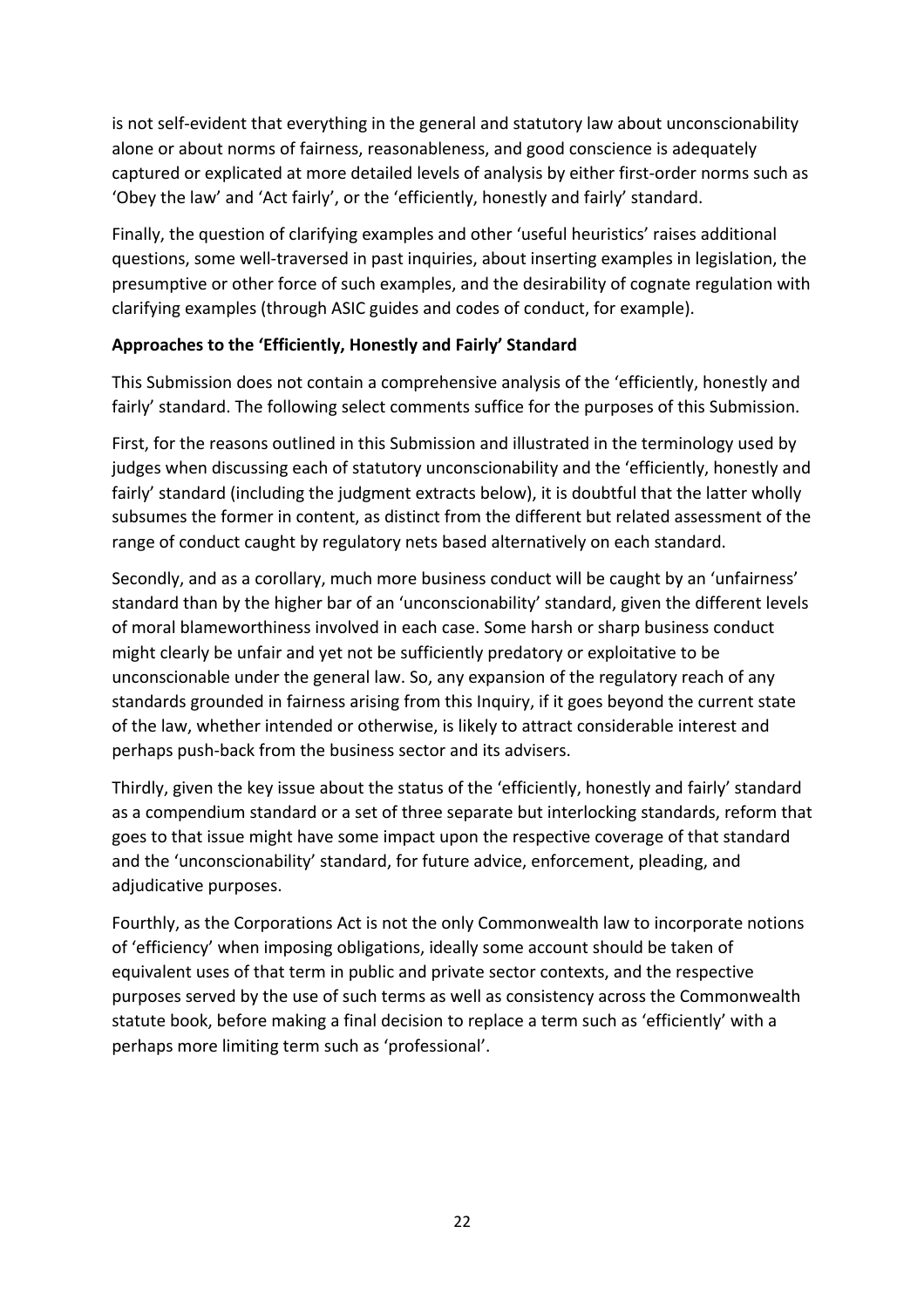For example, 'efficiently' is juxtaposed with 'effectively' and 'ethically', and also used and defined, in the context of imposing public sector obligations on senior Commonwealth officials, as follows:40

## **Section 26: Duty to act honestly, in good faith and for a proper purpose**

An official of a Commonwealth entity must exercise his or her powers, perform his or her functions and discharge his or her duties honestly, in good faith and for a proper purpose.

## **Section 8: The Dictionary**

*proper*, when used in relation to the use or management of public resources, means efficient, effective, economical and ethical.

For the sake of clarity, the point here is not to support or reject the ALRC's proposal about changing the terminology of the 'efficiently, honestly and fairly' standard. The point is to highlight other and broader matters for equal consideration in the interest of legislative coherence and consistency about the use of terms such as 'efficiently', in making a final decision about legislative reform in this area.

In addition, the fact that such cognate legislation, albeit in the context of the public sector, refers to ethical obligations, when combined with the fact that the relevant code of conduct for the banking sector explicitly refers to its signatories acting ethically, together at least raise a question about the desirability or otherwise of including an ethical dimension in any statement of norms for a new objects clause, and perhaps in any revised formulation of the 'efficiently, honestly and fairly' standard. At the very least, in light of the broader aspects of integrity and ethicality highlighted equally in some Australian judicial decisions about the standard, comments by Commissioner Hayne in his reports, and equivalent standards regulating the financial services industry in comparable jurisdictions (eg UK), and if the ALRC's proposal is accepted to replace a reference to efficiency with a reference to professionalism in any revised standard, consideration should be given to indicating by notes, examples, or other legislative and regulatory devices that acting ethically in accordance with professional ethics and standards is part of the overall obligation.

The other matter worth highlighting about the 'efficiently, honestly and fairly' standard in the context of this Submission is that the comments of judges in recent cases about it suggest that standards such as that one and statutory unconscionability have at least some things in common. Each standard fits more easily into a principles-based approach than a wholly rules-based approach, given their nature as evaluative standards predicated on a balance of circumstances. Neither standard can be exhaustively defined in advance and for all purposes, although indicative examples can be of assistance in making the evaluative judgments needed.

Each standard is at a particular point in its evolving trajectory that has many important unresolved issues. The meaning, scope, and available body of precedent for each standard in resolving such issues must not risk significant change, fracture, or redirection unless

<sup>40</sup> *Public Governance, Performance and Accountability Act 2013* (Cth) ss 8, 26.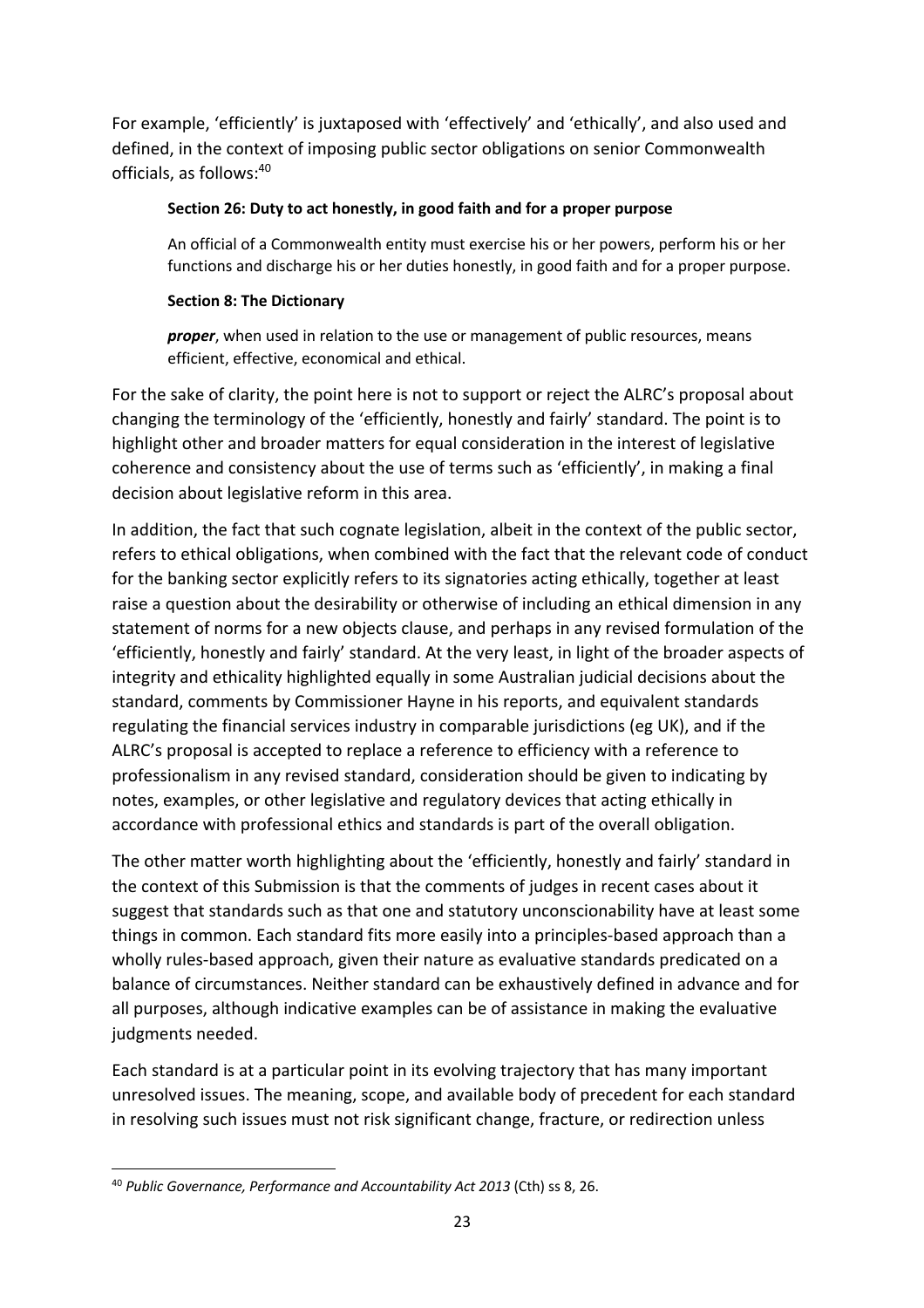absolutely justified. Resolving the vexed question of whether the 'efficiently, honestly and fairly' standard is a compendious standard or a set of three distinct but related standards is a matter worthy of reform in the name of simplification and rationalisation of legislative provisions. Replacing any or all of the three statutory unconscionability provisions in the ASIC Act, in the expectation or hope that a reformed 'efficiently, honestly and fairly' standard could pick up all of that work does not rise to the same level of necessity and justification, and adds additional and unnecessary risks to be navigated, for the reasons canvassed elsewhere in this Submission.

For ease of reference, relevant judicial comments in this context appear below. In *Australian Securities and Investments Commission v Westpac Securities Administration Ltd and Another*, <sup>41</sup> Chief Justice Allsop noted that instances or examples of conduct failing to satisfy the phrase, 'efficiently, honestly and fairly', would be of guidance. Yet, his Honour had no issue applying the ordinary meaning of the word 'fair' to section  $912A(1)(a).^{42}$ 

None of the cases to which the primary judge referred sought to define the phrase. Words such as "efficiently", "honestly" and "fairly" and a composite or compendious phrase or expression such as "efficiently, honestly and fairly" do not admit of comprehensive definition. Certainly a degree of articulation of instances or examples of conduct failing to satisfy the phrase will be helpful and of guidance, as will an articulation or description of the norms involved.

The provision is part of the statute's legislative policy to require social and commercial norms or standards of behaviour to be adhered to. The rule in the section is directed to a social and commercial norm, expressed as an abstraction, but nevertheless an abstraction to be directed to the "infinite variety of human conduct revealed by the evidence in one case after another."

…

*The word "fair" in its adjectival form, directed to conduct, includes a meaning of "free from bias, dishonesty, or injustice; that which is legitimately sought, pursued, done, given etc.; proper under the rules":* Macquarie Dictionary. It could hardly be seen to be fair, or to be providing financial product advice fairly, or efficiently, honestly and fairly, to set out for one's own interests to seek to influence a customer to make a decision on advice of a general character when such decision can only prudently be made having regard to information personal to the customer.

Similarly, Justice Michael O'Bryan saw no good reason why the word 'fair' cannot carry its ordinary meaning:43

One of the meanings of the word "efficiently", and the meaning well adapted to the statutory provision, is competent, capable and having and using the requisite knowledge, skill and industry: cf *ASIC v Camelot* at [69(c)]. The word "honestly" includes dishonesty in the criminal sense but may also comprehend conduct which is not criminal but which is

<sup>41</sup> (2019) 272 FCR 170. On appeal, see *Westpac Securities Administration Ltd v Australian Securities and Investments Commission* (2021) 270 CLR 118.

 $42$  Ibid [172]-[174] (Allsop CJ) (emphasis added).

<sup>43</sup> Ibid, [426]-[427] (O'Bryan J) (emphasis added).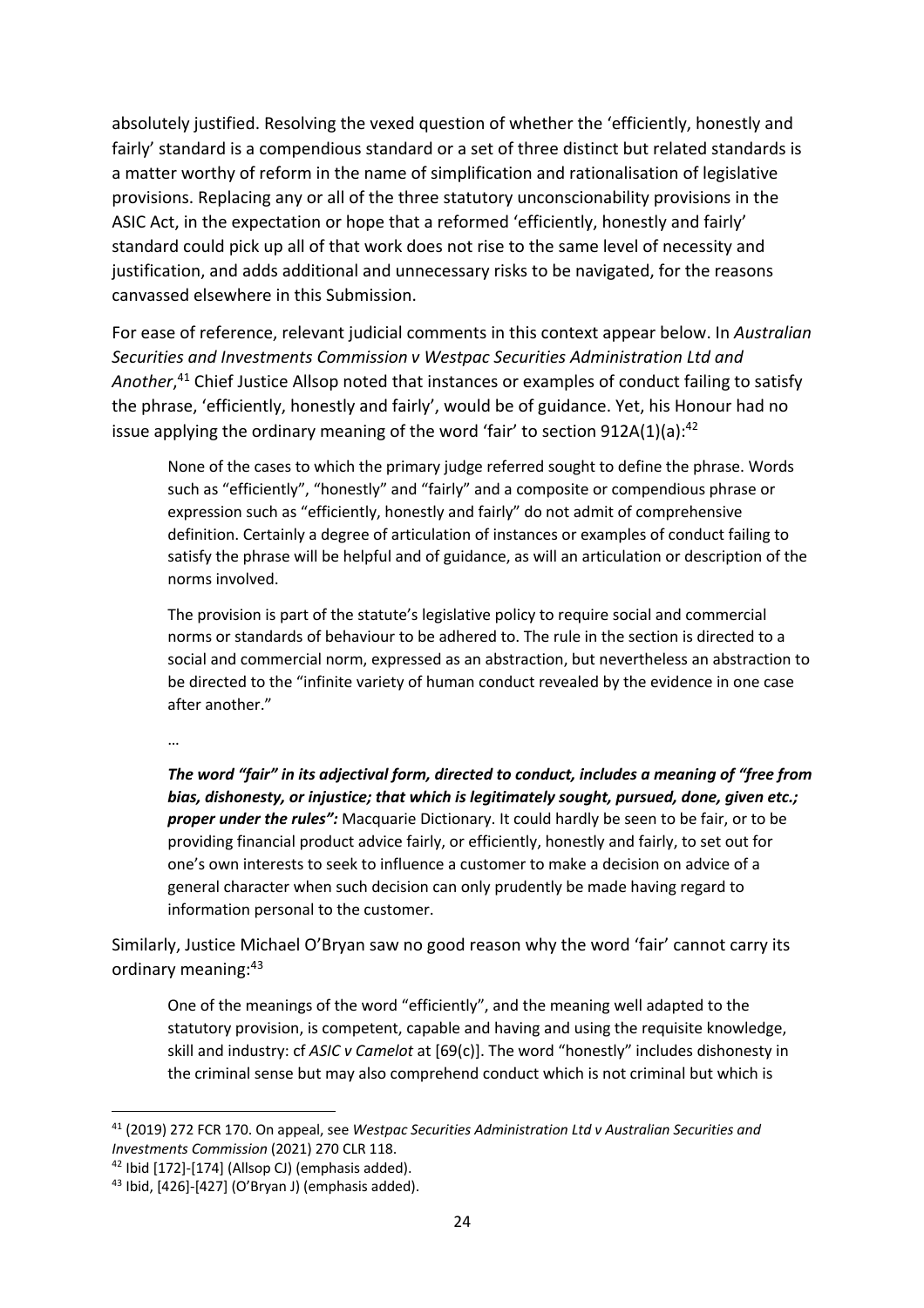morally wrong in the commercial sense: *RJ Elrington Nominees Pty Ltd v Corporate Affairs Commission (SA)* (1989) 1 ACSR 93 at 110. The word "fair" as used in s 912A(1)(a) has not received detailed judicial consideration. *However, it seems to me that there is no reason why it cannot carry its ordinary meaning which includes an absence of injustice, evenhandedness and reasonableness.* As is the case with legislative requirements of a similar kind, such as provisions addressing unfair contract terms, the characterisation of conduct as unfair is evaluative and must be done with close attention to the applicable statutory provision: cf *Paciocco v Australia and New Zealand Banking Group Ltd* (2015) 236 FCR 199 at [364].

…

In the present case, the significant aspect of  $s$  912A(1)(a) is the requirement to ensure that the financial services covered by the licence are provided fairly. Fairness must be assessed having regard to all relevant circumstances bearing upon the provision of the financial services in question.

However, whilst Justice Jonathan Beach in *Australian Securities and Investments Commission v AGM Markets Pty Ltd (in liq) and Others (No 3)*<sup>44</sup> accepted that a normative standard such as 'fair' would be 'suitably vague and flexible',<sup>45</sup> his Honour questioned the applicability of this ordinary meaning:<sup>46</sup>

Let me say something about "fairly". Judges applying s 912A(1)(a) have usually not sought to define "fairly" except to explain its structural setting in the composite phrase. This is unsurprising. And of course *no dictionary definition could be adequate for the task given the intrinsic circularity with such definitions*. For example, take the Macquarie Dictionary definition. First, the concept of "free from injustice" is question begging and conclusionary. It adds little to elucidate "fairly". Second, the phase "that which is legitimately sought, pursued, done, given etc." is also question begging. No content is given to what is legitimate. There is irremediable circularity unless legitimacy simply incorporates other statutory or common law/equitable normative standards of behaviour. Third, the phrase "proper under the rules" is also devoid of content unless "proper" means "in compliance with". Fourth, if one construes "fair" to include "free from dishonesty", then this all just suggests that the phrase "efficiently, honestly and fairly" should be read compendiously.

Could you convincingly define "fairly" by what it lacks? To say that fairly means free from bias, free from dishonesty, etc, is to stipulate necessary negative conditions. And to do so may give you some boundary conditions. But no positive conditions are stipulated. No content is given, let alone sufficient conditions. But to stipulate negative conditions may not be unhelpful.

Should "fairly" only be viewed from the perspective of an investor, borrower or other person interacting with the licensee? No. Fairness is to be judged having regard to the interests of both parties. Other statutory provisions may be designed to tilt the scales, but not s 912A(1)(a) and the statutory composite norm it enshrines. Disproportionate emphasis should not be given to what is the third part of a composite phrase in a manner which creates unsatisfactory asymmetry in favour of those with whom the licensee deals. This

<sup>&</sup>lt;sup>44</sup> (2020) FCR 57.<br><sup>45</sup> Ibid [524] (Beach J).

 $46$  Ibid [520]-[522], [528] (Beach J) (emphasis added).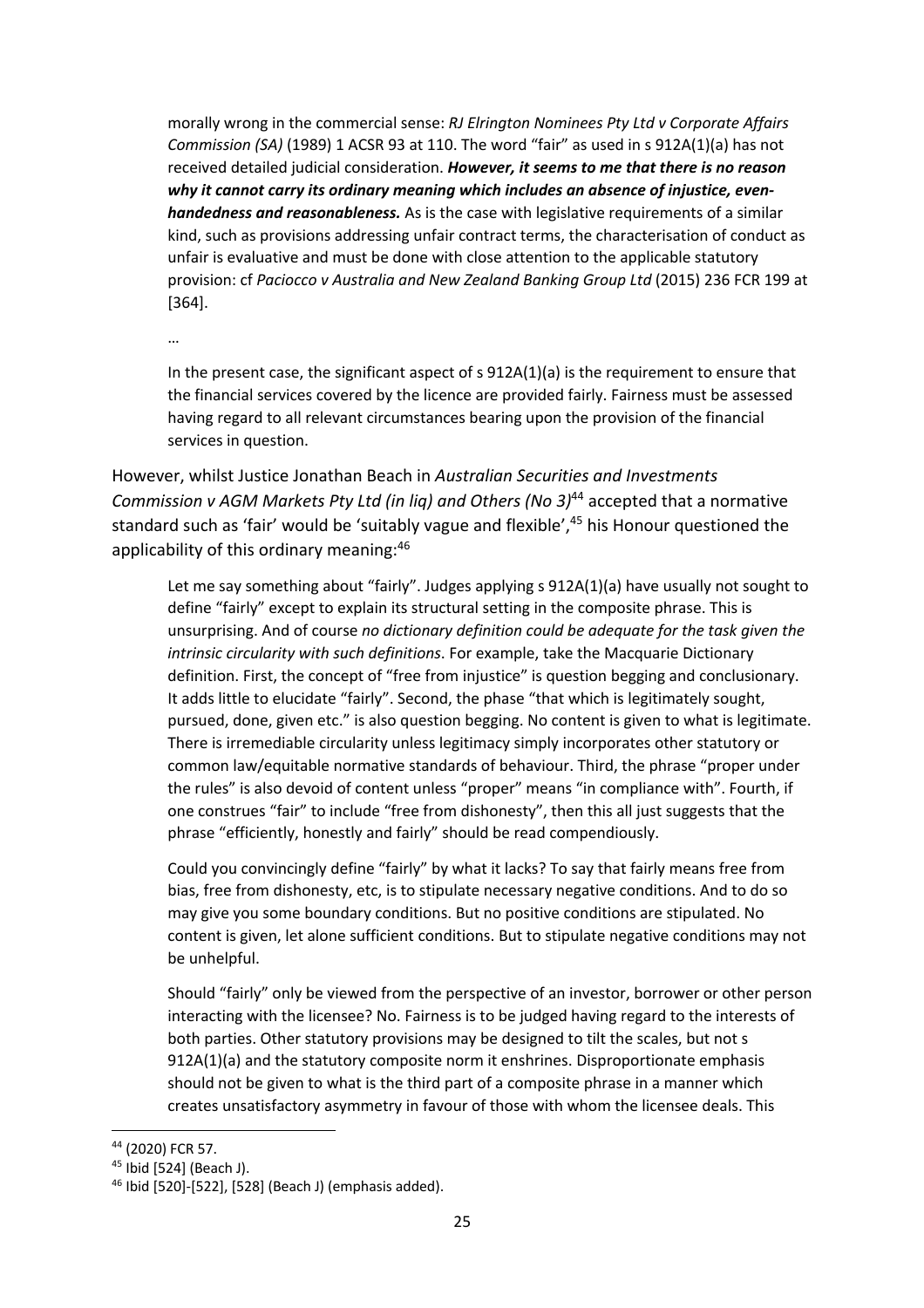section is not a back door into an "act in the [best] interests of" obligation. Other specific provisions of the Act nicely fulfil that role. There is nothing to indicate that s 912A(1)(a) was to have that bias.

…

In summary, in my view it is not justifiable to take one word from a composite phrase, artificially elevate its significance and read it in a manner asymmetrically in favour of an investor.

## Justice Beach again endorsed this position in *Australian Securities and Investments Commission v Commonwealth Bank of Australia*. 47

In *ASIC v RI Advice Group Pty Ltd (No 2)*,<sup>48</sup> Justice Mark Moshinsky determined it was unnecessary to resolve the above issue in the present case:<sup>49</sup>

Section 912A(1)(a) was considered by the Full Court in *Australian Securities and Investments Commission v Westpac Securities Administration Ltd* (2019) 272 FCR 170 (*ASIC v Westpac*) at [169]-[175] per Allsop CJ, at [286], [289] per Jagot J, at [421]-[427] per O'Bryan J; and by Beach J in *Australian Securities and Investments Commission v AGM Markets Pty Ltd (In Liq) (No 3)* (2020) 275 FCR 57 (*AGM Markets*) at [505]-[528]. I adopt the statements of principle concerning s 912A(1)(a) in those passages and note that they emphasise the breadth of the expression "efficiently, honestly and fairly". To the extent that different views have been expressed as to whether "efficiently, honestly and fairly" is a compendious expression, it is unnecessary to resolve that issue for present purposes.

## **Background and Reform Options on Statutory Unconscionability**

### *Clarity and Certainty in the Context of Evaluative Standards*

As foreshadowed earlier in this Submission, high-level judicial support exists for the proposition that absolute predictive certainty in the law is illusory in general, and certainly not secured automatically by progressively more complex, detailed, and lengthier rulesbased laws. Recall, for example, the earlier quoted comments on this point by Chief Justice James Allsop, directly contemplating the lessons for financial services law and regulation from the Hayne Royal Commission:<sup>50</sup>

I venture to suggest that many of the commercial problems of corporate and financial regulation exposed in the recent Royal Commission would be made more ruthlessly manageable by a full understanding and a daily application of the fiduciary principle, rather than by *ever more detailed regulation* which has as its (false) working assumption the ability exhaustively to **define** *good faith*, fiduciary responsibility, and behaviour in good commercial conscience.

<sup>47</sup> [2020] FCA 790, [50] (Beach J).

<sup>48</sup> [2021] FCA 877.

<sup>49</sup> Ibid, [377] (Moshinsky J).

<sup>&</sup>lt;sup>50</sup> Chief Justice J. Allsop, 'The Intersection of Companies and Trusts' (Lecture, Harold Ford Memorial, 26 September 2019) 3 (bold emphasis in original, italicised emphasis added).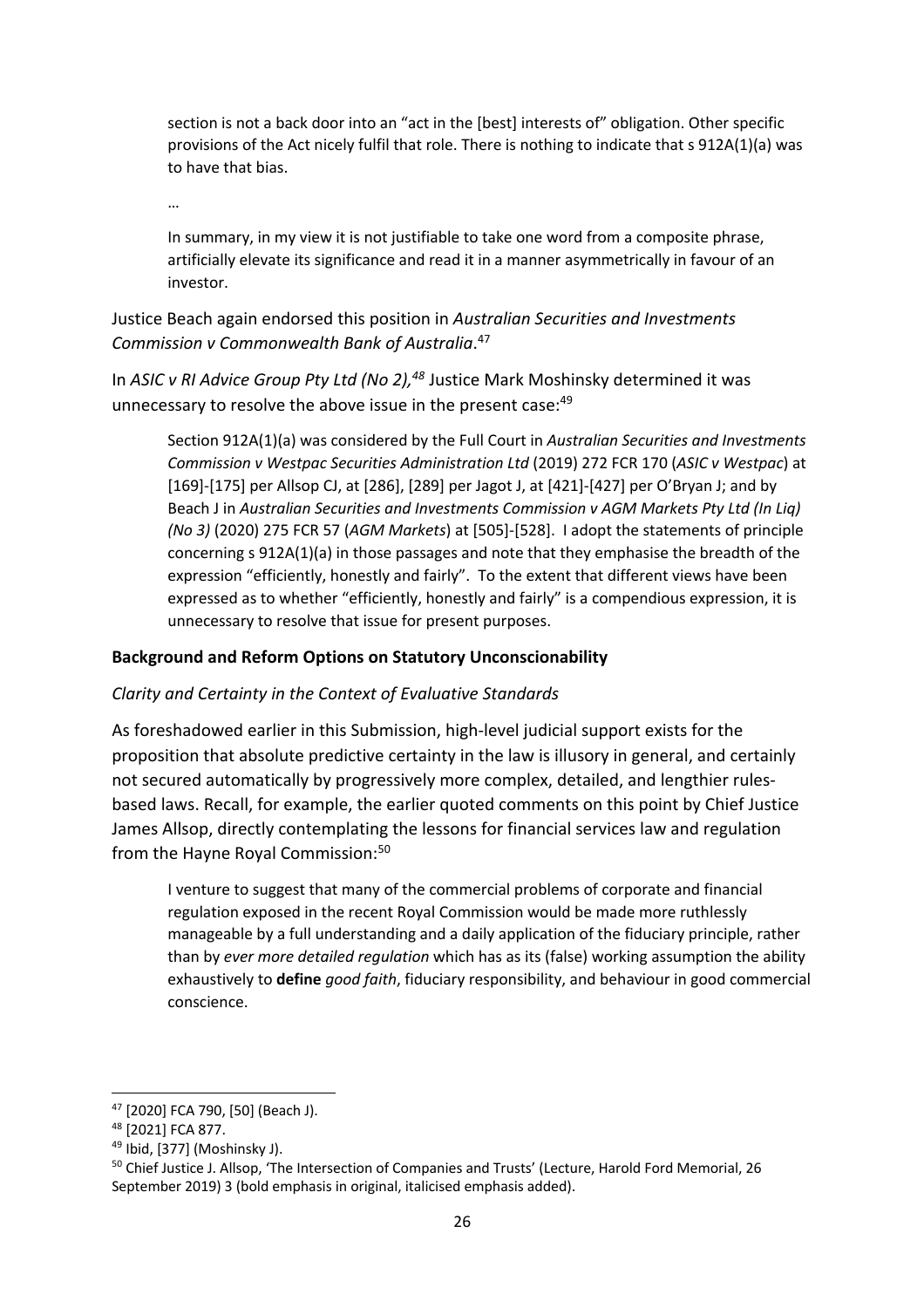To similar effect are Chief Justice Allsop's comments in the *Paciocco* appeal:<sup>51</sup>

In any given case, the conclusion as to what is, or is not, against conscience may be contestable. That is inevitable given that the standard is based on a broad expression of values and norms. Thus, any agonised search for definition, for distilled epitomes or for shorthands of broad social norms and general principles will lead to disappointment, to a sense of futility, and to the likelihood of error. The evaluation is not a process of deductive reasoning predicated upon the presence or absence of fixed elements or fixed rules. It is an evaluation of business behaviour (conduct in trade or commerce) as to whether it warrants the characterisation of unconscionable, in the light of the values and norms recognised by the statute.

The search for absolute clarity and certainty in the law is sometimes a misguided search for the legal equivalent of the Holy Grail. Some people invest false hope in the belief that absolute rules and complete definitions constitute the sole gateway and guarantor of certainty under the law. In terms that resonate for this Inquiry and in support of the ALRC principles-based approach, a former Chief Justice of Australia, Sir Anthony Mason, offered the following comments almost 30 years ago about the futility of searching for clarity and certainty in the law beyond the boundaries of what is actually possible, especially where normative judgments based upon a multiplicity of considerations are involved:<sup>52</sup>

As we endeavour to express principles which are attuned to the attainment of justice in a range of particular cases, we are compelled to express those principles in broad terms. Criticism of that approach often stems from a preference for a more rigid rule-based system of justice. That preference, not infrequently voiced by judges and practitioners, is generally associated with the belief, in my view erroneous, that rigid rules promote clarity and certainty in the law.

The comments accepted by three judges of the FCAFC in the *Paciocco* appeal are to similar effect:<sup>53</sup>

Certainty is a quality sometimes posited as a reason for removing from the expression of rules to govern conduct (in particular in regard to commercial conduct) standards, values and norms that *lack precise definition*, or that involve the application of values, or that apply or operate in contestable fields or with contestable results. But no sophisticated legal system, or society, seeks intellectual refuge in the proposition that rules alone are the guardians of the security of certainty.

… The place of norms, values and principles in commercial law, lacking particular precision, but stating a value or general standard, can be seen in the common law, statutes on commercial subjects, in Equity, and in other branches of commercial law. *Sometimes, a rule can only be expressed at a certain level of generality*, often involving a value judgment. To do

<sup>51</sup> *Paciocco v Australia and New Zealand Banking Group Limited* (2015) 236 FCR 199, 276 [304] (Allsop CJ, Besanko and Middleton JJ separately agreeing).

<sup>52</sup> Sir A. Mason, 'The Place of Equity and Equitable Remedies in the Contemporary Common Law World' (1994) 110 *Law Quarterly Review* 238, 255-6.

<sup>53</sup> *Paciocco v Australia and New Zealand Banking Group Limited* (2015) 236 FCR 199, 267 [266]-[267] (Allsop CJ, Besanko and Middleton JJ separately agreeing) (emphasis added).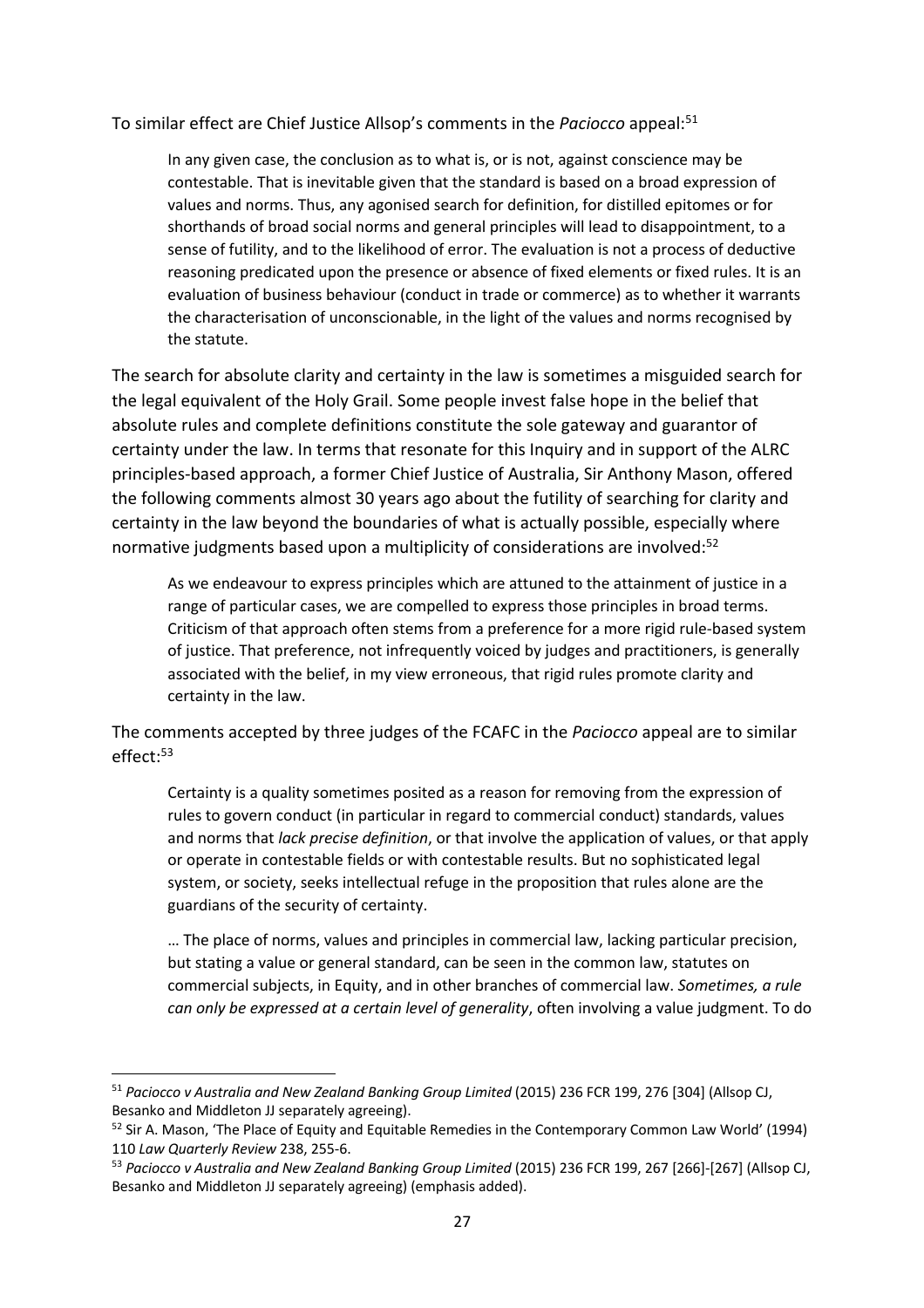otherwise, and *to seek precise rules for all circumstances, may be to risk complexity, incoherence and confusion*.

Sometimes the problem is not so much the clarity of legislation, and a futile search for absolute certainty, but rather the mindset of regulatory participants, from law-makers and official regulators, at one extreme, to industry members and the lawyers advising them, at the other extreme, in terms of how they each view different kinds of regulation (eg rulebased versus principles-based regulation, prescribed and detailed rules versus normative standards, and so on). Normative standards such as legislated good faith and statutory unconscionability, and the additional legislated factors that inform their meaning and application, are part of a judicially accepted process of judgment in which a series of factors that might or might not point in different directions, according to the circumstances in particular situations, are weighed judicially in the balance. The recent extra-judicial views on the respective merits of rules-based and principles based approaches of Justice Mark Leeming on commercial equity in the early  $21^{st}$  century<sup>54</sup> and Justice Sarah Derrington in her recent W A Lee Equity Lecture,<sup>55</sup> together with Professor John Braithwaite's seminal discussion of this topic 20 years ago,<sup>56</sup> provide ample justification for a principles-based approach to law-making and law reform without any automatic loss of clarity and certainty in the law, and indeed some gains.

For another judicial example, while still a judge of the Federal Court in 2016 and prior to his elevation to the High Court, Justice James Edelman described 'open-textured' concepts such as good faith and statutory unconscionability (which also includes good faith as a legislated factor) in terms that show the futility of trying to bed down such concepts completely in prescriptive laws:<sup>57</sup>

These [statutory unconscionability] provisions are examples of **open-textured provisions** about which it is likely that **no precise or universal test for application** will ever be stated. There are numerous examples in Australia and overseas … In the United States, there has long been legislation, now in all fifty states, giving effect to **the open-textured concept of 'good faith'** in § 1-304 of the *Uniform Commercial Code* which provides that, for commercial contracts, '[e]very contract or duty within the Uniform Commercial Code imposes an obligation of good faith in its performance and enforcement'.

Like other instances of **open-textured criteria**, there is **no unitary test** for the application of a statutory proscription of unconscionability. One reason for this is that a judicial conscience is **not a yardstick capable of direct application** … But the concept of unconscionability [in the CCA, including reference to undefined 'good faith'] is not determined solely by reference to the circumstances of each case. The assessment of conscience in those circumstances will

<sup>&</sup>lt;sup>54</sup> Justice M. Leeming, 'The Role of Equity in 21<sup>st</sup> Century Commercial Disputes – Meeting the Needs of Any Sophisticated and Successful Legal System' (2019) 47 *Australian Bar Review* 137.

<sup>&</sup>lt;sup>55</sup> Justice S. Derrington, 'W A Lee Equity Lecture' (Lecture, Banco Court, Supreme Court of Queensland, 18 November 2021).

<sup>56</sup> J. Braithwaite, 'Rules and Principles: A Theory of Legal Certainty' (2002) 27 *Australian Journal of Legal Philosophy* 47.

<sup>57</sup> *Commonwealth Bank of Australia v Kojic* (2016) 249 FCR 421, 442 [85]-[87] (Edelman J) (bold emphasis added).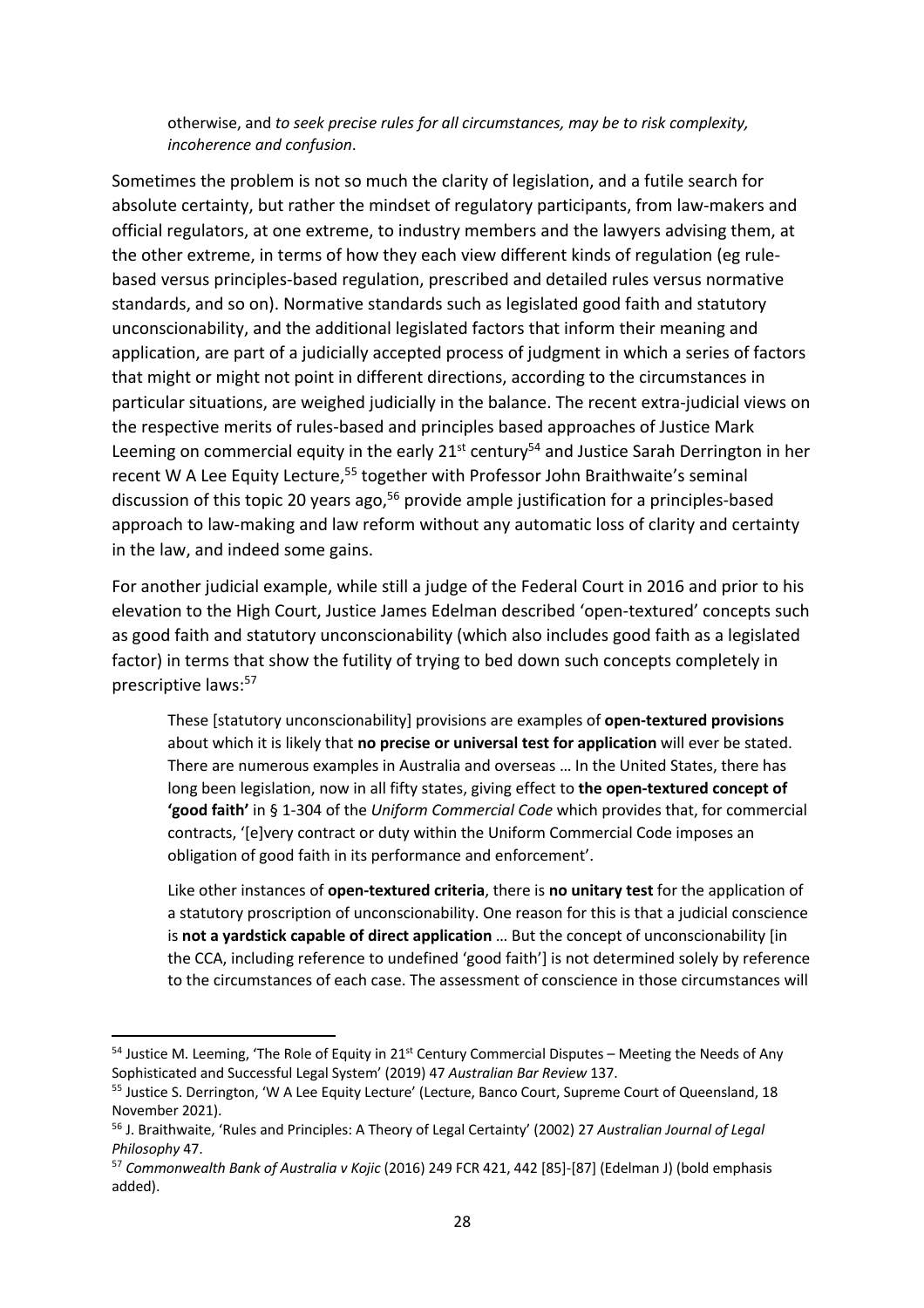have regard to **underlying principles governing the concept** of unconscionability in its particular statutory context, including **the list of factors prescribed for consideration**.

Indeed, general laws and terms in them can be open-ended and still sufficiently clear and certain for those making, administering, interpreting, and complying with them. What matters in substance is a sufficient consensus of understanding and aspiration amongst all of the regulatory participants – law-makers, official regulators, courts, industry members, and the lawyers advising all of them. The absence of such an immediate consensus, particularly after the introduction of a new or amended law, or other regulatory standard, does not necessarily mean that the law is uncertain and unclear, that it needs fixing, and that the only or best means of fixing it is through more elaborate legislative definition or clarification. A variety of legal and regulatory measures can be deployed together to reinforcing effect to achieve optimal guidance for all stakeholders.

A more nuanced set of regulatory appreciations and levers is often necessary, all working in tandem. Financial services reform faces a similar prospect, if the ALRC's proposals are fully accepted, and this is a natural consequence of a maturing approach and continuous improvement in legislative design and reform. There are ways to handle understandable concerns about any changes to the law, transitional issues, and necessary complementary measures that arise as a result of reform of financial services law in the genuine name of simplification and rationalisation, whatever disagreements might arise about what reforms genuinely meet that characterisation.

## *Judicial Guidance on the Legal, Practical, and Litigious Dimensions of Unconscionability*

In a much-cited passage referring to 'moral obloquy', former NSW Chief Justice James Spigelman warned more than 15 years ago against anything less than a well-ordered development of statutory unconscionability according to accepted categories and reasoning approaches, as follows:58

Over recent decades legislatures have authorised courts to rearrange the legal rights of persons on the basis of vague general standards which are clearly capable of misuse unless their application is carefully confined. *Unconscionability is such a standard.* 

Unconscionability is a well-established but narrow principle in equitable doctrine. It has been applied over the centuries with considerable restraint and in a manner which is consistent with the maintenance of the basic principles of freedom of contract. It is not a principle of what 'fairness' or 'justice' or 'good conscience' requires in the particular circumstances of the case … Even if the concept of unconscionability [in the NSW Retail Leases Act] is not confined by equitable doctrine as the decisions under s 51AC of the Trade Practices Act suggest, restraint in decision-making remains appropriate. *Unconscionability is a concept which requires a high level of moral obloquy.* If it were to be applied as if it were equivalent to what was 'fair' or 'just', it could transform commercial relationships …

The significance of this important passage in his judgment for this ALRC Inquiry is as follows. First, it is one of many judicial and extra-judicial comments that contrast 'unfairness' and

<sup>58</sup> *Attorney-General (NSW) v. World Best Holdings Ltd* (2005) 63 NSWLR 557, 583 [119]-[121] (Spigelman CJ) (emphasis added).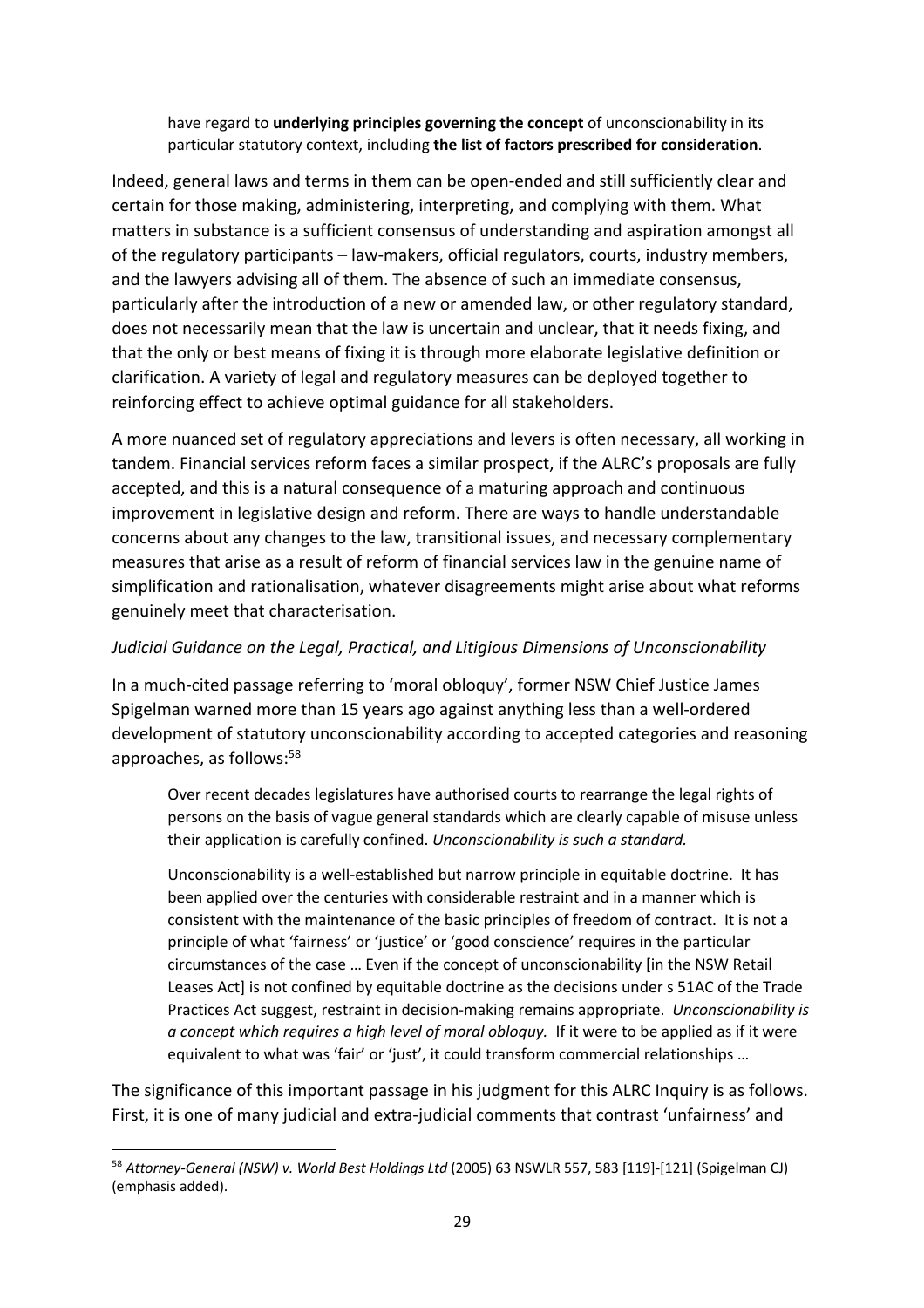'unconscionability', while also highlighting that neither concept operates as a first-order principle in a free-standing way. So, for example, there are differences between the two concepts that matter in assessing proposals about repealing provisions and coverage of norms in objectives clauses, and in delineating the second-order and even third-order aspects of what fits under the umbrella of each notion, and to which norms in objectives clauses and particular provisions can connect in legislative interpretation and other regulatory measures.

Secondly, the final sentences of the quoted passage summarise a position also reached in a series of public and parliamentary inquiries about the relative coverage of 'unfairness' and 'unconscionability'. Chief Justice Spigelman makes it clear that, if the legal bar is set simply at catching what is 'unfair', much more business conduct will be caught than if the bar is set at the higher standard of 'unconscionability', whatever the level of meaning of unconscionability that is properly engaged. In other words, the much-cited requirement for 'a high level of moral obloquy' to sustain a finding of unconscionability was used by Spigelman CJ in the *World Best Holdings* case to indicate a quality of wrongfulness that rises above simple unfairness or injustice.<sup>59</sup> In that sense, something that is unconscionable is also probably unfair, but there are still considerable advantages of public prominence, regulatory priority, and granular particularity in having a package of specific provisions based upon statutory unconscionability, rather than positioning it simply as an aspect of 'unfairness', encapsulated within the 'efficiently, honestly and fairly' standard.

Subsequent cases emphasise that 'moral obloquy' is not an external quality that is superimposed upon the legislated standards and indicators of unconscionability, but rather a characterisation that flows from them. Nevertheless, the ongoing usefulness of 'moral obloquy' in discourse in this field of commercial law and practice is doubtful after confinement and criticism of it in the *Kobelt* case and earlier intermediate appellate court authorities, $60$  as the term adds little analysis and generates much confusion.  $61$ 

However, nothing in the subsequent criticism and non-unanimous abandonment<sup>62</sup> of judicial references to 'moral obloquy' undermines or detracts from two key points arising form Chief Justice Spigelman's use of the term, which bear directly upon this Inquiry's treatment of statutory unconscionability – namely, that there is a moral blameworthiness that characterises 'unconscionability' and its features in a way that might not be duplicated or apply with equal force for 'unfairness', and that the legal bar to characterise something as 'unconscionable' rises above what is needed to characterise something as 'unfair'. On his

<sup>59</sup> *Attorney-General (NSW) v. World Best Holdings Ltd* (2005) 63 NSWLR 557, 583 [121] (Spigelman CJ), as explained in *Paciocco v Australia and New Zealand Banking Group Limited* (2015) 236 FCR 199, 265-6 [260]- [262] (Allsop CJ, with Besanko J and Middleton J agreeing). The Full Federal Court's treatment of 'moral obloquy' is to similar effect in *Kobelt v Australian Securities and Investments Commission* [2018] FCAFC 18, [193] (Besanko and Gilmour JJ), [296] (Wigney J).

<sup>60</sup> *Tonto Home Loans Australia Pty Ltd v Tavares* [2011] NSWCA 389; *ACCC v Lux Distributors Pty Ltd* [2013] FCAFC 90; *Paciocco v Australia and New Zealand Banking Group Limited* (2015) 236 FCR 199; *Commonwealth Bank of Australia v Kojic* (2016) 249 FCR 421; *Colin R Price & Associates Pty Ltd v Four Oaks Pty Ltd* [2017] FCAFC 75; *Ipstar Australia Pty Ltd v APS Satellite Pty Ltd* [2018] NSWCA 15.<br><sup>61</sup> *ASIC v Kobelt* (2019) 267 CLR 1, 31 [60] (Kiefel CJ and Bell J).<br><sup>62</sup> Ibid 48 [118] (Keane J).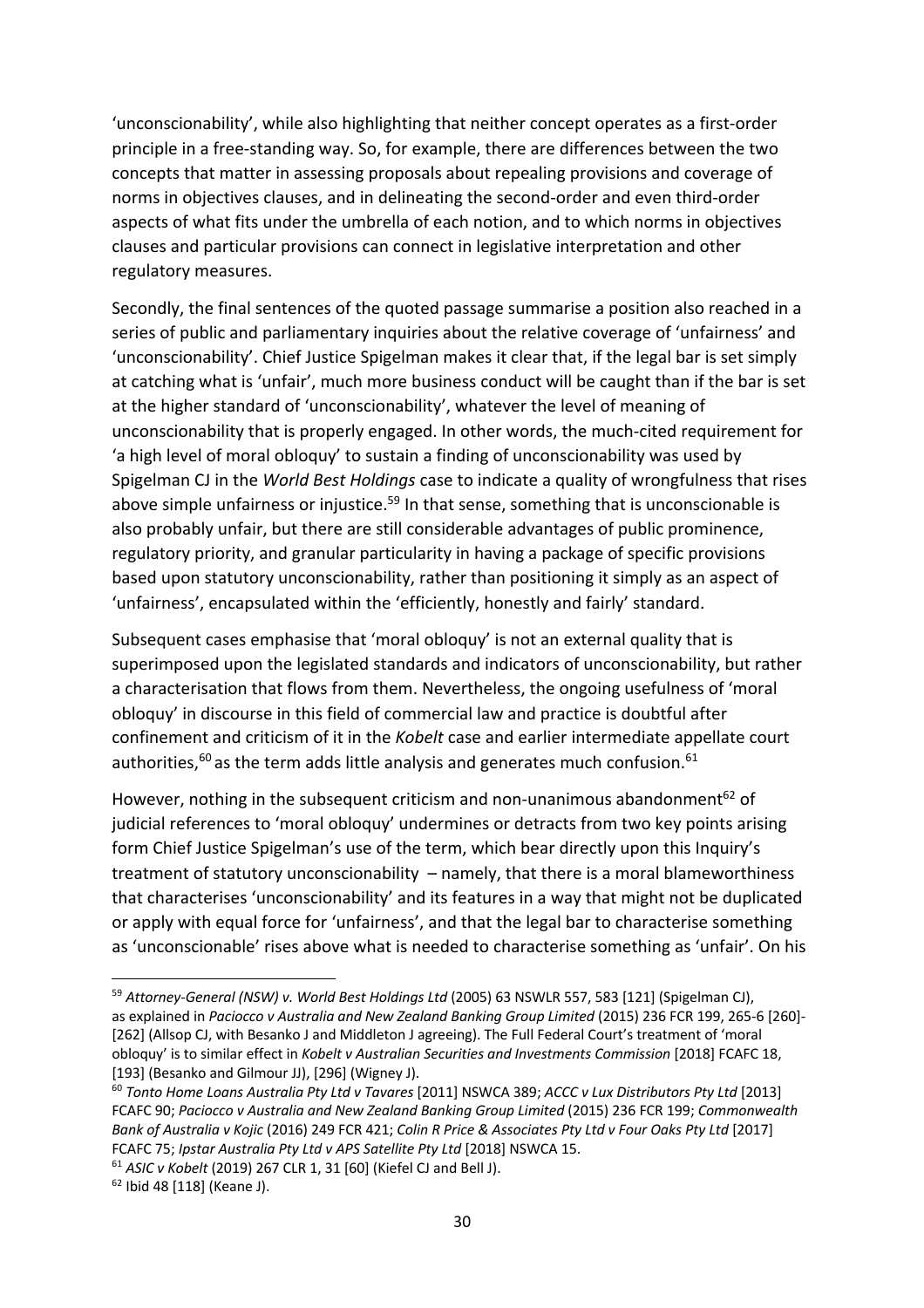characterisation, properly understood, 'moral obloquy' is not an extra and substantive requirement in addition to what the statute says, and the relationship between the two concepts is not a relationship where one is a sub-set of, subsumed by, or an aspect of, the other.

Any amplification of fairness-based regulation, both generally and in the specific context of financial services law and regulation, would still need to take account of what is already provided by the regulation of unreasonable and unconscionable conduct. Fairness and its cognate standards are familiar benchmarks for lawyers and judges. Justice James Edelman nominated three aspects of fairness in his comments in a panel session at the NSW Supreme Court's 2019 Corporate and Commercial Law conference – fairness in the context of framing and achieving corporate purposes, fairness as a touchstone guiding choices by official regulators in fulfilling their mandates, and incorporation of fairness-based standards in legislation and regulations. In commenting about the third aspect, and with passing illustrative reference to the High Court's decision in the *Kobelt* case, he said:<sup>63</sup>

The third dimension of fairness is perhaps the most difficult – and that's where fairness has been instantiated into legal rules, particularly into legislation or regulations as a specific requirement …

It might be that fairness, in those contexts, might mean nothing more than reasonableness, in which case we get back to the areas in which lawyers are comfortable.

But in other contexts, fairness doesn't mean the same thing as reasonableness.

The High Court hasn't yet grappled with any of those specific legislative provisions although we did grapple with the meaning of the word unconscionable and split 4-3'.

While there might not yet be an optimal level of fairness-based regulation to suit everyone, and there might be some emerging gaps that need filling, there is an existing platform of statutory and non-statutory law based upon notions of fairness in commercial contexts, to be integrated with any further reform in the overall direction of fairness as a touchstone. Even if the regulatory and public calls for enhanced fairness-based regulation have force, because of emerging gaps in protection from unfair practices in the digital economy, that need can be met in a number of ways, and does not occur in a vacuum, but rather against the background of intertwined laws preventing unfair, unreasonable, unconscionable, and otherwise unconscientious business and financial services behaviour, in regulating an informed business conscience in the financial services industry and beyond.

# *Different Forms of Statutory Unconscionability*

Statutory unconscionability appears in Commonwealth legislation in the Corporations Act, the Competition and Consumer Act (and Australian Consumer Law), and the ASIC Act. In a 2019 test case on the scope of statutory unconscionability, two HCA judges describe statutory unconscionability as a prohibition of conduct 'that objectively answers the

<sup>63</sup> As quoted in: M. Pelly, 'Hayne's Six Rules for Business Become One Legal Obligation: Be Fair' *The Australian Financial Review* (Sydney, 1 November 2019).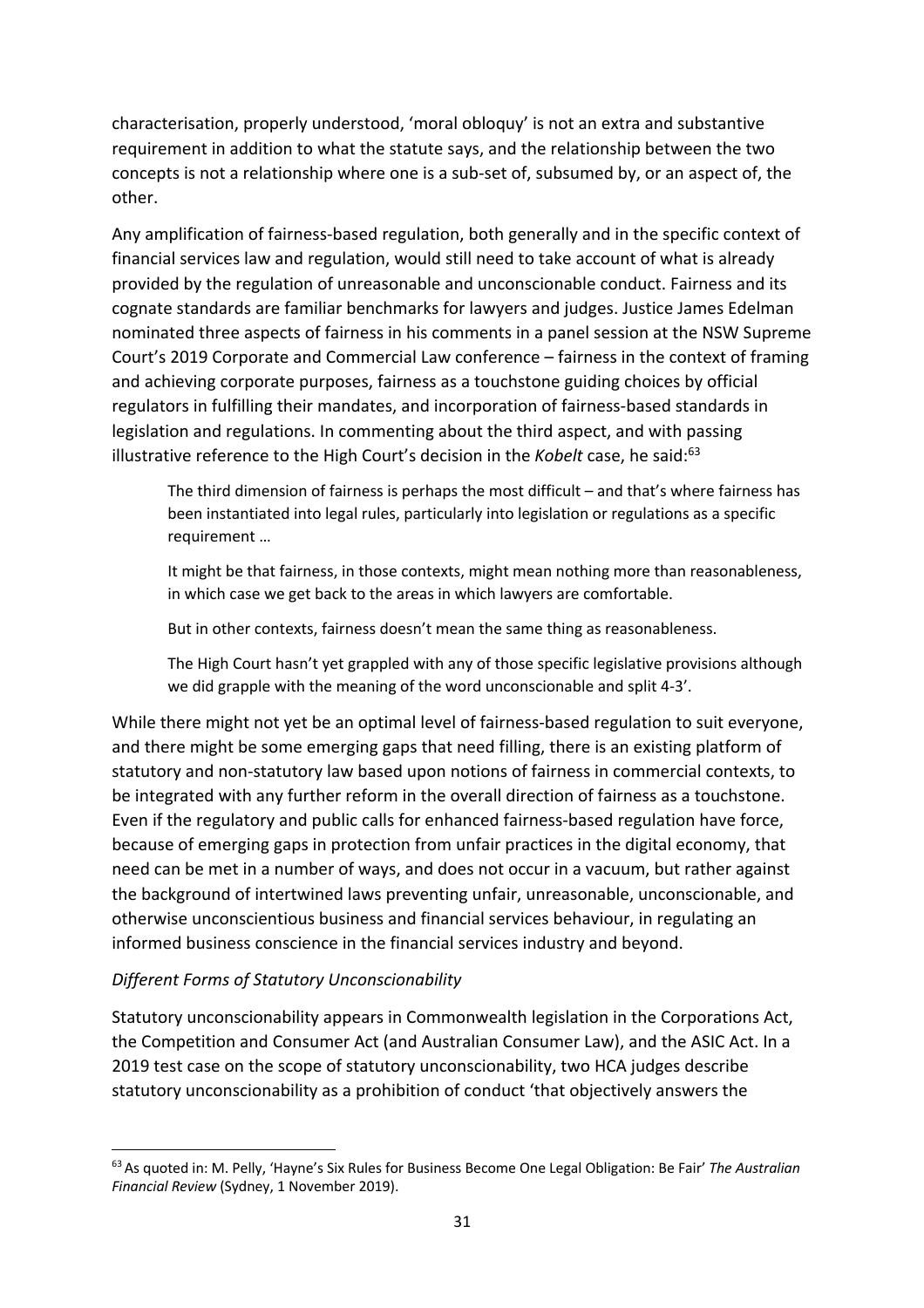description of being against conscience'.64 Conscience-based norms and other values therefore underlie and guide the descriptive and normative use of unconscionable business conduct regulation.65

What is the structure of statutory unconscionability, and to what extent does or should it encompass any of the various levels of meaning for unconscionable conduct, as outlined further below? The first form of statutory unconscionability is simple statutory unconscionability. The relevant cognate provisions in the Australian Consumer Law (ACL) and ASIC Act simply pick up the judge-made law on unconscionable conduct, with the various legislative and regulatory advantages canvassed further below. For example, the relevant ACL provision is section 20:66

- (1) A person must not, in trade or commerce, engage in conduct that is unconscionable, within the meaning of the unwritten law from time to time.
- (2) This section does not apply to conduct that is prohibited by section 21.

The second form of statutory unconscionability is amplified statutory unconscionability. The relevant cognate provisions in the ACL and ASIC Act have a number of features. They proscribe conduct if it is 'in all the circumstances, unconscionable'.<sup>67</sup> They are subject to a special set of interpretative provisions, just for amplified statutory unconscionability. They explicitly broaden the scope of amplified statutory unconscionability beyond simple statutory unconscionability – a crucial relationship between the two forms that is affected by how narrowly or broadly simple statutory unconscionability is cast, bearing in mind the different possible meanings of 'unconscionable conduct' under the judge-made law. They contain an indicative and non-exhaustive set of indicators of unconscionable conduct of two broad kinds, to use Professor (later Justice) Paul Finn's schema – a top set of indicators going to predatory exploitation of vulnerability and advantage-taking, and a bottom set of indicators going to good faith and fair dealing.<sup>68</sup>

Other features of the legislative scheme have been amended over time, with more indicators being added, as well as a set of interpretative principles, some of which are not strictly content-based and hence fall outside what might otherwise be associated or subsumed under the content of a 'fairness' standard, such as the enforcement advantage for official regulators in being able to rely upon systems or patterns of conduct towards a vulnerable class of victims instead of having to proving everything for every single one of

<sup>64</sup> *ASIC v Kobelt* (2019) 267 CLR 1, 17 [14] (Kiefel CJ and Bell J).

 $65$  For a recent discussion of this aspect, see, for example: P. Toy, 'An Examination of Legal Values in Statutory Unconscionable Conduct' (2020) 48 *Australian Business Law Review* 406; Justice S. Derrington, 'W A Lee Equity Lecture' (Speech, Banco Court, Supreme Court of Queensland, 18 November 2021).

<sup>66</sup> *Competition and Consumer Act 2010* (Cth) sch 2 ('*Australian Consumer Law*') s 20.

 $67$  Eg Ibid s 21(1).

<sup>68</sup> P. Finn, 'Unconscionable Conduct' (1994) 8 *Journal of Contract Law* 37, 45-50. Other indicators and other features of the provisions that have been added since then might not fit neatly or at least completely within Finn's two-part characterisation or the distinction between substantive and procedural unconscionability. Nor would they easily or necessarily flow self-evidently from references to fairness and honesty in any revised 'efficiently, honestly and fairly' standard, if all provisions of statutory unconscionability disappeared from the law without ongoing relevance and particularisation.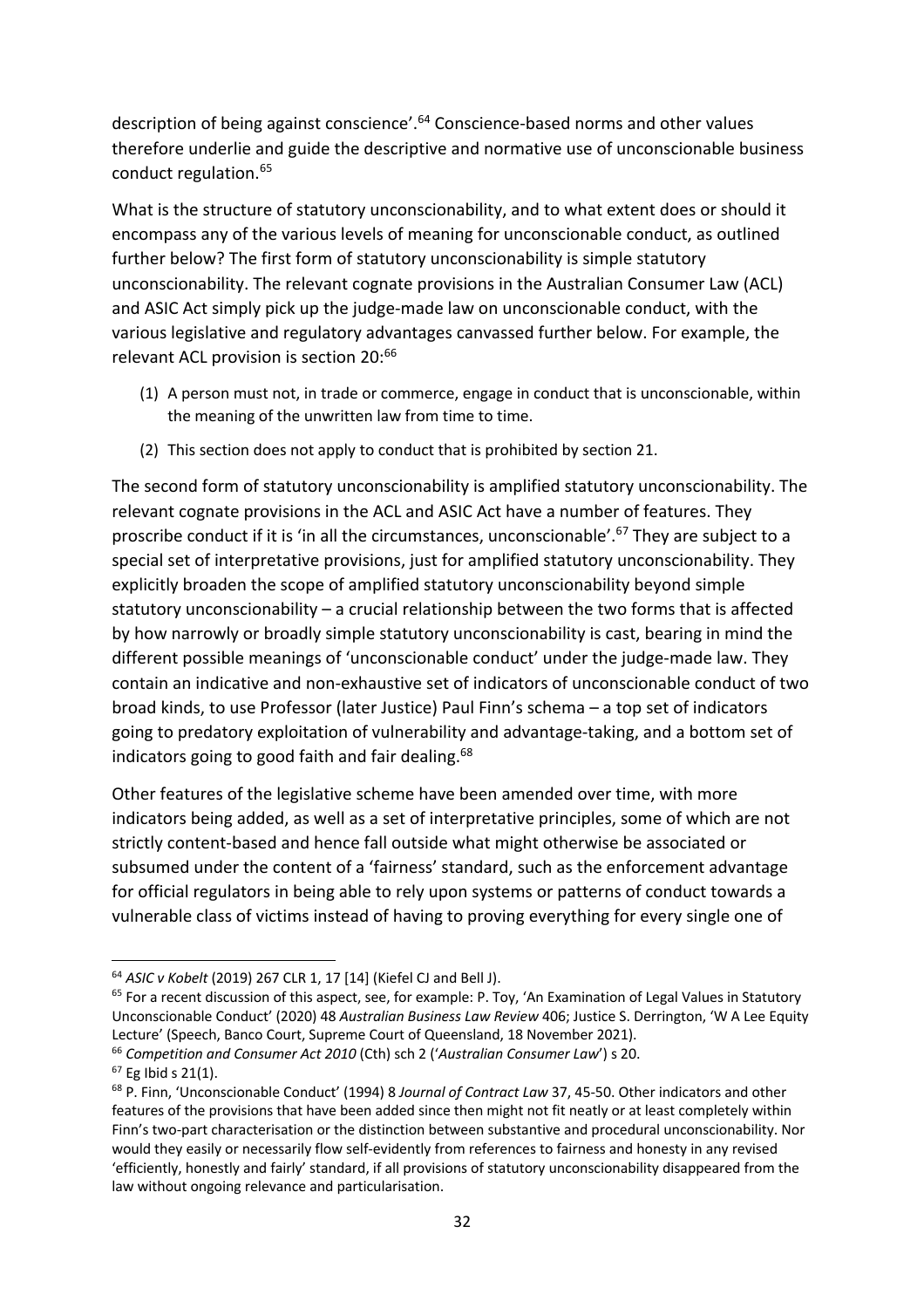them. Finally, both sets of statutory indicators apply since 2012 to both business and consumer transactions. All of those features are important to the overall legislative package, and impact upon the matters covered by this Inquiry and its proposals about statutory unconscionability.

Statutory unconscionability in financial services law takes two forms. In its first form ('simple statutory unconscionability'), in s 12CA of the ASIC Act and probably s 991A of the Corporations Act as well, it largely embodies the equitable notion of unconscionable conduct, at least under the conventional approach to that provision in judge-made law as a matter of precedent. As recognised in the landmark *Amadio* case and its acknowledgement of the 'special disadvantage' doctrine, unconscionable conduct is present whenever a stronger party engages in exploitative advantage-taking of a vulnerable party, in circumstances where the weaker party is under a special disadvantage or disability, whose nature prevents the weaker party properly assessing what is in their own best interests, and the stronger party knowingly takes advantage to the stronger party's benefit of that weaker party's position. It is likely that s 12CA also picks up related doctrines, such as the special protection afforded to guarantor wives and potentially others under the spousal doctrine affirmed in *Yerkey v Jones<sup>69</sup>* and *Garcia v NAB*,<sup>70</sup> and which the High Court has not yet assimilated in the broader *Amadio* form of unconscionability encapsulating the notion of unconscientious exploitation by a stronger party of a vulnerable party's 'special disadvantage', although they are branches of the same tree.

The second form of statutory unconscionability ('amplified statutory unconscionability') is enshrined in s 12CB and s 12CC of the ASIC Act, and cognate provisions in the Australian Consumer Law, covering both business-to-business (B2B) and business-to-consumer (B2C) transactions since 2012. Together, those provisions contain a form of statutory unconscionability that is broader than simple statutory unconscionability, specific principles of interpretation for amplified statutory unconscionability, and a harmonised list of indicators of unconscionable conduct that is non-exhaustive and applicable equally to B2B and B2C contexts.

In theory, there are five possible levels of meaning for statutory unconscionability, only three of which are still live possibilities in terms of their enshrinement within the law. Professor (later Justice) Paul Finn once postulated four possible meanings and uses of the term, 'unconscionable conduct', as discussed immediately below.<sup>71</sup>

First, and at the broadest possible level of meaning and application in the abstract, a term such as 'unconscionable conduct' might in theory operate directly as a basis for judicial intervention and remedial action in its own right, unmediated by conventional legal

<sup>69</sup> *Yerkey v Jones* (1939) 63 CLR 649.

<sup>70</sup> *Garcia v National Australia Bank Ltd* (1998) 194 CLR 395.

<sup>71</sup> P. Finn, 'Unconscionable Conduct' (1994) 8 *Journal of Contract Law* 37, 38-9, referred to in *Australian Competition and Consumer Commission (ACCC) v Samton Holdings Pty Ltd* (2002) 117 FCR 301, [46] (Gray, French and Stone JJ).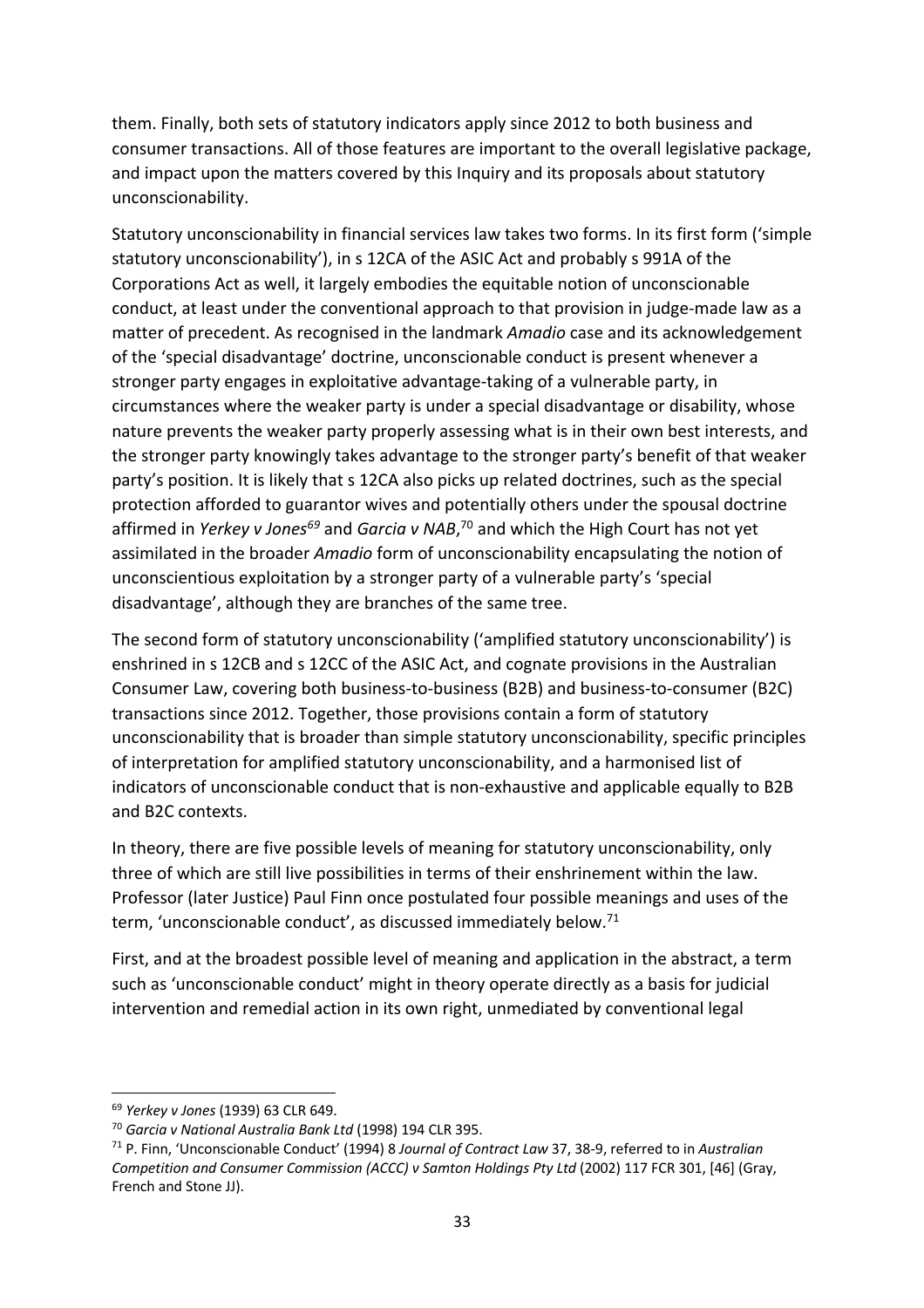doctrines from the general law. No serious judge or expert commentator suggests that unconscionability operates in that way in any of its statutory or non-statutory forms.

Secondly, and still at a fairly broad level of abstraction, but one grounded in an identified body of law, notions of what is unconscionable, unconscientious, or otherwise against good conscience underlie the whole of the law of equity, and perhaps aspects of the common law too. Accepting that level of meaning for unconscionability under the general law decides nothing one way or another about the scope of what is covered across the four main provisions enshrining statutory unconscionability in the Corporations Act and the ASIC Act. That is a separate but related exercise of adjudicative interpretation, in deciding the reach of each of simple and amplified statutory unconscionability.

Thirdly, and at a lower level of abstraction, references to 'unconscionable conduct' could signify a range of equitable norms that go to unconscionability, without necessarily requiring 'an explicit finding of unconscionable conduct'.72 On this level of abstraction, notions of unconscionability or even broader unconscientiousness are a specific element or precondition of recovery. Examples include the doctrines covering relief against forfeiture, estoppel, constructive trusts, penalties, economic duress, mistake, and unconscionable conduct and dealings.

On this view, as explained by judges at a time when this third level of abstraction held greater sway than it now appears to do, at least in terms of the scope of s 12CA, 'specific equitable doctrines of which estoppel, unilateral mistake, relief against forfeiture and undue influence are examples' are also doctrines 'united by the idea that equity will prevent an unconscionable insistence on strict legal rights and are conditioned upon the explicit finding of unconscionable conduct in the persons against whom they are invoked'.73 After all, judges and other lawyers commonly say that a contractual clause operates as a penalty when it would be unconscionable to enforce it, that a constructive trust should be imposed when it would be unconscionable to allow someone to retain the benefit of property themselves, that someone should be held to their word or deed under the law of estoppel when it would be unconscionable to allow them to go back on either, and that relief against forfeiture should be given when it would be unconscionable (or unconscientious) not to do so.

For a time, courts below the level of the High Court, as in the Full Federal Court's decision in ACCC v Samton Holdings,<sup>74</sup> entertained the possibility of this third level of abstraction being the form of unconscionability under the general law that is applied as 'the unwritten law' under simple statutory unconscionability. Such an outcome left open the door to the possibility that simple statutory unconscionability (ie unconscionable conduct 'within the meaning of the unwritten law') could embrace all actions that have a connecting thread back to notions of unconscionability and unconscientiousness, of the kinds canvassed in

 $72$  Ibid.

<sup>73</sup> Ibid.

<sup>74</sup> *Australian Competition and Consumer Commission (ACCC) v Samton Holdings Pty Ltd* (2002) 117 FCR 301.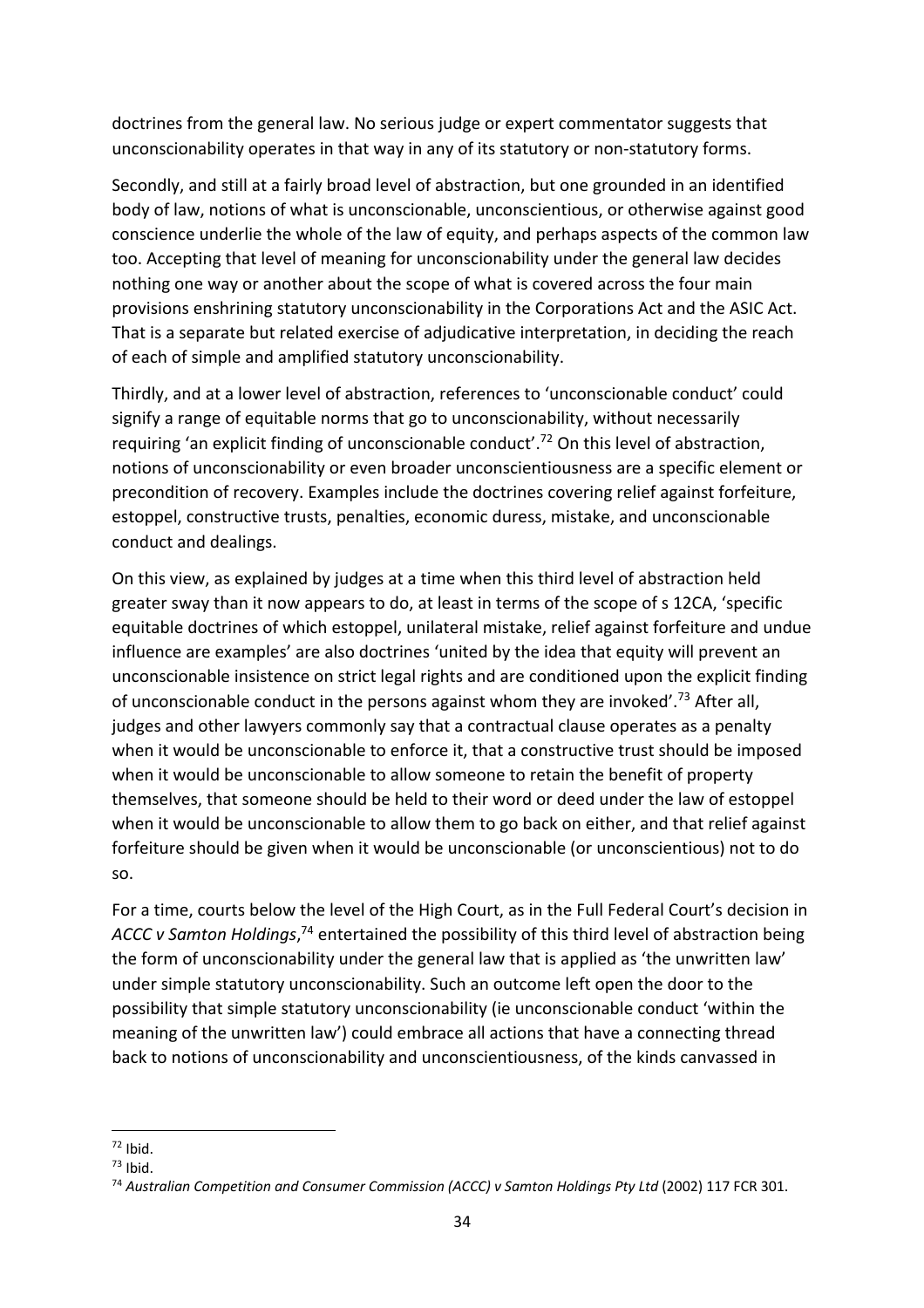more than one category of Finn's four-fold analysis of unconscionable conduct, but that door seems closed for the moment.<sup>75</sup>

Fourthly, and more discretely, 'unconscionable conduct' could serve as a label for the group of doctrines conventionally associated with the term, 'unconscionable conduct', embracing notions of unconscionable bargains, unconscionable dealing, considerations of special disadvantage, and related doctrines. If that is the settled position, simple statutory unconscionability mainly encapsulates and legislatively bolsters the conventional equitable notion of unconscionable conduct associated with unconscionable dealing and exploitation of *Amadio*-like special disadvantage, and probably related notions such as the spousal doctrines accepted separately by the High Court in *Yerkey v Jones* and *NAB v Garcia*.

However, if simple statutory unconscionability is so confined, that leaves amplified statutory unconscionability to be explored, at least in part, through the prism of other bases of equitable relief in which unconscionability is an explicit or implicit element. Those equitable notions arguably are joined by statutory innovations beyond such bases of relief and shaped by what successive federal parliaments have created as the legislative infrastructure for amplified statutory unconscionability, with possibilities that post-*Kobelt* cases are only beginning to explore. The extent to which the non-exhaustive list of indicators of statutory unconscionability and associated provisions in the latter encompass or extend beyond the former's inclusion of actions based upon undue influence, mistake, duress, estoppel, penalties, relief against forfeiture, compliance with time and notice stipulations, protection of reposed trust and confidence, and so on,<sup>76</sup> then becomes part of the ongoing working through of statutory unconscionability by the courts.

Fifthly, and beyond what unconscionable conduct might mean under the general law, which is the meaning and scope of unconscionability picked up under simple statutory unconscionability, amplified statutory unconscionability might cover not only the third and fourth bases of recovery associated with unconscionability under the general law, but also bases of recovery beyond that body of law, as generated and conditioned by the specific provisions of s 12CB and s 12CC. The High Court is yet to rule decisively on this last possibility. No reform arising from the present Inquiry should prejudge that important matter, one way or another.

Needless to say, good law reform means that reform measures for the sake of simplification and rationalisation of legislation desirably should not unintentionally trespass upon or adversely affect unresolved substantive questions about the full potential of statutory unconscionability. If the full range of what is canvassed immediately above is picked up in

<sup>75</sup> Eg *Razdan v Westpac Banking Corporation* [2014] NSWCA 126, [150] (Bergin CJ in Eq, McColl JA [1] and Macfarlan JA [22] separately agreeing), citing *GPG (Australia Trading) Pty Ltd v GIO Australia Holdings Ltd* (2001) 117 FCR 23, but without explicitly addressing the possibility left open in *ACCC v Samton Holdings Pty Ltd* (2002) 117 FCR 301, [46], [48]; and *ASIC v Kobelt* (2019) 267 CLR 1, 36 [82] (Gageler J), explicitly rejecting that possibility.

<sup>&</sup>lt;sup>76</sup> For a point-in-time assessment of the possible unconscionability-related bases of equitable relief picked up by statutory unconscionability, see: P. Strickland, 'Rethinking Unconscionable Conduct Under the Trade Practices Act' (2009) 37 *Australian Business Law Review* 19; See also Justice S. Derrington, 'W A Lee Equity Lecture' (Lecture, Banco Court, Supreme Court of Queensland, 18 November 2021).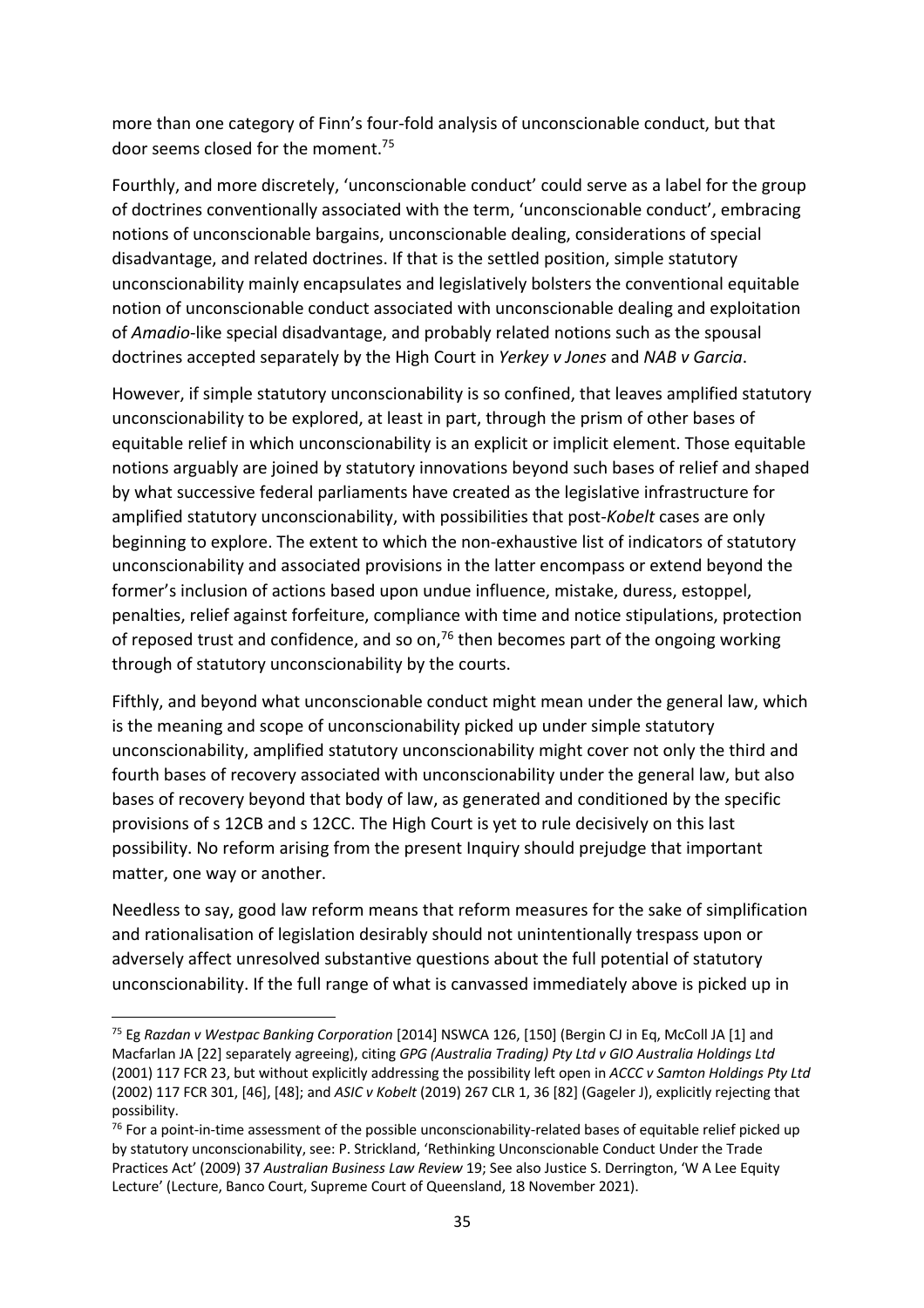statutory unconscionability, with the extra advantages of additional statutory remedies and an official regulator to investigate and bring actions, statutory unconscionability still has some work to do, and its work in future test cases desirably should remain unaffected in substance by any reform of statutory unconscionability that arises from the ALRC's Interim Report.

## *The High Court's Future Possibilities on Statutory Unconscionability*

In light of the analysis above and elsewhere in this Submission, which go to the question of whether any ALRC-identified options or proposals on statutory unconscionability might affect unresolved and substantive issues about statutory unconscionability as it continues to evolve, it is worthwhile looking ahead and considering the High Court's future options on statutory unconscionability, given the split decision in the *Kobelt* case, subsequent retirements from and appointments to the High Court and potentially changing the balance of views on statutory unconscionability, and further test cases winding their way back to the High Court. The High Court could go in a number of different and equally possible directions in the next suitable test case on statutory unconscionability, depending upon the composition of the Court, the way in which parties or regulators run the test case, and where the current bench ultimately lands in the choice between narrow and broad readings of statutory unconscionability.

What is left out of scope in the following analysis is any realistic chance that the High Court accepts that the general law on unconscionable conduct, as reflected in simple statutory unconscionability, extends beyond *Amadio*-like and *Yerkey v Jones*-like unconscionability – a change of view that would also have a knock-on effect upon the scope of unconscionabilitybased doctrines picked up by amplified statutory unconscionability. Such a change of view about the scope of unconscionable conduct under the general law and hence simple statutory unconscionability seems a bridge too far at this stage, especially given the preponderance of cases that have come before the High Court and been framed by parties with a strong leaning towards the 'special disadvantage' end of the unconscionability spectrum.

The first possibility is that a new majority of High Court judges forms around Justice Keane's *Kobelt* view that amplified statutory unconscionability remains grounded in the 'special disadvantage' doctrine, whatever allowable adjustments to that doctrine are afforded by the statute, thereby rejecting the delinking of amplified statutory unconscionability from the 'special disadvantage' doctrine that post-*Kobelt* decisions of the Full Court of the Federal Court have emphasised. It is hardly inconceivable that Justice Keane might yet be joined in his stated view of statutory unconscionability by Chief Justice Susan Kiefel and the latest two additions to the High Court bench, Justice Jacqueline Gleeson and Justice Simon Steward, forming a new majority position on the breadth of statutory unconscionability, notwithstanding the more expansive view of its breadth signalled collectively in the judgments of Justices Gageler, Nettle, Gordon, and Edelman in the *Kobelt* case.

The second possibility is that the High Court achieves a neat separation between the equation of simple statutory unconscionability with unconscionable conduct and dealings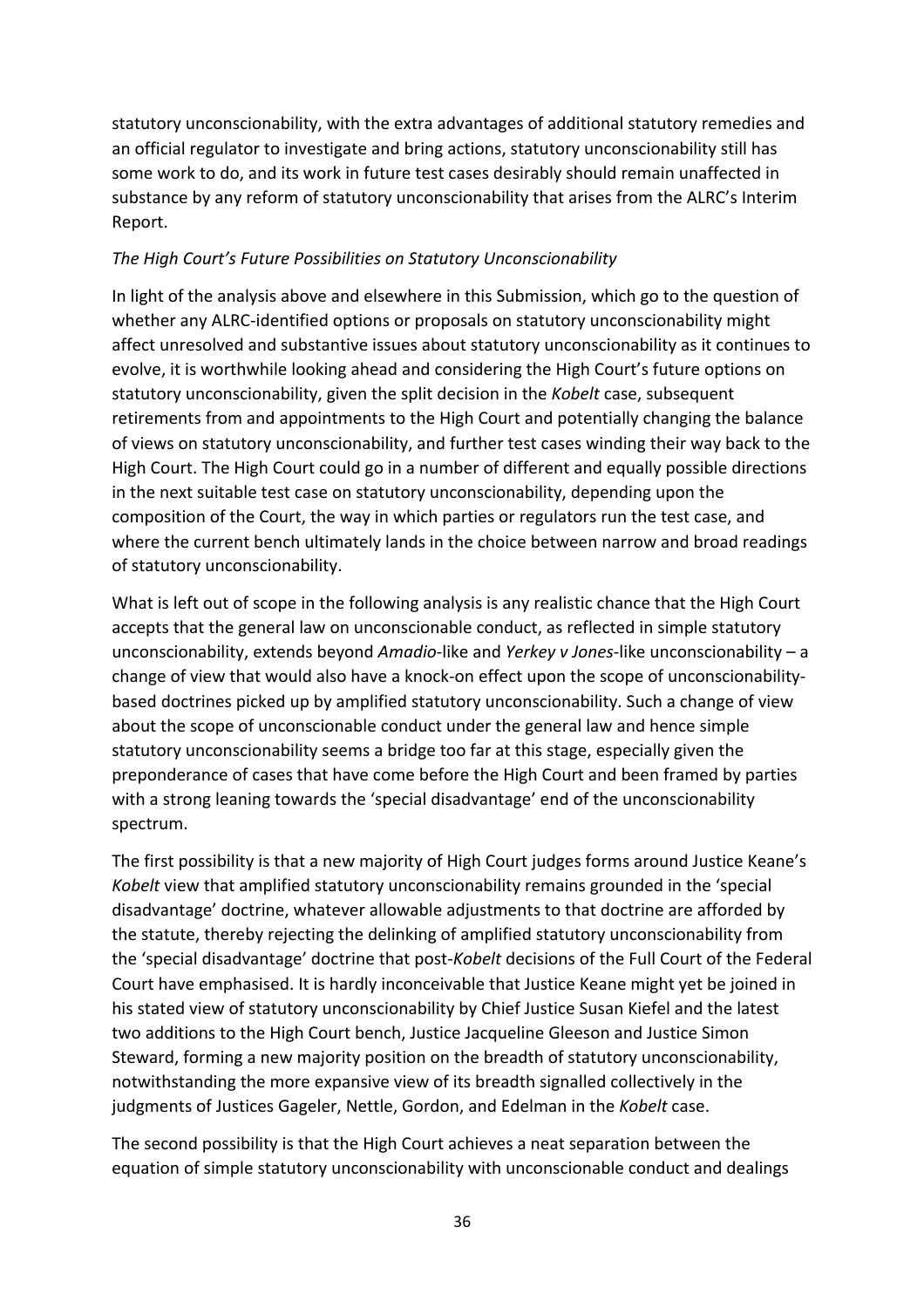under the law of equity, on one hand, and the equation of amplified statutory unconscionability with all of the actions in which unconscionability is an element under the general law, as conditioned by the further principles of interpretation and non-exhaustive indicators in the statute. In both cases, unconscionability under the general law would still be the predominant feature in shaping the structure and boundaries of statutory unconscionability.

The third possibility is that the High Court permits the structure and terms of statutory unconscionability to embrace all of the notions of unconscionability under the general law, as well as an additional set of bases for relief on the ground of statutory unconscionability that are not shaped or confined by the manifestations of unconscionability under the general law, drawing their character and features from the statute, and not curtailed by any absolute requirement for the conditions for 'special disadvantage' to be present, whether under the general law or as modified by the statute. In other words, the High Court might embrace and even amplify the position reached by a series of decisions since *Kobelt*.

## *The ALRC's Reform Options*

In short, outlining those five different levels of meaning for unconscionable conduct, and those three possible future directions on statutory unconscionability, sets up a framework for understanding the interactive possibilities between various provisions of statutory unconscionability, the options for reform, and the reasons why reform in the name of simplification and rationalisation must stop short of reform in this first stage of the ALRC's Inquiry that risks a point-in-time substantive intrusion upon the evolution of that body of statutory law in any particular respect.

The ALRC's approach leaves open the following four basic reform options on statutory unconscionability, only some of which the ALRC actively recommends at this first stage of its three-stage Inquiry:

- (1) leave the four statutory unconscionability provisions in the current form in the Corporations Act (s 991A) and the ASIC Act (s 12CA, s 12CB, and s 12CC) – the ALRC does not propose this outcome in all respects, and the author of this submission agrees with the ALRC that at least some reform is desirable and appropriate in the name of simplification and rationalisation;
- (2) repeal only one of the four statutory unconscionability provisions affecting financial services, from the Corporations Act – the ALRC favours at least this reform, and the author of this Submission supports that proposal;
- (3) repeal statutory unconscionability as it appears in both s 991A of the Corporations Act and s 12 CA of the ASIC Act – the ALRC favours this twin proposal, but it is not supported by the author of this Submission; and
- (4) repeal all four of the key provisions covering statutory unconscionability, including s 12CB and s 12CC as provisions enshrining amplified statutory unconscionability – the ALRC identifies this option as a 'second path', but ultimately does not endorse and propose this option for two very good reasons, and it is also not supported by the author of this Submission for those and other equally good reasons.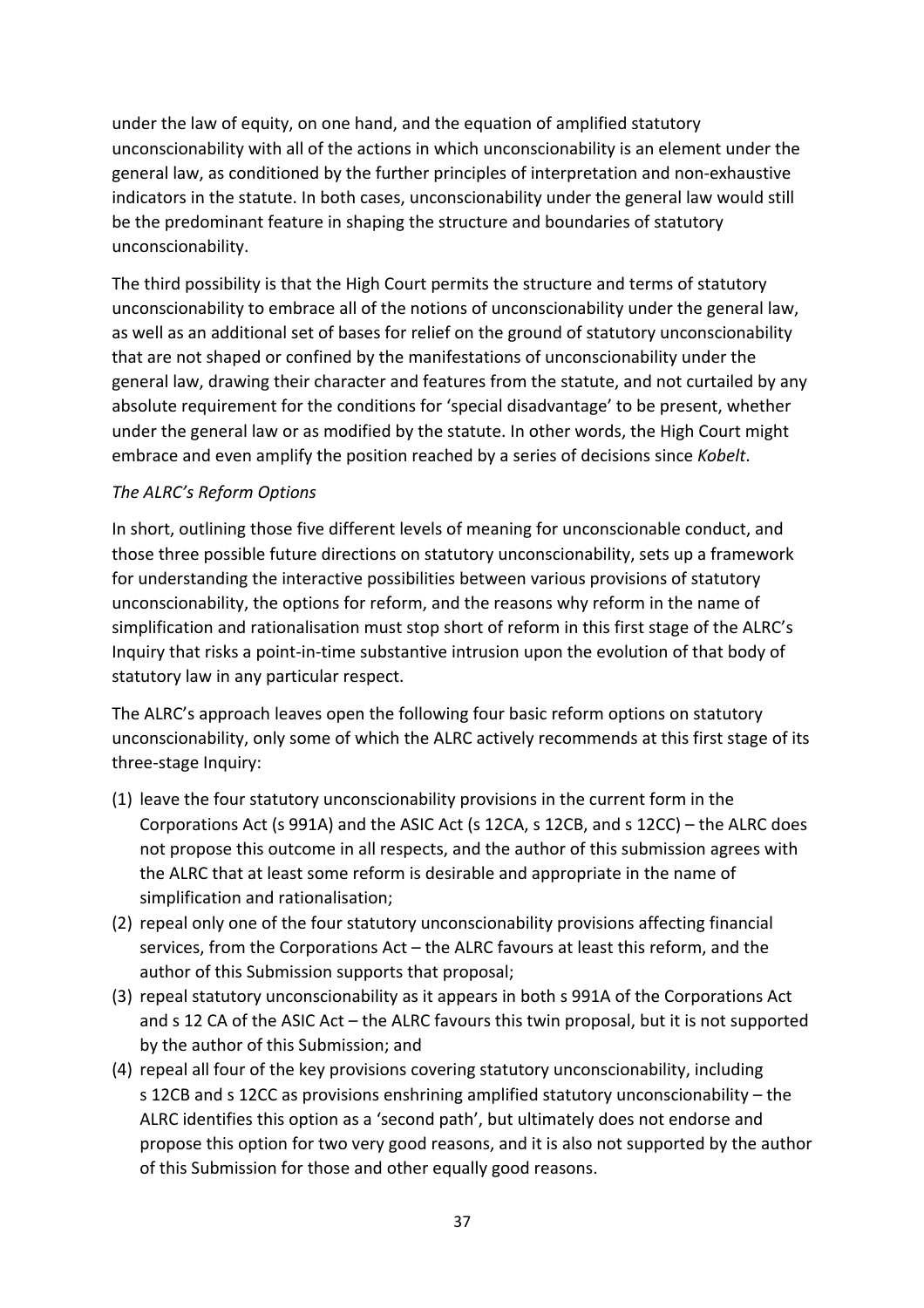For the reasons outlined at the outset and elsewhere in this Submission, all of s 12CA, s 12CB, and s 12CC should be retained. First, unconscionability is not simply a sub-set or aspect of fairness. Secondly, repeal of s 12CA at this point in time risks having substantive effects beyond the ALRC's stated aims of legislative simplification and rationalisation. Put another way, s 12CA is neither redundant nor duplicative, in the way that other provisions for suggested repeal might be so characterised.

Thirdly, amplified statutory unconscionability in s 12CB and s 12CC is still on an evolutionary and post-*Kobelt* trajectory in the courts that potentially complements and adds to the regulatory and enforcement toolkit, such that the jury is still out on conclusive assessments of the relative scope, limits, and benefits of both the 'efficiently, honestly and fairly' standard and statutory unconscionability.<sup>77</sup> There is room for both in the regulatory and enforcement toolkit.

Fourthly, all of the provisions of statutory unconscionability matter in the unresolved judicial division of opinion about the scope of statutory unconscionability as a whole. It is at least reasonably arguable that a stand-alone and general norm or obligation of fairness might not be sufficient to do all of the work and with the right level of particularity and force (including moral and legal force) that is done by the collective body of norms and doctrines regulating fairness, justness, reasonableness, and good conscience in the general and statutory law, and recognised collectively as a body of Australian law representing an informed business conscience. For example, former Chief Justice of Australia, Sir Anthony Mason, noted the law of equity's focus upon 'standards of conscience, fairness, and equality'.78 The interplay between what is 'unfair', 'unjust', and 'unconscionable' under the law is a feature of the High Court of Australia's otherwise problematic decision in *ASIC v Kobelt*. 79

For example, '[t]he use of the word 'unconscionable' in s 12CB [of the ASIC Act] – rather than terms such as 'unjust', 'unfair' or 'unreasonable' which are familiar in consumer protection legislation – reflects a deliberate legislative choice to proscribe a particular type of conduct', according to Justice Patrick Keane in that case, $80$  who added that '(t)he legislative choice of 'unconscionability' as the key statutory concept, rather than less morally freighted terms such as 'unjust', 'unfair' or 'unreasonable', confirms that the moral obloquy involved in the exploitation or victimisation that is characteristic of unconscionable conduct [in the law of equity] is also required for a finding of unconscionability under s 12CB'.<sup>81</sup> So, notions and different aspects of fairness are a big part of the regulatory toolkit here, but they neither replace nor occupy exactly the same space as the discrete norms and doctrines that regulate what is otherwise unjust, unreasonable, or unconscionable.

<sup>&</sup>lt;sup>77</sup> Cf J. Zarkovic, 'Are the "Efficiently, Honestly and Fairly" and Unconscionable Conduct Civil Penalty Provisions Equally as Effective in Combating Unfair Practices By Licensees' (2020) 48(3) *Australian Business Law Review* 272.

<sup>&</sup>lt;sup>78</sup> Sir A. Mason, 'The Place of Equity and Equitable Remedies in the Contemporary Common Law World' (1994) 110 *Law Quarterly Review* 238, 239.

<sup>79</sup> *ASIC v Kobelt* (2019) 267 CLR 1. 80 Ibid 48 [118] (Keane J).

<sup>81</sup> Ibid 48-9 [119] (Keane J).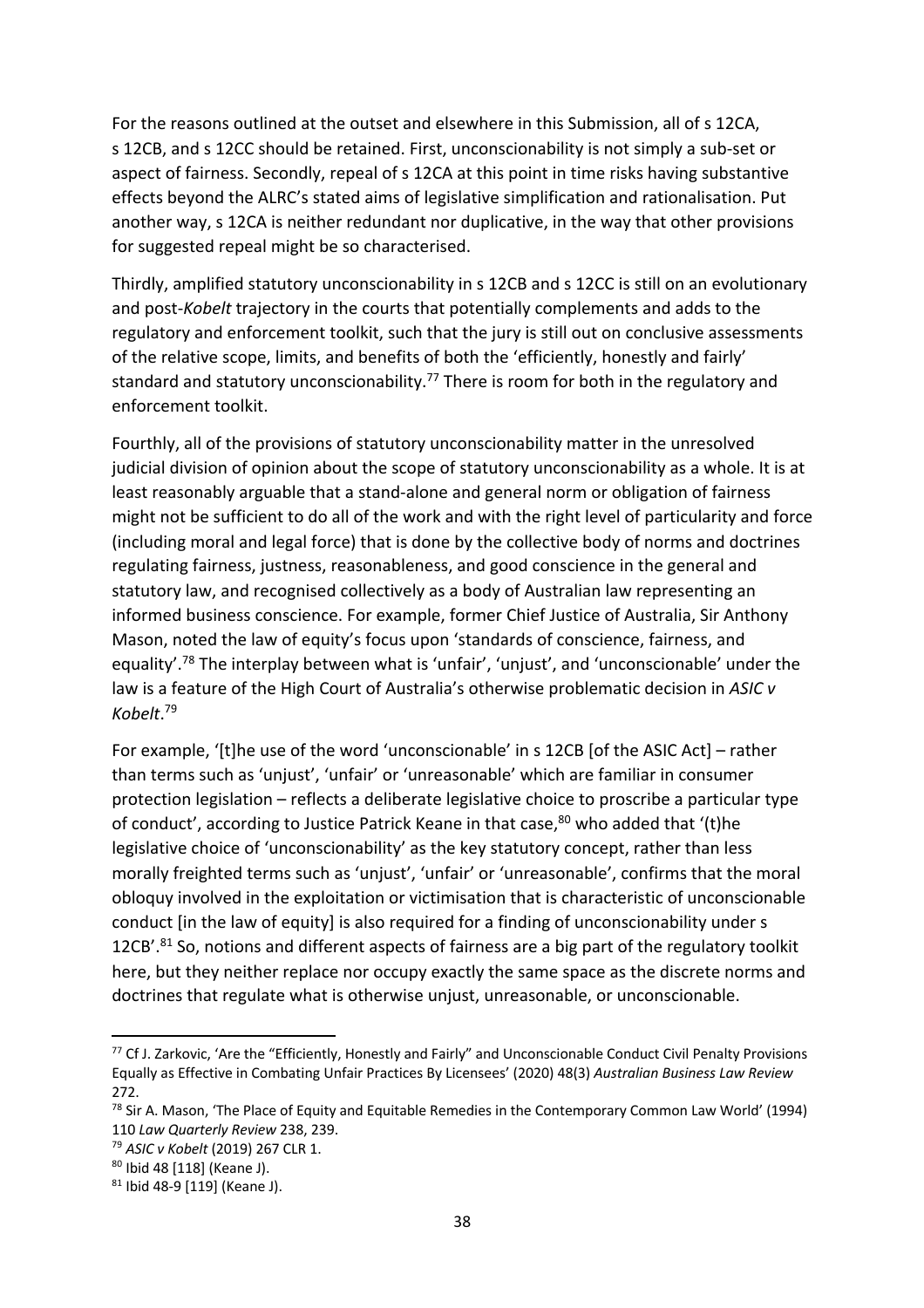Indeed, as the ALRC accepts and as Justice Keane's relative ordering of 'unconscionability' and the more 'morally freighted' standard of 'unfairness' reinforces, the only real sense in which 'unfairness' could replace 'unconscionability' as a regulatory touchstone in any of its meanings is if everything that is 'unconscionable' under the statutory and non-statutory law would of necessity also be 'unfair', for the reason that 'unconscionability' sets a higher bar of morally and legally blameworthy conduct, above and beyond what is simply 'unfair'. One can readily accept that ALRC assessment and rationale and yet still accept, as does the ALRC, that folding all unconscionability regulation of financial services licensees into a pre-existing obligation of fairness is a bridge too far. The author of this Submission agrees with that position.

Fifthly, repealing s 12CA would have ripple effects that are yet to be resolved. If, contrary to this Submission, s 12CA is repealed, important transitional implications and ripple effects will need further consideration, whether at this first stage or at a later stage of the ALRC's current Inquiry, including consideration of what is needed to protect the body of existing precedent on simple statutory unconscionability in the financial services context, how the different set of resulting provisions in the ASIC Act and the Australian Consumer Law are interpreted for precedential purposes, what is necessary to protect amplified statutory unconscionability from any substantive change in interpretation simply by the removal of s 12CA, and what changes (if any) should be made to cognate Commonwealth provisions on statutory unconscionability in the Australian Consumer Law.

Finally, because of the almost identical provisions on statutory unconscionability in the ASIC Act and the Competition and Consumer Act's Australian Consumer Law, consideration of legislative reform of statutory unconscionability for the financial services industry for the stated public policy goals of simplification and rationalisation should not drive or pre-empt any need for legislative reform of statutory unconscionability for all other industry sectors under the Australian Consumer Law. To reiterate earlier comments: the tail must not wag the dog.

Moreover, it is one thing to highlight the need to reform other Commonwealth laws beyond the Corporations Act and ASIC Act that might also impact upon the financial services industry, as the ALRC correctly does. It is another thing altogether, in reliance upon abstract justifications grounded in first-order principles of simplification and rationalisation in legislative design, to implement proposals that extend beyond those two Acts and beyond the financial services industry itself, and which have clear implications for other industries, if any of the ALRC's proposals or identified options on statutory unconscionability in the ASIC Act are followed and cognate provisions in the Australian Consumer Law are likewise amended as a result. The ALRC's terms of reference might reasonably encompass the former but not the latter, where many other and different regulatory, industry, and community constituencies would have a legitimate stake in any reform process or outcome.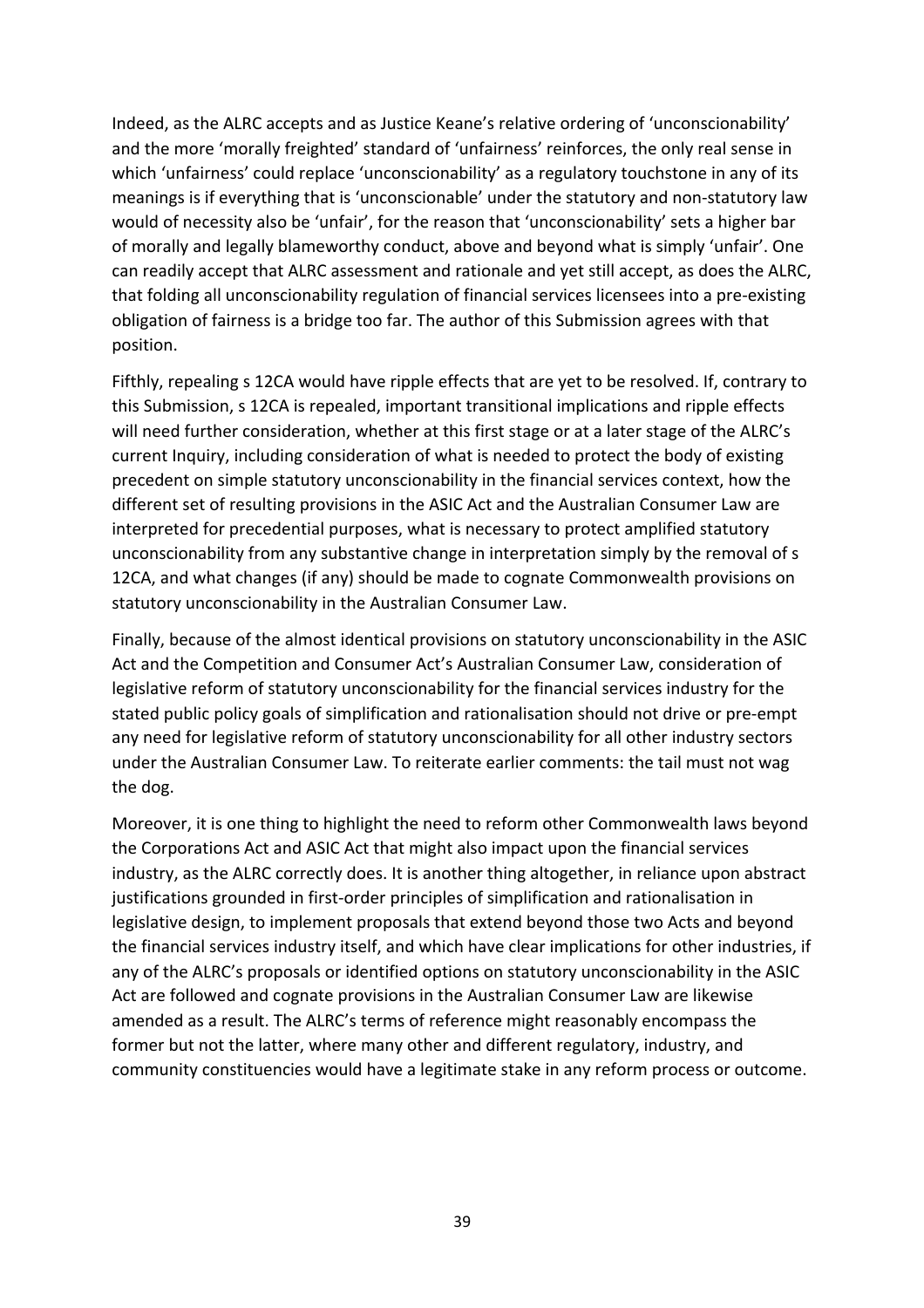## *Post-Kobelt Aftermath and Continuously Evolving Landscape on Statutory Unconscionability*

The 4:3 split in the HCA's *ASIC v Kobelt* decision<sup>82</sup> inevitably and unsurprisingly raised publicly ventilated questions in its immediate aftermath about the future policy desirability, doctrinal comprehensibility, and commercial workability of the current regime for statutory unconscionability. In particular, the High Court's division over statutory unconscionability in the *Kobelt* case immediately revived past reform calls to increase consumer and small business protection by resetting the standard from 'unconscionability' to 'unfairness'.

Unsurprisingly, there are renewed calls for an alternative or supplemental regime to address perceived regulatory deficiencies or gaps in tackling unfair commercial conduct and practices.<sup>83</sup> The latest public attacks upon the current regime for statutory unconscionability come with correlative calls for its replacement by legislative standards that are more 'specific' and 'certain' in nature, $84$  more harmonious with transnational business regulation and expectations, 85 and more aligned with notions of 'fairness' (as distinct from 'unconscionability').

One recent high-level judicial criticism is that the current conscience-based standards grounded in unconscionability are so unclear in their generality, meaning, and application, and with a net cast so broadly over such a wide span of circumstances and conduct 'that even some of the most experienced legal minds in the country cannot agree', so 'how are we to expect lay individuals … to take these matters into account as part of their everyday decision-making?'.<sup>86</sup> Even such robust critiques occur without the availability and benefit of systematic evidence-based research about the actual impact of such legislative regimes on commercial understanding and behaviour.87 Where they see a vice in commercial uncertainty and legal indeterminacy, others see a virtue in conceptual coherence and contextual flexibility, so that any concern about lack of precision in standard-setting can be obviated to a degree by a precautionary approach.<sup>88</sup>

<sup>&</sup>lt;sup>82</sup> ASIC *v Kobelt* (2019) 267 CLR 1.<br><sup>83</sup> M. Pelly, 'Fairness the Right Weapon, Says Crennan' *The Australian Financial Review* (Sydney, 7 February 2020); J. Thomson, 'Andy Penn Backs Unfair Conduct Push' *The Australian Financial Review* (Sydney, 7 February 2020); M. Pelly, 'Judge Pleads for End to Vague Laws' *The Australian Financial Review* (Sydney, 6 February 2020); J. Thomson, 'Rod Sims' Unfair Conduct Challenge for Business' *The Australian Financial Review* (Sydney, 2 January 2020); M. Pelly, 'Hayne's Six Rules for Business Become One Legal Obligation: Be Fair' *The Australian Financial Review* (Sydney, 1 November 2019); B. Butler, 'Not Fair? Why Judges Have Been Accused of Failing Australian Consumers' *The Guardian*, (Sydney, 7 September 2019); and L. Main, 'Lawyers Need a Lesson on Good Conscience: Says Court of Appeal Judge' *The Australian Financial Review* (Sydney, 15 August 2019); Cf J. Albrechtsen, '"Fairness" the New Frontier for a Failing Regulator' *The Australian* (Sydney, 12 February 2020).

<sup>84</sup> Chief Justice T. Bathurst, 'Law as a Reflection of the "Moral Conscience" of Society' (Speech, Opening of Law Term Address, 5 February 2020).

<sup>85</sup> Justice A. Bell, 'An Australian International Commercial Court – Not a Bad Idea or What a Bad Idea?' 94 *Australian Law Journal* 24, 38.

<sup>86</sup> Chief Justice T. Bathurst, 'Law as a Reflection of the "Moral Conscience" of Society' (Speech, Opening of Law Term Address, 5 February 2020) 18 [40].

<sup>&</sup>lt;sup>87</sup> Ibid 14 [33].<br><sup>88</sup> 'On this view, uncertainty in the application of the law should advance the high aspirations of equity – to promote and encourage moral awareness and moral agency in the market place. That is, the risk of conduct being found to be unconscionable, and uncertainty about where the limits might be drawn if the matter went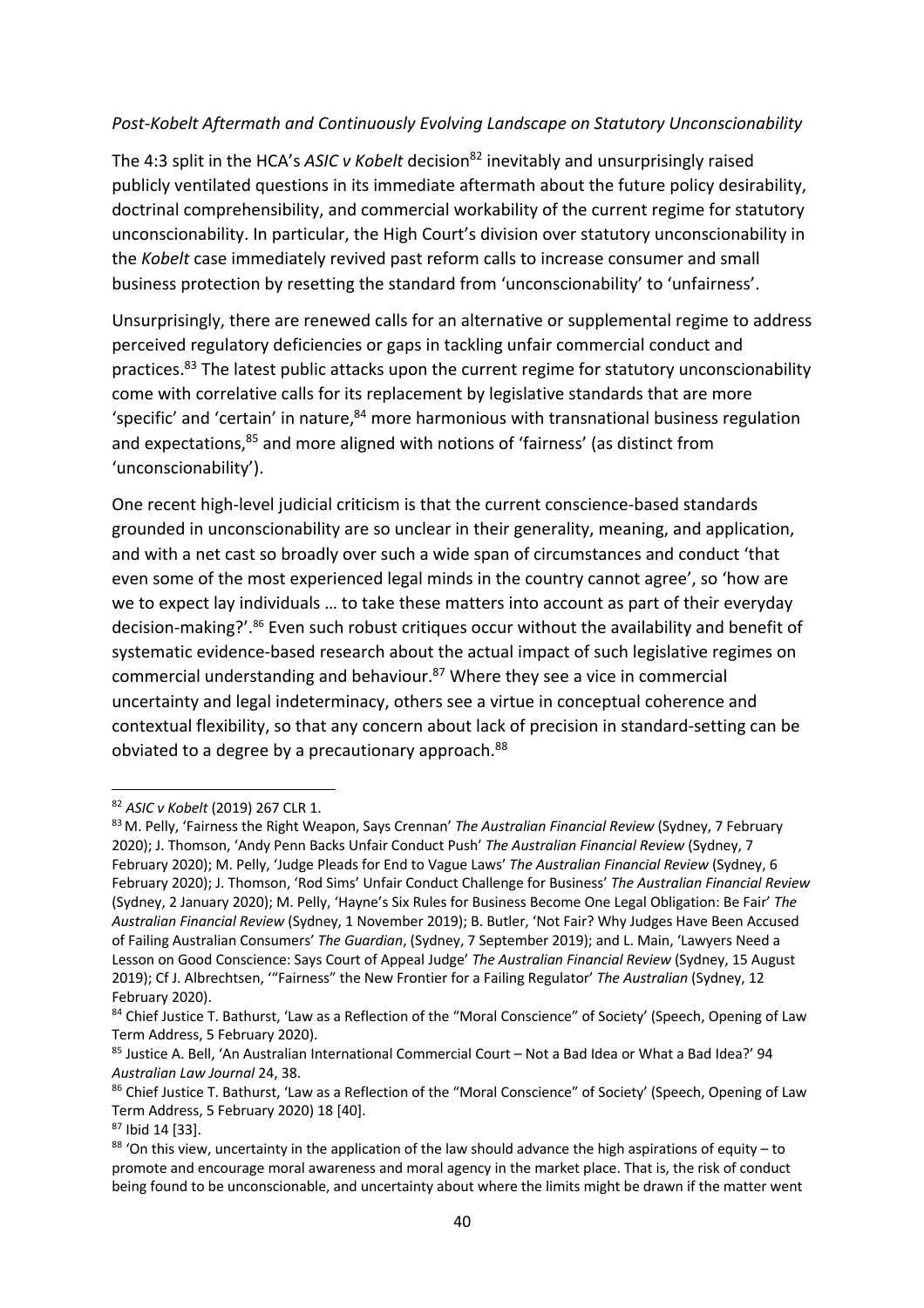In short, the critics do not yet represent a monolithic and reliable national evaluation of the post-*Kobelt* landscape, which is still unfolding on judicial, regulatory, political, and law reform fronts. Some of the critics have a stake in the outcomes that they seek, whether in expansion of regulatory options and success rates, preferred law reform options, or the minimisation by some and maximisation by others of the level of legal protection available for consumers and small business under fairness-based and unconscionability-based laws.

At the same time, a reality-check is needed on whether or not the post-*Kobelt* landscape for future advice and litigation is as bad for regulators as some people think. One swallow does not a summer make. The outcome turned more on ultimate characterisation and evaluation of the circumstances than on any difference between broad and narrow views of statutory unconscionability.89 A loss for the regulators using statutory unconscionability in the *Kobelt* case has been matched by wins for the regulators in subsequent cases invoking statutory unconscionability, $90$  generating warnings by commercial lawyers for business clients about such decisions 'open[ing] the door wider for more allegations of unconscionable conduct to be made in commercial disputes as well as cases pursued by ASIC and the ACCC'.<sup>91</sup>

One disappointing aspect of the *Kobelt* decision is how much judicial space is spent trying to justify an approach to amplified statutory unconscionability that is confined to relaxing limitations to simple statutory unconscionability, construed as a provision that is itself confined by those judgments to that meaning of 'unconscionable conduct' associated with unconscionable exploitation of a vulnerable party's special disadvantage. While a split bench in the *Kobelt* case took a narrow rather than broad view of statutory unconscionability,<sup>92</sup> the context before the Court focused heavily upon unconscientious exploitation of vulnerability, including but not limited to situations of special disadvantage. $93$ 

Most of the HCA's recent cases on unconscionable conduct are skewed by the choice of test cases and tactical framing of litigation towards the end of the spectrum associated with predatory behaviour, advantage-taking, and vulnerable victims. One is left with a lingering concern after the *Kobelt* case that the line of HCA authority comprising the *Amadio*, 94 Berbatis,<sup>95</sup> *Garcia*,<sup>96</sup> *Kakavas*,<sup>97</sup> and *Thorne*<sup>98</sup> cases, focused upon the same discrete form of

to Court, should encourage a precautionary approach': see Justice C. Maxwell, 'Equity and Good Conscience: The Judge as Moral Arbiter and the Regulation of Modern Commerce' (Speech, Victoria Law Foundation Oration, 14 August 2019) 10.

<sup>89</sup> Eg *ASIC v Kobelt* (2019) 267 CLR 1, 107 [312] (Edelman J).

<sup>90</sup> Eg Australian Competition and Consumer Commission, 'Full Federal Court Ruling Provides Vital Clarification of the Law on Statutory Unconscionable Conduct', (Media Release, 22 March 2021), referring to the ACCC's post-*Kobelt* win on statutory unconscionability in *ACCC v Quantum Housing Group Pty Ltd* [2021] FCAFC 40. <sup>91</sup> Eg E. Martin, 'The expansion of statutory unconscionable conduct risk in commercial transactions', *Gadens*  (Article, 24 March 2021), referring to *ACCC v Quantum Housing Group Pty Ltd* [2021] FCAFC 40.

<sup>92</sup> Justice A. Bell, 'An Australian International Commercial Court – Not a Bad Idea or What a Bad Idea?' 94 *Australian Law Journal* 24, 39.

<sup>93</sup> *ASIC v Kobelt* (2019) 267 CLR 1, 31 [61] (Kiefel CJ and Bell J).

<sup>94</sup> *Commercial Bank of Australia Ltd v Amadio* (1983) 151 CLR 447.

<sup>&</sup>lt;sup>95</sup> Australian Competition and Consumer Commission v CG Berbatis Holdings Pty Ltd (2003) 214 CLR 51.<br><sup>96</sup> Garcia v National Australia Bank Ltd (1998) 194 CLR 395.<br><sup>97</sup> Kakavas v Crown Melbourne Ltd (2013) 250 CLR 392.<br><sup>9</sup>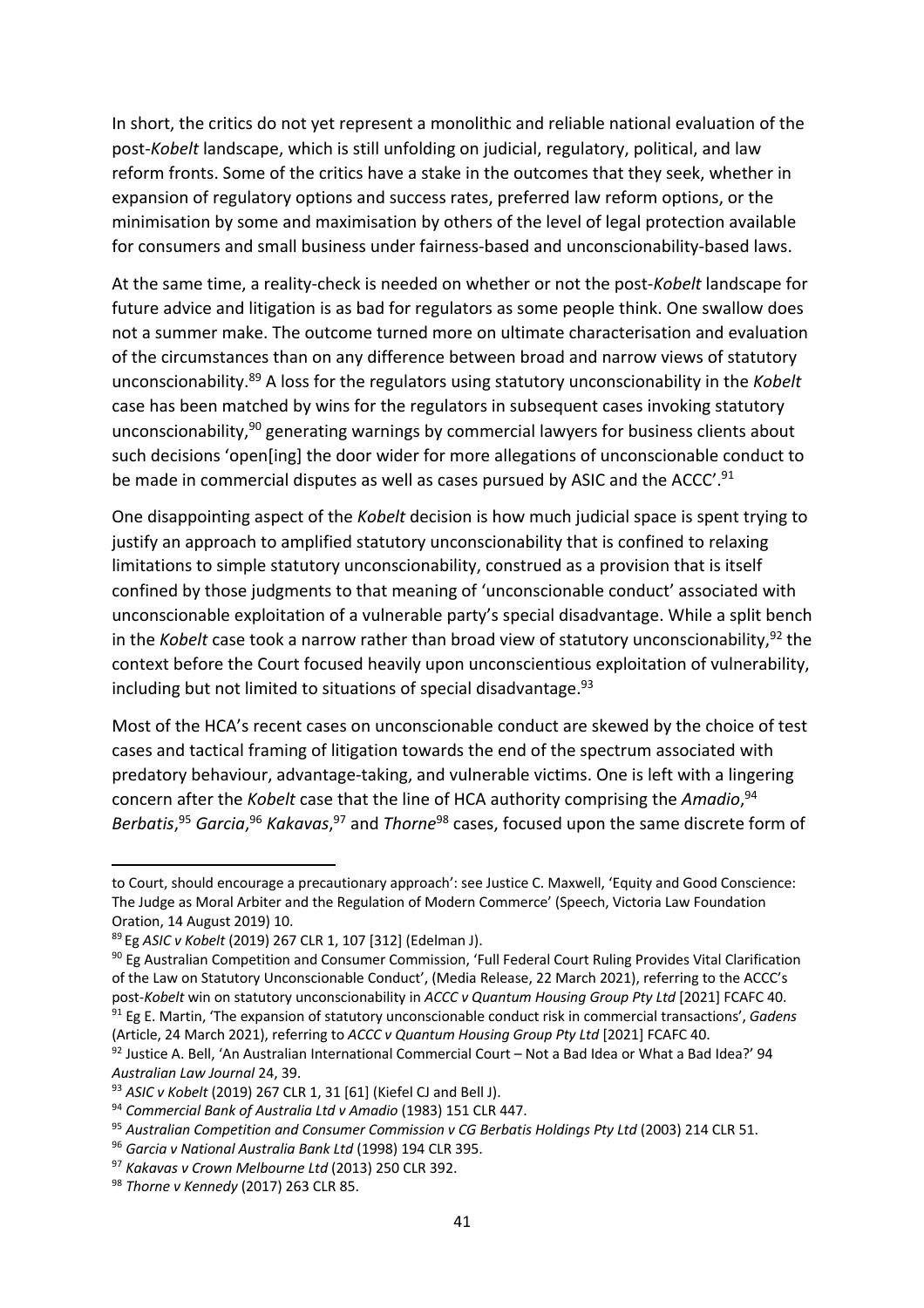unconscionable conduct (corresponding to that level of meaning of unconscionable conduct in Finn's multi-level analysis that concentrates upon unconscionable conduct and dealings), has exerted an undue gravitational pull on judicial framing of statutory unconscionability's potential that no amount of successive legislative indications to the contrary can easily displace.

In other words, none of the HCA cases seriously addressing statutory unconscionability have yet occurred in contexts other than mainly (although not exclusively) unconscientious advantage-taking of the special disadvantage of individuals (eg consumers, guarantors, gamblers, and separated couples), and nothing in *ASIC v Kobelt* is determinative of the scope of statutory unconscionability beyond such contexts. Under the HCA's own precedential instruction in the *Farah Constructions* case,<sup>99</sup> Australian courts below the HCA are presumptively bound until it rules otherwise by more than one intermediate appellate court authority since *ASIC v Kobelt* that accepts that the HCA's decision in that case does not make exploitation or other advantage-taking of someone's special disadvantage a prerequisite for accessing the statutory unconscionability regime.<sup>100</sup>

In any case, four of the seven High Court judges in *ASIC v Kobelt<sup>101</sup>* explicitly contemplated that statutory unconscionability does not require all of the elements of the equitable doctrine, and only one of the remaining three HCA judges<sup>102</sup> refused to separate statutory unconscionability from the equitable doctrine, with the other two judges<sup>103</sup> expressly reserving such questions for another day. Justice Gageler heavily relied upon statutory unconscionability's explicit immunity from limitations under the judge-made law in accepting both that 'the statutory conception of unconscionable conduct is unconfined to conduct that is remediable on that basis by a court exercising jurisdiction in equity'104 and that 'conduct of the requisite gravity need not be found only in a fact-pattern which fits within the equitable paradigm of a stronger party to a transaction exploiting some special disadvantage which operates to impair the ability of a weaker party to form a judgment as to his or her best interests'.105

While Justices Nettle and Gordon remain close to the equitable doctrine in their overall characterisation of the situation in ASIC v Kobelt,  $106$  they also use the provisions on systems or patterns of behaviour in statutory unconscionability as justification for stating that '(i)t follows from the fact that a specific person need not be identified that special disadvantage of an individual is not a necessary component of the prohibition'.<sup>107</sup> Justice Edelman unequivocally indicated that the Commonwealth Parliament has mandated 'a less restrictive

<sup>99</sup> *Farah Constructions v Say-Dee Pty Ltd* (2007) 230 CLR 89.

<sup>100</sup> *ACCC v Quantum Housing Group Pty Ltd* [2021] FCAFC 40; *Good Living Company Pty Ltd as trustee for the Warren Duncan Trust No 3 v Kingsmede Pty Ltd* (2021) 284 FCR 424.

<sup>101</sup> *ASIC v Kobelt* (2019) 267 CLR 1, 37 [83] (Gageler J), 56 [144], 77-8 [232] (Nettle and Gordon JJ), 102 [295] (Edelman J).

 $102$  Ibid 48 [118] (Keane J).

 $103$  Ibid 27 [48] (Kiefel CJ and Bell J).

<sup>104</sup> Ibid 37 [83] (Gageler J).

<sup>105</sup> Ibid 39 [89] (Gageler J).

<sup>&</sup>lt;sup>106</sup> Ibid 80 [239] (Nettle and Gordon JJ).<br><sup>107</sup> Ibid 77-8 [232] (Nettle and Gordon JJ).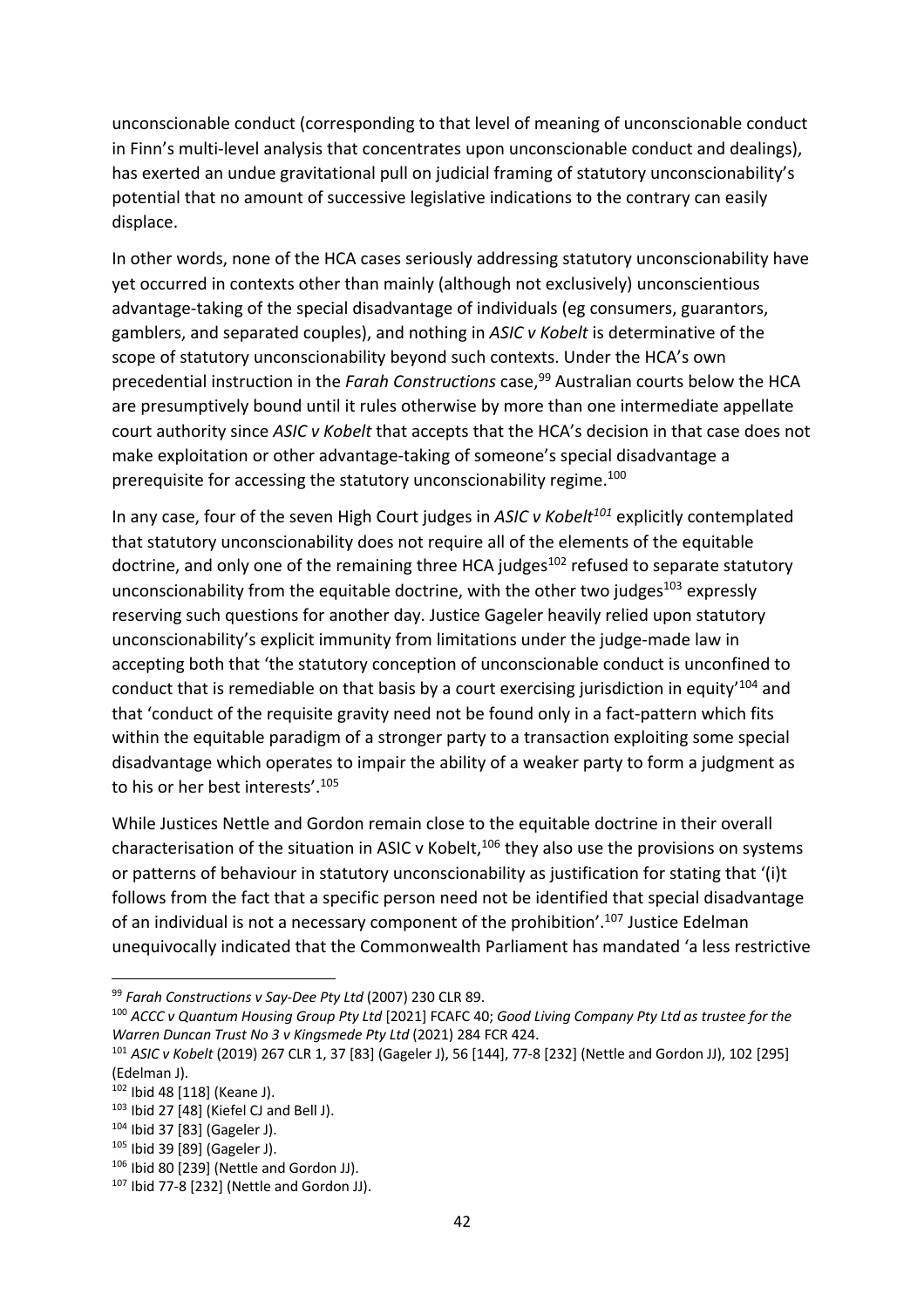approach' than the equitable doctrine in its 20<sup>th</sup> century form, with the result that 'statutory unconscionability permits consideration of, but no longer requires, (i) special disadvantage, or (ii) any taking advantage of that special disadvantage'.<sup>108</sup> His framing of statutory unconscionability in those terms has additional significance for future test cases. Chief Justice Kiefel and Justice Bell used the same language as Justice Edelman in expressly declining to decide that question in *ASIC v Kobelt*, with the necessity and nature of any disadvantage as well as any advantage taken of it being the direct focus of subsequent test cases.109

So, despite the outcome in the *Kobelt* case, four of the High Court Justices deciding it seemed open to amplified statutory unconscionability being extended beyond and not necessarily tethered to the law on 'special disadvantage' in the *Amadio* sense. However, even that narrow point-in-time majority is diluted by Justice Nettle's departure from the High Court bench and the addition of two HCA Justices (Justices Steward and Gleeson) whose views on this front as High Court Justices are untested. Justice Keane remains available to decide one of the next test cases on statutory unconscionability for which special leave has already been granted, and his *Kobelt* position was clearly informed by the kind of case that it was, the way in which ASIC ran the case, the parliamentary use of the language of 'unconscionable conduct' across the provisions, the meaning of unconscionable conduct in the law of equity, and the extent to which statutory unconscionability modified or added to the general law.

In his view, amplified statutory unconscionability is broader than simple statutory unconscionability (which is not a controversial view), but remains tied to the general law on unconscionable conduct and its co-extensive treatment in simple statutory unconscionability, whatever other statutory adjustment might operate (which remains a contestable view even amongst other High Court Justices, let alone other courts and commentators). In other words, on his view, amplified statutory unconscionability remains grounded in notions of special disadvantage, whatever other adjustments statutory unconscionability might make to that precondition.

Even though he favoured a narrower view of statutory unconscionability than some of his High Court colleagues in the *Kobelt* case, Justice Keane is not amongst those who subscribe to the view that conscience-based standards are inherently and fatally subjective. In his 2009 lecture in honour of Professor Tony Lee, Justice Keane remarked: 'It is, I think, possible to accept that the standards enforced by equity have evolved since the 14<sup>th</sup> century without acceding to the view that the conscience of equity is no more than the subjective view of the individual judge as to what is fair and reasonable in any given case'.<sup>110</sup>

<sup>108</sup> Ibid 102 [295] (Edelman J).

<sup>109</sup> *ACCC v Quantum Housing Group Pty Ltd* [2021] FCAFC 40; *Good Living Company Pty Ltd as trustee for the Warren Duncan Trust No 3 v Kingsmede Pty Ltd* (2021) 284 FCR 424.

<sup>110</sup> Justice P. Keane, 'The 2009 W. A. Lee Lecture in Equity: The Conscience of Equity' (2010) 10 *QUT Law and Justice Journal* 106, 114.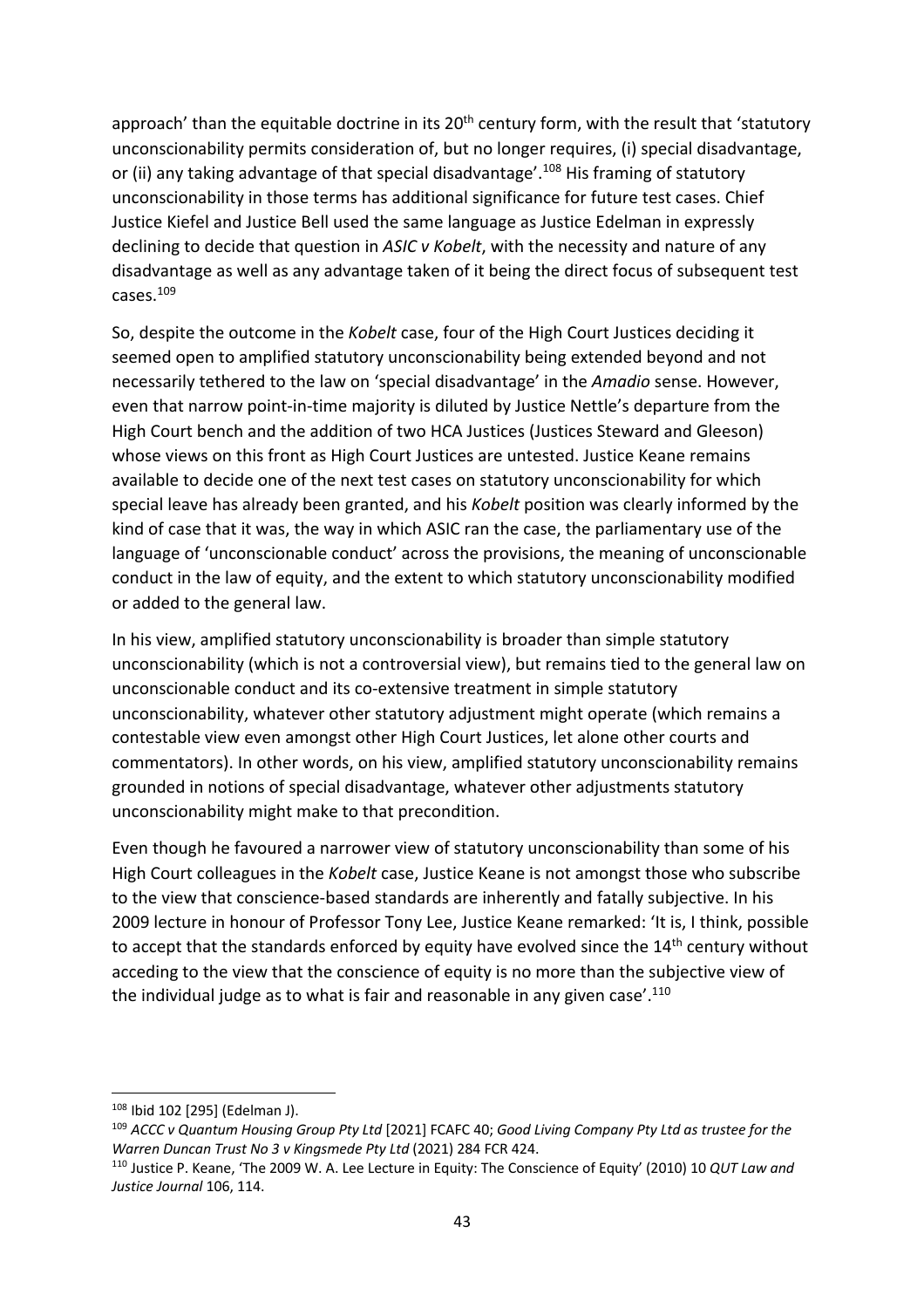Each of unfairness, unreasonableness, and unconscionability cover different but related ground, and they lack an underlying thematic unity or substantive commensurability.<sup>111</sup> A holistic approach to commercial regulation uses a balance of all three. One risk in the rush to embrace fairness as an alternative regulatory touchstone is that this delicate balance and body of judge-made and statutory precedent surrounding it is upset. We should be slow to throw out the baby of unconscionability as a legal touchstone with the bath-water of post-*Kobelt* dissatisfaction with statutory unconscionability. We should equally pause before rushing to unite or unify disparate notions in the law, heeding the warning issued by Justice Keane in his W A Lee Equity Lecture:<sup>112</sup>

We can readily recognise radical differences between the standard of absolute loyalty required of a fiduciary and the standard of reasonable care in negligence and reasonableness in the law of contract. These differences ought to provide a warning to resist the human urge to see patterns which suggest an underlying unity of concepts. To elide these differences in pursuit of a common standard of fair and reasonable behaviour is to fail to recognise that the rules of equity and the common law reflect radically different views of the legitimacy of human selfishness and of occasions for its control.

The post-*Kobelt* reaction to the merits or otherwise of the present law obscures but does not preclude a more systematic approach and conceptual framework for statutory unconscionability. Nothing in *Kobelt*'s outcome or divergence between narrow and broad views of statutory unconscionability explicitly precludes further judicial elaboration of a conceptual framework that comprises a multi-level approach to statutory unconscionability, in terms of the range of judge-made doctrines and statutory innovations brought together under the rubric of unconscionability. Under that framework, both simple statutory unconscionability and amplified statutory unconscionability together constitute a comprehensive scheme that draws upon judge-made and statutory law based upon the notions of unconscionability, unconscientiousness, and (to an extent) unreasonableness and unfairness animating the law's norms of good conscience in commercial contexts.

Analogical reasoning from legislation can also inform judicial interpretation. Symmetry and cohesion in the statutory and non-statutory sources of law applying to commercial parties gains even greater significance from a transactional perspective, especially in an integrated approach to regulating an informed business conscience, which affects conduct as well as agreements. The relationship between contractual good faith and fair dealing, on one hand, and statutory unconscionability, on the other, is only one fruitful avenue for further exploration in the post-*Kobelt* phase. The bar and judiciary are yet to pursue to their fullest extent the potential arguments available about the analogous impact of legislation upon judge-made law in key areas of commercial regulation with conscience-based elements, as foreshadowed by Professor (formerly Justice) Finn:<sup>113</sup>

 $111$  Ibid 115.<br> $112$  Ibid.

<sup>&</sup>lt;sup>113</sup> P. Finn, 'Common Law Divergences' (2013) 37 *Melbourne University Law Review* 509, 535 (quoting *Esso Australia Resources Ltd v Federal Commissioner of Taxation* (1999) 201 CLR 49, 61-2 [23] (Gleeson CJ, Gaudron and Gummow JJ) (emphasis added).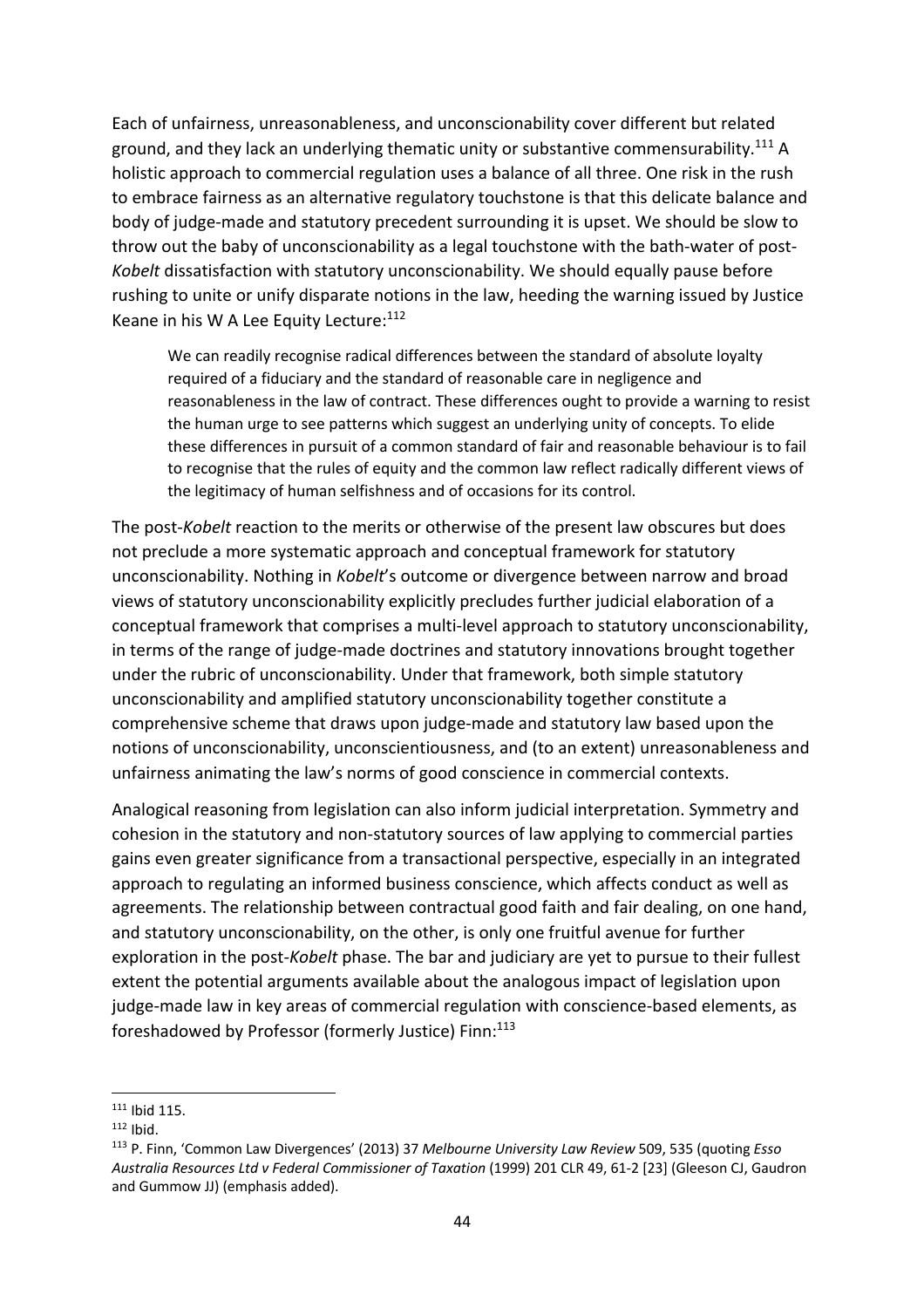The High Court has on some number of occasions acknowledged the possibility of the common law adapting itself to a 'consistent pattern of legislative policy'. The Trade Practices Act and the Australian Consumer Law, and their State and Territory equivalents, surely provide just such a pattern. It is more than likely that with these statutory analogues so close to hand, *and with the Bar slowly awakening to this matter*, our equity jurisprudence will continue to mutate in ways that are consistent with the policy of fair dealing in commercial and consumer dealings which is fundamental to that in legislation.

Indeed, with the greatest respect to those who see it otherwise, the package of legislative instructions on statutory unconscionability to Australian courts over time and after extensive reviews makes it abundantly clear that something more is contemplated than simply playing around at the edges of the discrete doctrine of unconscionable conduct concerned with unconscionable advantage-taking of a victim of special disadvantage at the point of executing an agreement. There is a set of legislated presumptions of interpretation just for statutory unconscionability. They direct courts that statutory unconscionability goes beyond the judge-made law. Unconscionable conduct includes but extends beyond contracts and conduct relating to contracts.

Indeed, amplified statutory unconscionability applies before and after execution of contracts, and even without any contract in existence. Good faith in negotiating contracts is an aspect of amplified statutory unconscionability, although there is no such absolute obligation under the general law of contracts, and this is another example of a substantive change in the law that would result if amplified statutory unconscionability is not part of the law.

Statutory unconscionability can embrace both 'personal' and 'situational' aspects of 'special disadvantage' for victims of unconscionable conduct, as also accepted by courts. Amplified statutory unconscionability now covers procedural unconscionability, substantive unconscionability (eg see references to the substantive terms of agreements), and more (eg see provisions facilitating proof of systemic patterns of conduct in place of proving specific instances of victimisation).

The latter also has much significance if anyone down the track of this Inquiry actively pursues the 'second path' on amplified statutory unconscionability, notwithstanding that there are aspects of amplified statutory unconscionability that do not translate across at levels of granular detail to anything that conventionally falls under the 'efficiently, honestly and fairly' standard. While they could still do more, successive federal parliaments have provided ample instructions and tools for courts to develop statutory unconscionability to its full potential, but there is only so much that can be done in the face of judicial conservatism and *Kobelt*-like divisions of judicial views.

Better selection and framing of test cases under both section 912A and statutory unconscionability will produce more results to go into the regulatory assessment mix, especially test cases on statutory unconscionability that steer around the entrenched judicial preoccupation with notions of special disadvantage, predatory conduct, and unconscientious exploitation of vulnerability, and start building a coherent body of precedent about good faith and fair dealing, as part of a fully balanced framework for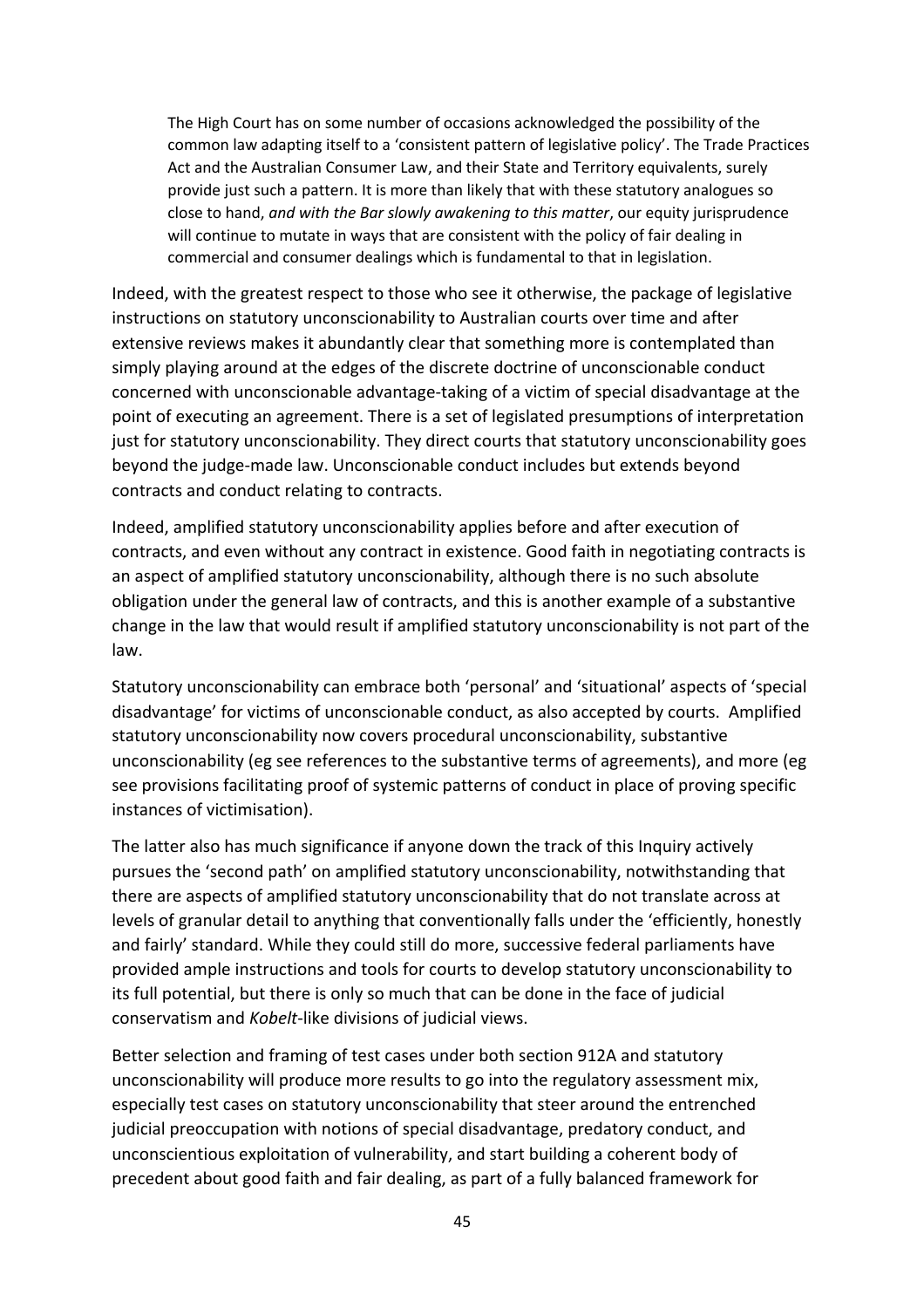statutory unconscionability. More empirical research is also needed, about the collective effectiveness of current fairness-based and conscience-based laws across the board.

## *Key Judicial Decisions on Statutory Unconscionability in the Post-Kobelt Period*

Since the *Kobelt* decision, the Full Federal Court has seized the opportunity in a number of cases to go beyond *Kobelt* and separate amplified statutory unconscionability from any automatic precondition grounded in *Amadio*-like notions of special disadvantage. An indication of that line of thinking is apparent for ease of reference from the following 2021 judgment of Chief Justice Allsop in the Full Court of the Federal Court of Australia, speaking about the statutory unconscionability provisions in the Australian Consumer Law:<sup>114</sup>

4 Thirdly, until the High Court says otherwise the principles informing s 20 and the unwritten law, and those informing s 21 and the concept of statutory unconscionability are related but distinct and different. The relationship is that **the principles of equity governing the setting aside of transactions by reason of unconscionable conduct** (see *Commercial Bank of Australia Limited v Amadio* [1983] HCA 14; 151 CLR 447; *Kakavas v Crown Melbourne Limited* [2013] HCA 25; 250 CLR 392; and *Thorne v Kennedy* [2017] HCA 49; 263 CLR 85**) inform but do not control s 21**: s 21(4)(a) of the ACL and *Paciocco* 236 FCR at 271 [282]–[283]. **The difference is that the "fact-pattern which fits within the equitable paradigm"** (see Gageler J in *Australian Securities and Investments Commission v Kobelt* [2019] HCA 18; 267 CLR 1 at 39 [89]) **requires for s 20 a special disability of which the stronger party takes unconscientious advantage, whereas s 21 involves an evaluative inquiry which is not so limited**: see *Paciocco* 236 FCR at 271 [283], which dealt with the equivalent provisions to s 20 and s 21 in the *Australian Securities and Investments Commission Act 2001* (Cth) (**ASIC Act**), s 12CA and s 12CB:

By the incorporation of the unwritten law into the ASIC Act, Parliament can be taken to have adopted, for the operation of the Act and arising out of its text, the values and norms that inform the living Equity in that doctrine. Section 12CB(4)(a) makes it plain that the operation of s 12CB is not limited by the unwritten law referred to in s 12CA. That is not to say, however, that the values and norms that underpin the equitable principle recognised within s 12CA do not have a part to play in the ascription of meaning to, and operation of, s 12CB, notwithstanding s 12CA(2).

5 Fourthly, the facts in this case demonstrated no special disability of the appellants or those for whose economic interests they stood. The appellants gave security for a commercial guarantee which it was in their interests to give. There was no position of vulnerability or disability under which they laboured and of which the respondents may be said to have taken advantage. The case under s 20 was misconceived.

6 Fifthly, as to the case under s 21, the facts, at whatever level or perspective of focus one attends them, do not disclose conduct of the respondents or of Mr Somerton that can be characterised as unconscionable. In *Unique* 266 FCR at 667 [155], the Full Court said:

[155] ... To behave unconscionably should be seen, as part of its essential conception, as serious, often involving dishonesty, predation, exploitation, sharp practice, unfairness of a significant order, a lack of good faith, or the exercise of economic power in a way worthy of

<sup>114</sup> *Good Living Company Pty Ltd as trustee for the Warren Duncan Trust No 3 v Kingsmede Pty Ltd* (2021) 284 FCR 424, 428-431 [4]-[10] (Allsop CJ; emphasis added in bold).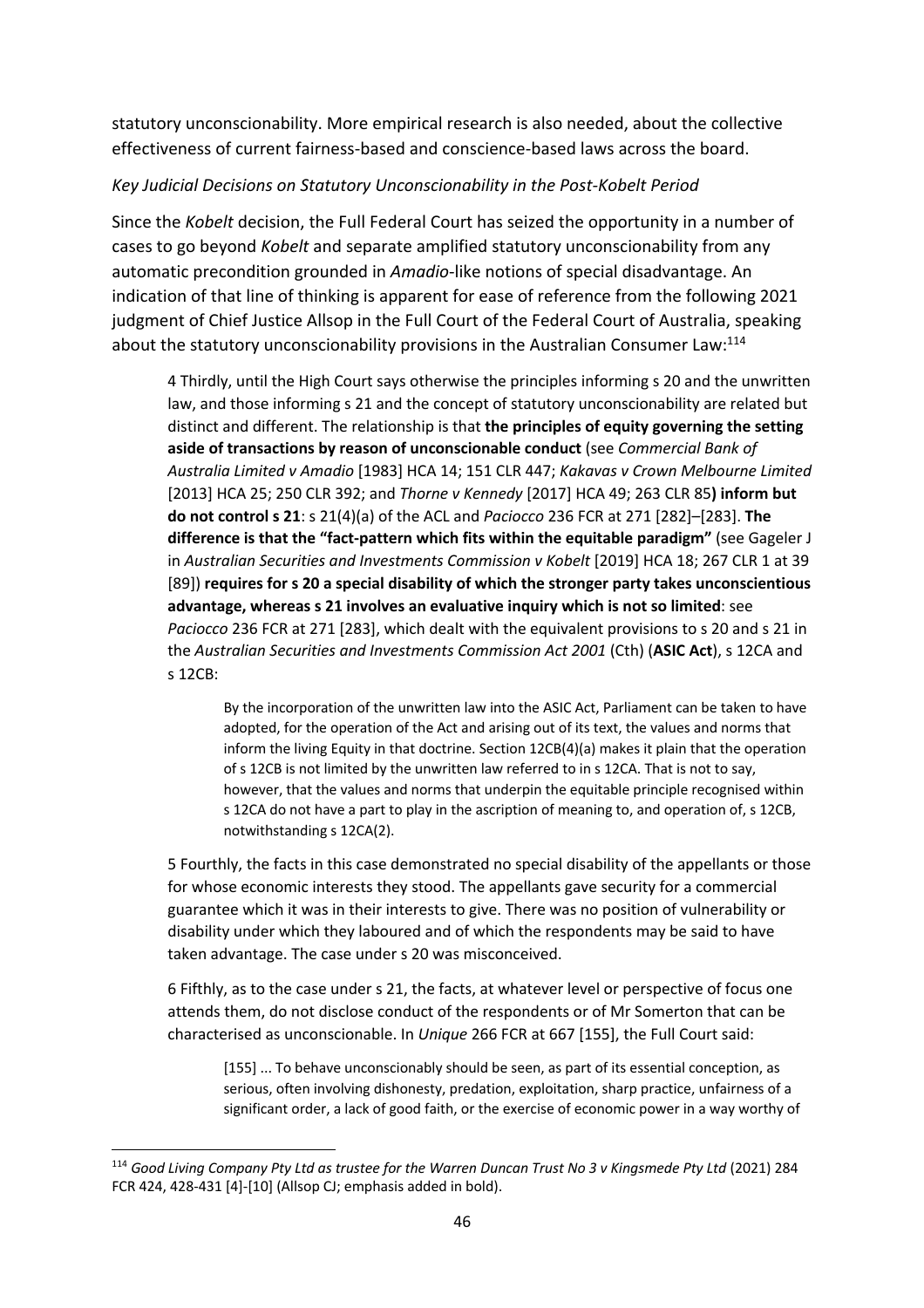criticism. None of these terms is definitional. The *Shorter Oxford Dictionary on Historical Principles* (1973) gives various definitions including "having no conscience, irreconcilable with what is right or reasonable". The *Macquarie Dictionary* (1985) gives the definition "unreasonably excessive; not in accordance with what is just or reasonable". (The search for an easy aphorism to substitute for the words chosen by Parliament (unconscionable conduct) should not, however, be encouraged: see *Paciocco* at [262]). These are descriptions and expressions of the kinds of behaviour that, viewed in all the circumstances, may lead to an articulated evaluation (and criticism) of unconscionability. It is a serious conclusion to be drawn about the conduct of a businessperson or enterprise. It is a conclusion that does the subject of the evaluation no credit. This is because he, she or it has, in a human sense, acted against conscience. The level of seriousness and the gravity of the matters alleged will depend on the circumstances. Courts are generally aware of the character of a finding of unconscionable conduct and take that into account in determining whether an applicant has discharged its civil burden of proof. We see no reason to doubt the primary judge was conscious of this: so much is apparent from some of the passages in his Honour's reasons to which we have earlier referred. We reject Unique's invitation to make some broader statement of principle about *Briginshaw* in the context of alleged contraventions of s 21. ...

7 This expression of the matter did not introduce a notion of moral obloquy or a requirement for any pre-existing disability or vulnerability. Rather, it recognised the seriousness of an evaluative judgment that conduct was against or offended good conscience. The words "conscionable" and "unconscionable" may not be words of daily parlance of many, but they have an ordinary meaning derived from an inner human sense of doing right. The human values that can be seen in s 22 and in the common law and equity as set out in *Lux* [2013] FCAFC 90; [2013] ATPR 42-447 at [23] and *Paciocco* 236 FCR at 274–275 [296] inform the concept. These are basal values familiar to business people and ordinary people and, along with the circumstances in s 22, find their place in the text, structure and context of the legislation.

8 Sixthly, s 21 (like s 12CB of the ASIC Act) prescribes a statutory normative standard of conduct by proscribing conduct which is "unconscionable". As the Full Court said in *National Exchange* 148 FCR at 140 [33], "unconscionable conduct, on its ordinary and natural interpretation, means doing what should not be done in good conscience". The function of the Court is to recognise and administer that normative standard in the totality of the circumstances. **Those circumstances include the considerations identified in s 22 and in the values of the common law and equity in which context the statute sits.** The nature of the task was set out in *Paciocco* 236 FCR at 274–275 [296]–[298], 275 [300], 276 [304] and 276 [306]:

[296] The working through of **what a modern Australian commercial, business or trade conscience contains and requires, in both consumer and business contexts**, will take its inspiration and formative direction from the nation's legal heritage in Equity and the common law, and from modern social and commercial legal values identified by Australian Parliaments and courts. The evaluation of conduct will be made by the judicial technique referred to in *Jenyns*. It does not involve personal intuitive assertion. It is an evaluation which must be reasoned and enunciated by reference to the values and norms recognised by the text, structure and context of the legislation, and made against an assessment of all connected circumstances. The evaluation includes a recognition of the deep and abiding requirement of honesty in behaviour; a rejection of trickery or sharp practice; fairness when dealing with consumers; the central importance of the faithful performance of bargains and promises freely made; the protection of those whose vulnerability as to the protection of their own interests places them in a position that calls for a just legal system to respond for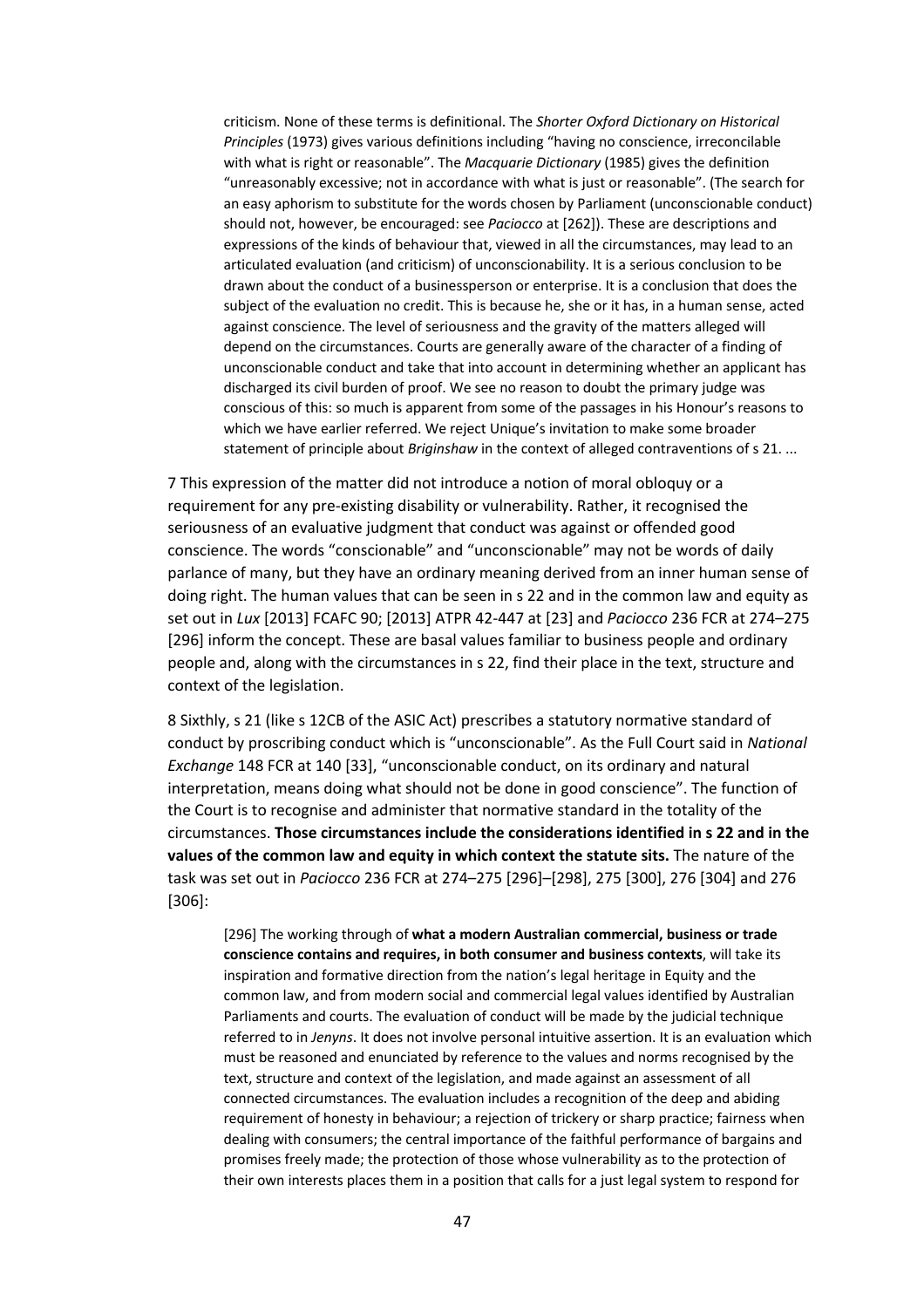their protection, especially from those who would victimise, predate or take advantage; a recognition that inequality of bargaining power can (but not always) be used in a way that is contrary to fair dealing or conscience; the importance of a reasonable degree of certainty in commercial transactions; the reversibility of enrichments unjustly received; the importance of behaviour in a business and consumer context that exhibits good faith and fair dealing; and the conduct of an equitable and certain judicial system that is not a harbour for idiosyncratic or personal moral judgment and exercise of power and discretion based thereon.

[297] The variety of considerations that may affect the assessment of unconscionability only reflects the variety and richness of commercial life. It should be emphasised, however, that faithfulness or fidelity to a bargain freely and fairly made should be seen as a central aspect of legal policy and commercial law. It binds commerce; it engenders trust; it is a core element of decency in commerce; and it gives life and content to the other considerations that attend the qualifications to it that focus on whether the bargain was free or fair in its making or enforcement.

[298] The normative standard of a business conscience referred to in the statute is permeated with accepted and acceptable community values: *Australian Competition and Consumer Commission v Lux Distributors Pty Ltd* [2013] FCAFC 90; [2013] ATPR 42-447 at [23]; *Perpetual Trustee Company Limited v Khoshaba* [2006] NSWCA 41; (2006) 14 BPR 26,639 at [64] and *Australian Securities and Investment Commission v National Exchange Pty Ltd* [2005] FCAFC 226; (2005) 148 FCR 132 at 139-140, esp [30].

[300] It should also be borne in mind that the conduct in s 12CB is of sufficient seriousness as to warrant the punishment involved in a civil penalty: s 12GBA. The penal character of the provision is relevant to its construction: *Alcan (NT) Alumina Pty Ltd v Commissioner of Territory Revenue (NT)* [2009] HCA 41; (2009) 239 CLR 27 at [57]; *Stevens v Kabushiki Kaisha Sony Computer Entertainment* [2005] HCA 58; (2005) 224 CLR 193 at [45].

[304] In any given case, the conclusion as to what is, or is not, against conscience may be contestable. That is inevitable given that the standard is based on a broad expression of values and norms. Thus, any agonised search for definition, for distilled epitomes or for shorthands of broad social norms and general principles will lead to disappointment, to a sense of futility, and to the likelihood of error. The evaluation is not a process of deductive reasoning predicated upon the presence or absence of fixed elements or fixed rules. It is an evaluation of business behaviour (conduct in trade or commerce) as to whether it warrants the characterisation of unconscionable, in the light of the values and norms recognised by the statute.

...

...

...

[306] As Deane J said in *Muschinski v Dodds* at 616, property rights (and the same can be said of jural relations in trade or commerce) should be governed by law, and not some mix of judicial discretion or the subjective views as to who should win based on the formless void of individual moral opinion. Nothing in Subdiv C and ss 12CB and 12CC or the other statutes with which this case is concerned should be seen as requiring this. The notions of conscience, justice and fairness are based on enunciated and organised norms and values, including the organised principles of law and Equity, taken from the legal context of the statutes in question and the words of the statutes themselves. Employing judicial technique involving a close examination of the complete attendant facts and rational justification, the Court must assess and characterise the conduct of an impugned party in trade or commerce against the standard of business conscience, reflecting the values and norms recognised by Parliament to which I have referred.

9 This expression of the matter was the view of the Court in *Paciocco*: 236 FCR at 289 [371] and 295 [398], in *Kojic* 249 FCR at 434–437 [54]–[59], 438–439 [69]–[72] and 442 [85], in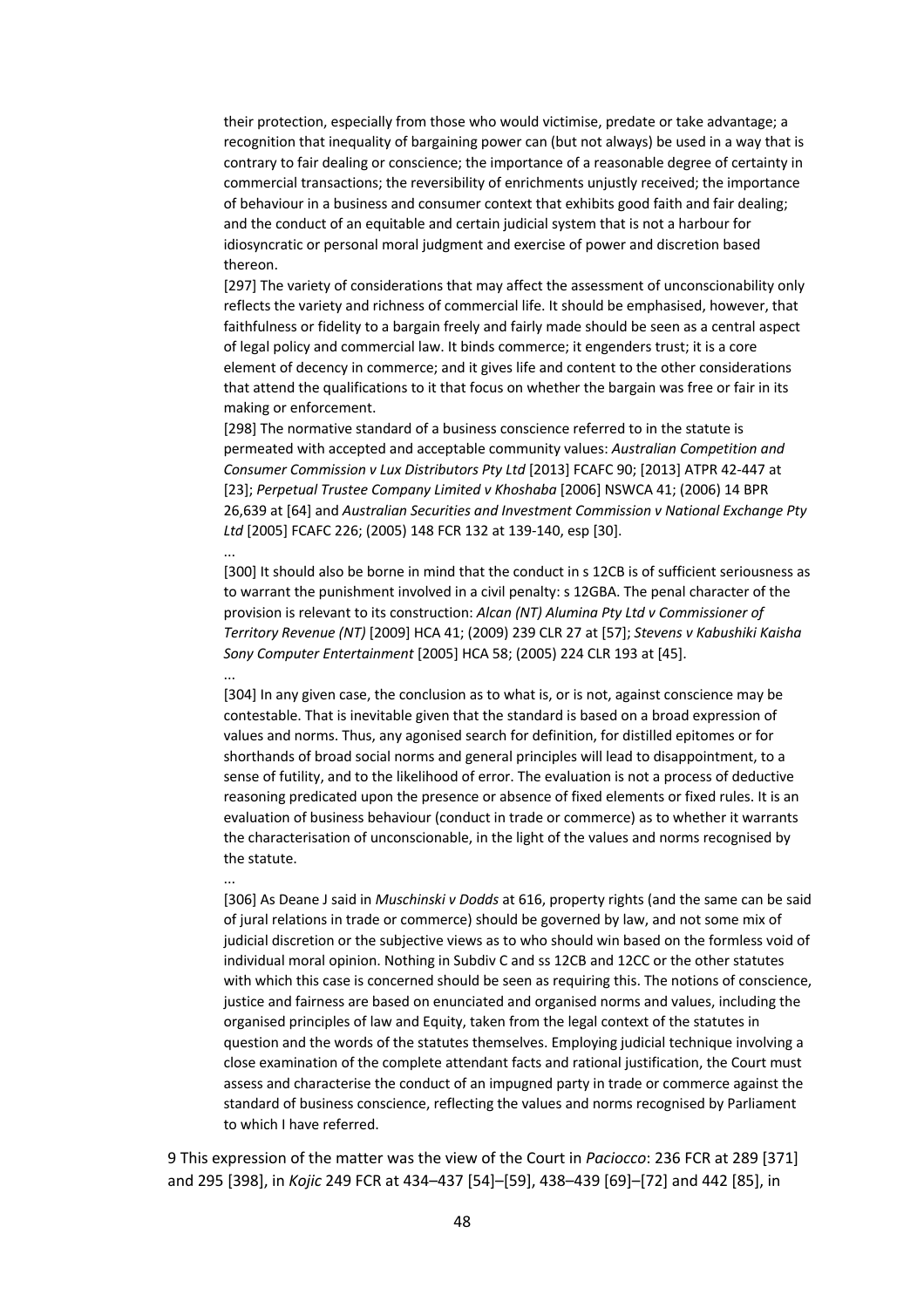*Colin R Price* 251 FCR at 416–418 [50]–[56], and in *Unique* 266 FCR at 667–668 [156]–[157]. In *Medibank* 267 FCR at 569 [102] and [103] and 602–609 [232]–[255], the expression of principle was similar and was recognised expressly to be consistent with the above: see 267 FCR at 609 [255].

10 Seventhly, the conduct must depart sufficiently from societal norms of acceptable commercial behaviour as to be characterised as against or as offending conscience, recognising that such is a serious matter which Parliament has considered sufficient to warrant censure by the imposition of a civil penalty to deter such conduct. There may be more or less serious manifestations of unconscionable conduct.

The delinking of notions of special disadvantage from preconditions for relying upon amplified statutory unconscionability is even more clear in the joint judgment of all three judges of the Full Court of the Federal Court of Australia in another 2021 decision, as follows for ease of reference: 115

## **THE COURT:**

1. This appeal raises an important issue as to the meaning and application of statutory provisions that call for a standard of business conduct in Australia that is not, in all the circumstances, unconscionable, in this case s 21 of the *Australian Consumer Law* being Schedule 2 to the *Competition and Consumer Act 2010* (Cth) (the **ACL** and the **CC Act**, respectively).

2. The issue is whether, for conduct to be unconscionable, there is required to be present vulnerability or disadvantage in the person or persons to whom the conduct can be seen as directed and that such was exploited or taken advantage of. That vulnerability or disadvantage was expressed in argument in two alternative ways, although in both the vulnerability or disadvantage was necessarily something more than an attribute or feature of the relationship, whether contractual or commercial. At its highest, the vulnerability or disadvantage had to be a special disadvantage as would be required in the equitable doctrine of unconscionability in setting aside a transaction: see generally *Commercial Bank of Australia Ltd v Amadio* [1983] HCA 14; 151 CLR 447; *Kakavas v Crown Melbourne Ltd*  [2013] HCA 25; 250 CLR 392; and *Thorne v Kennedy* [2017] HCA 49; 263 CLR 85. Alternatively, if the equitable requirement of the taking advantage of a special disadvantage was not required to be shown, at least the taking advantage or exploitation of some vulnerability, disability or disadvantage of the person or persons was a necessary aspect of the character or structure of the conduct apt to attract a conclusion of unconscionability.

3. As is discussed below, contrary to the primary complaint of the appellant, the Australian Competition and Consumer Commission (the **ACCC**), the primary judge did not approach the matter by reference to a requirement of special disadvantage in the sense of the equitable doctrine. His Honour did, however, approach the matter on the basis of the alternative argument expressed above. This can be seen in how his Honour expressed himself at [35] and [53] of the reasons, to which we will come.

4. For the reasons that follow, we respectfully consider that this approach is erroneous. Whilst some form of exploitation of or predation upon some vulnerability or disadvantage of people will often be a feature of conduct which satisfies the

<sup>115</sup> *ACCC v Quantum Housing Group Pty Ltd* [2021] FCAFC 40, [1]-[5] (Allsop CJ, Besanko and McKerracher JJ).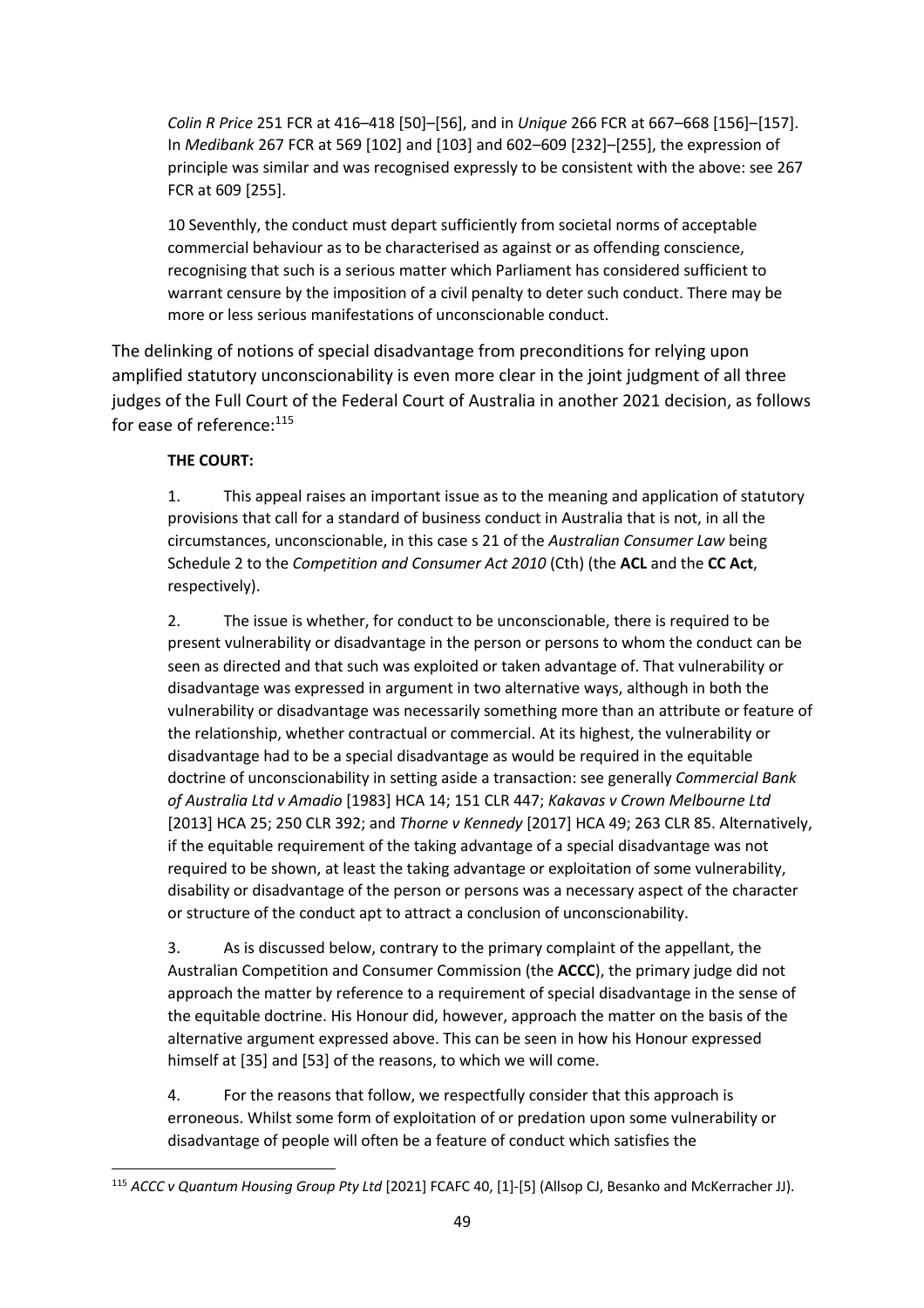characterisation of unconscionable conduct under s 21, such is not a necessary feature of the conception or a necessary essence in the embodied meaning of the statutory phrase. The circumstances of this case reveal why this must be so. Here the facts that were agreed for the penalty hearing are such as to permit the conclusions (substantially drawn by the primary judge) that the respondents engaged in deliberate systematic conduct of misusing their superior bargaining position by dishonestly misleading commercial counterparties (referred to as the **investors** of no proven particular vulnerability other than from their place in the relevant commercial circumstances) and pressuring the investors by imposing entirely unjustified and unnecessary requirements upon the investors as their contractual counterparties, thereby clearly exhibiting a dishonest lack of good faith, all in order to extract for at least one of them financial benefits which were surreptitious and undisclosed to the investors.

5. The primary judge considered himself bound to reach the view he did by the reasons for judgment of the members of the High Court in *Australian Securities and Investments Commission v Kobelt* [2019] HCA 18; 267 CLR 1. With respect, that conclusion was in error. *Kobelt* does not dictate that conclusion; neither does a consideration of precedent otherwise, principle or statutory interpretation.

### **Section 12CA of the ASIC Act Should Not Be Repealed**

There would be nothing objectionable about the proposal to repeal s 12CA, if it were truly a matter purely of simplification, consolidation, duplication, and redundancy of targeted statutory unconscionability provisions in the ASIC Act. However, the matter is not that simple. Significant substantive issues in both the content and reform of the law are engaged, as highlighted throughout this Submission. The purpose of this last part is to distil from that analysis the key reasons why s 12CA should remain part of the law of statutory unconscionability, and to amplify some of them as summarised earlier in this Submission. This final section and the related summary provided at the outset of this Submission should be taken together as a statement of reasons why s 12CA should not be repealed.

At the outset, it can be admitted that amplified statutory unconscionability picks up simple statutory unconscionability in the ASIC Act. In other words, the legislation itself specifies that s 12CA does not apply where s 12CB applies. But that alone does not render s 12CA redundant or duplicative, and is far from the end of the matter. Section 12CA's replaceability by s 12 CB in particular circumstances simply means that the notion of unconscionability covered by s 12CA is one of the notions of unconscionability picked up by s 12CB, so that recovery for the same thing under both sections is avoided. However, that says nothing about whether or not there are circumstances where the different wording of the provisions results in there being a situation where s 12CA applies and section 12CB does not apply. Any genuinely unresolved issues on that score are substantive matters that would be affected in the interpretation of statutory unconscionability by the repeal of s 12CA.

So, s 12CA is more than simply a provision that is displaceable under particular circumstances by s 12CB. It forms part of a package of provisions of statutory unconscionability. It is one amongst three key provisions – s 12CA, s 12 CB, and s 12CC – each of which successive federal parliaments have deliberately chosen to describe in terms of 'unconscionable conduct'. Moreover, as s 12CB is widely acknowledged by courts and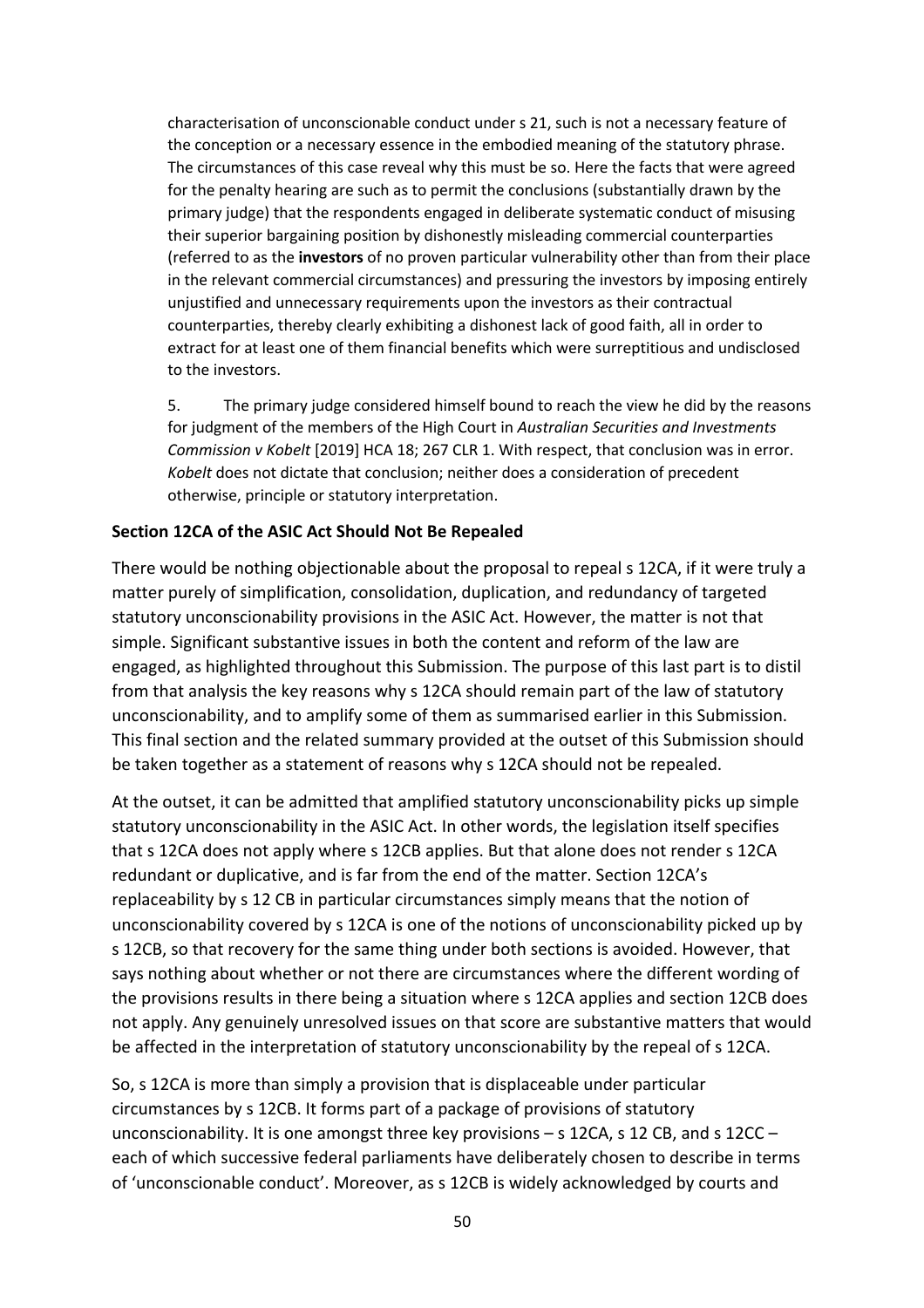expert commentators alike to be broader in coverage than s 12CA, the independent existence of s 12CA and its correlative meaning and scope are pivotal in determining the broader meaning and scope of s 12CB, as shaped by additional principles of interpretation for amplified statutory unconscionability and indicators of it in s 12CC.

The presence of s 12CA does other legislative work too. It attaches additional remedies, the attention of an official regulator, and legislative backing for the moral and legal blameworthiness of unconscionable conduct. To that extent, it has stand-alone relevance and adds something of weight to the package of legislative measures regulating unjust, unreasonable, unfair, and unconscionable business conduct, and hence to the regulatory shaping of an informed Australian business and finance conscience.

In addition, Australian law and precedent stands poised at a point where the full reach of statutory unconscionability remains undetermined by the High Court, with further test cases winding their way through the courts to intermediate appellate court and ultimately High Court levels. The High Court's split decision in the *Kobelt* case did not answer the question of whether or not amplified statutory unconscionability requires or diverges from simple statutory unconscionability. Put another way, the High Court did not have to decide and did not decide if amplified statutory unconscionability can be detached from the equitable doctrine of unconscionable conduct grounded in notions of 'special disadvantage' and exemplified in cases such as the *Amadio* case.

In the absence of s 12CA, which gives special and discrete legislative focus and priority to the equitable doctrines associated with unconscionable conduct and dealings, those doctrines arguably become simply one set of doctrines amongst others scooped up by amplified statutory unconscionability, but with no special priority amongst the range of unconscionability aspects covered by statutory unconscionability, as further conditioned by the principles of interpretation in s 12CB and indicators of unconscionability in s 12CC. To highlight merely one of the ongoing substantive issues of controversy in the courts until settled by the High Court, if both the specific form of unconscionability in s 12CA and its replaceability where s 12 CB applies are removed by repeal of s 12CA, as the ALRC recommends, there is less reason to suppose that the form of unconscionability enshrined in s 12CA is an essential anchor for recovery on the ground of unconscionable conduct under s 12CB, whatever its scope. That is an ongoing issue of some substance in the evolving trajectory of amplified statutory unconscionability.

To that extent, another legislative buttress would be removed that supports the contestable proposition that amplified statutory unconscionability is tethered to the equitable doctrine in a key way, however much it amplifies or extends it. A possible consequence of that nature would be an influence upon an ongoing matter of substantive judicial and academic attention, untested at High Court level. As such, it would have an effect that goes beyond what should be contemplated at this first stage of the ALRC's referral purely in terms of simplification, consolidation, duplication, and redundancy of provisions.

Both the proposal that the ALRC does recommend (ie repeal of s 12CA) and the option that the ALRC flags but does not endorse (ie the 'second path' option of repealing s 12CB and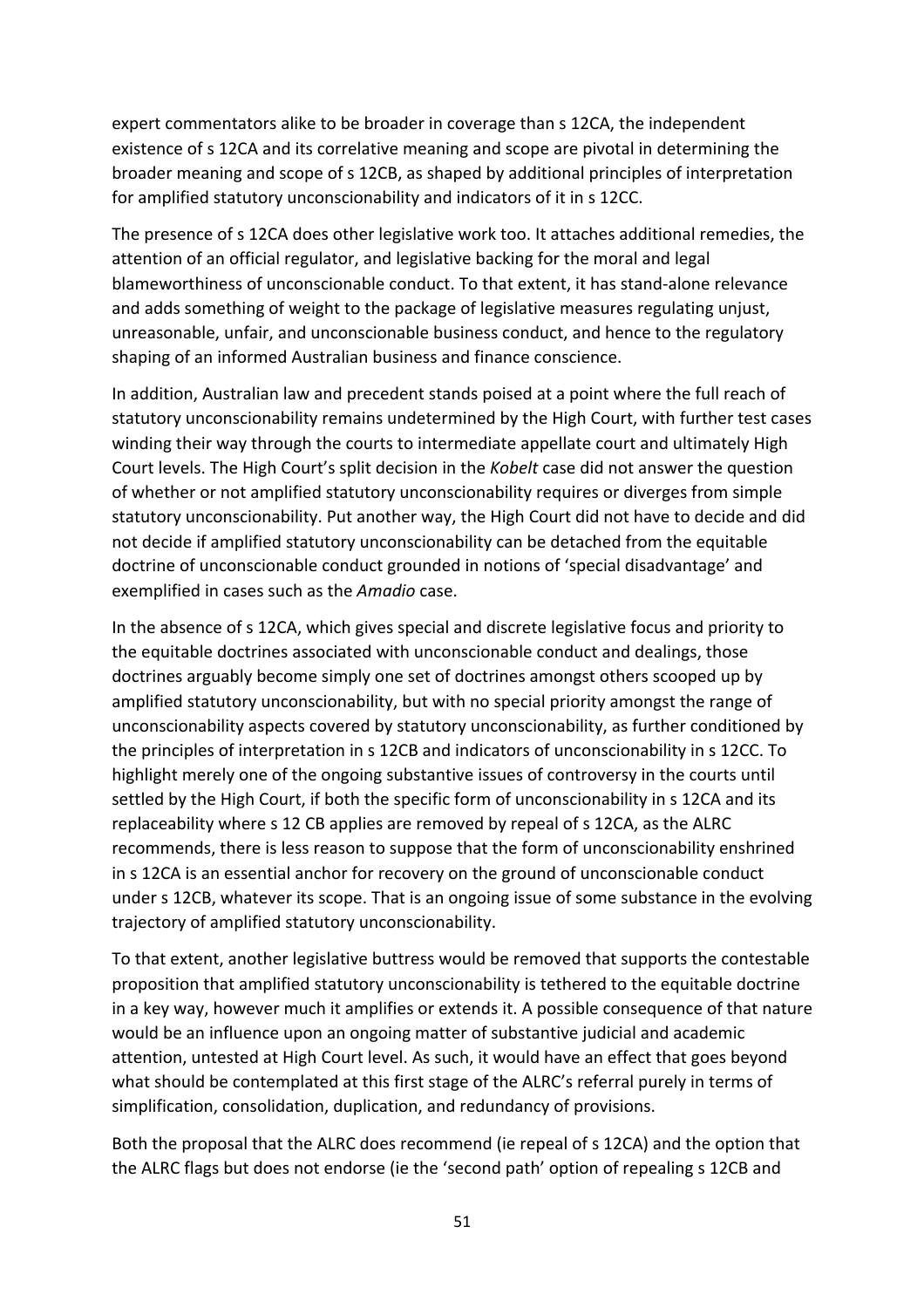s 12CC as well) would result in a fragmentation of co-extensive statutory unconscionability regimes across two Commonwealth Acts, with such regimes presently providing comprehensive coverage of the regulation of unconscionable conduct within and beyond the financial services sector. Whether or not either or both of those proposals are supported by any official regulator or other key stakeholder, the knock-on effect of their acceptance in any resulting changes to the Australian Consumer Law would be more than simply a natural extension of reform of financial services regulation in other laws beyond the Corporations Act and ASIC Act. The substantive and precedential dimensions of such reform would be significant.

The ALRC rightly acknowledges the problems of asymmetry that would result if the 'second path' was followed (see paragraph [13.120]), but at this stage is treating the repeal of s 12CA as simply a matter of simplification and consolidation in general, and non-duplication and avoidance of redundancy in particular. The author of this Submission suggests that the latter characterisation misfires in this instance, and hence does not justify the repeal of s 12CA. The problem with the asymmetry in statutory unconscionability that results across its two major Commonwealth laws even if only s 12CA is repealed, or if symmetry is superficially restored by the equivalent provision in the Australian Consumer Law also being repealed as a by-product of acceptance of the ALRC's proposal, is that each consequence is only justifiable if those cognate provisions are truly duplicative and redundant, and of no substantive significance. Of course, once the ALRC's final recommendations are known about this aspect, it might well be the case that there are ways in which s 12CB and s 12CC can be simplified and consolidated to cover what is otherwise lost simply by repealing s 12CA and doing nothing else. But that is speculative at this early stage, and in any case would raise the same issue as the repeal of any of the provisions of statutory unconscionability about the desirability of making any changes to statutory unconscionability through this Inquiry that either produce asymmetry across two major Commonwealth laws on statutory unconscionability or require reform of the Australian Consumer Law to avoid asymmetry, and without losing any substantive regulatory coverage as a result.

For final ease of reference, a juxtaposition of statutory unconscionability in the ASIC Act (for the financial services industry), the Australian Consumer Law (for all other industry sectors), and in an indicative state commercial leasing law, shows the high degree of commonality in structure and content across these laws, and hence the questions of legislative asymmetry, legal uncertainty, and fragmented precedential reliance that will arise as ripple effects if any change is made to s 12CA of the ASIC Act, or if the 'second path' identified (but not recommended) by the ALRC is adopted and statutory unconscionability is removed altogether from the ASIC Act.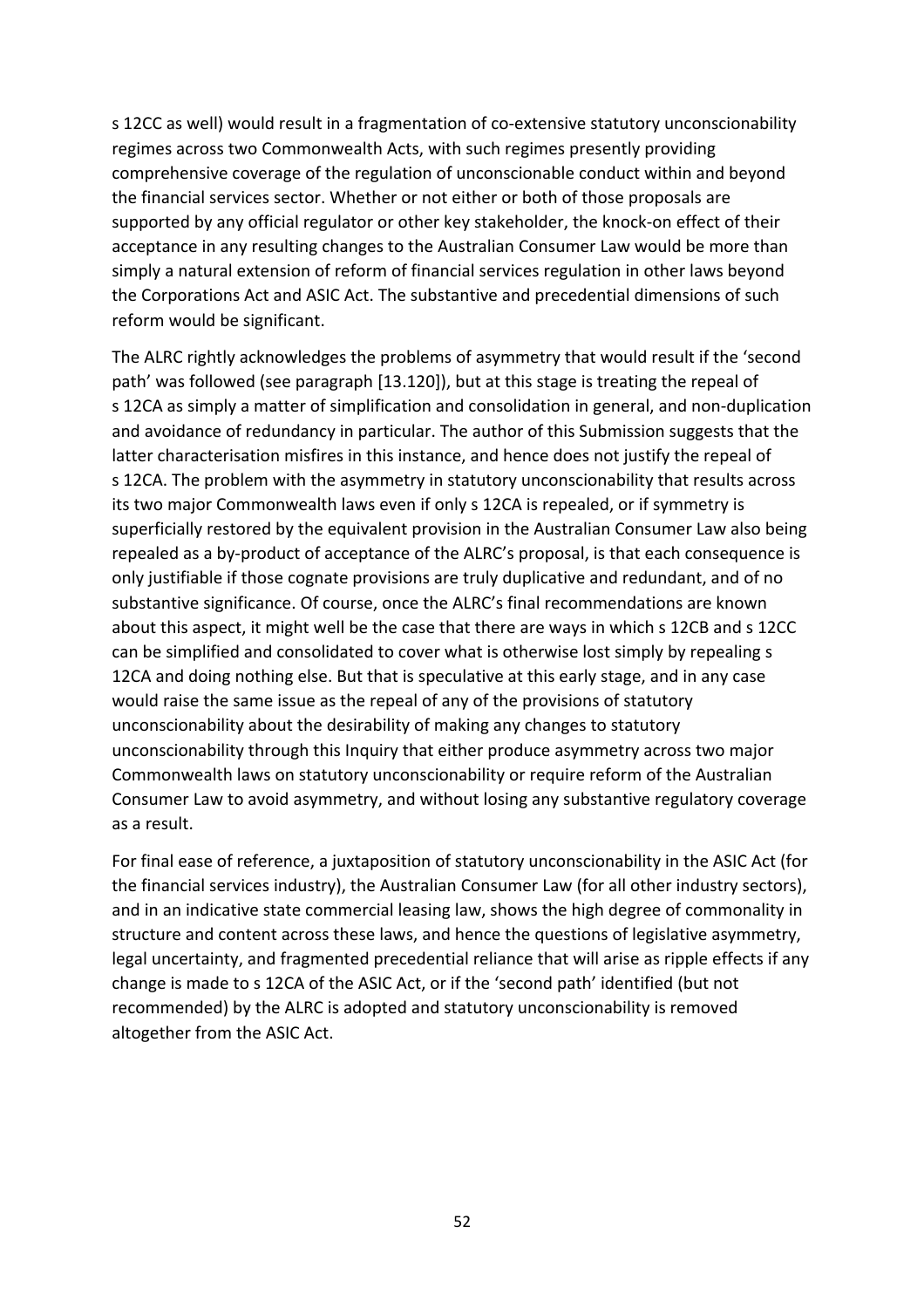The relevant provisions of the ASIC Act are as follows: $116$ 

### **Section 12CA: Unconscionable conduct within the meaning of the unwritten law of the States and Territories [ie 'simple statutory unconscionability']**

(1) A person must not, in trade or commerce, engage in conduct in relation to financial services if the conduct is unconscionable within the meaning of the unwritten law, from time to time, of the States and Territories.

(2) This section does not apply to conduct that is prohibited by section 12CB.

### **Section 12CB: Unconscionable conduct in connection with financial services [ie 'amplified statutory unconscionability']**

- (1) A person must not, in trade or commerce, in connection with:
	- (a) the supply or possible supply of financial services to a person; or
	- (b) the acquisition or possible acquisition of financial services from a person;

engage in conduct that is, in all the circumstances, unconscionable.

- (2) This section does not apply to conduct that is engaged in only because the person engaging in the conduct:
	- (a) institutes legal proceedings in relation to the supply or possible supply, or in relation to the acquisition or possible acquisition; or
	- (b) refers to arbitration a dispute or claim in relation to the supply or possible supply, or in relation to the acquisition or possible acquisition.
- (3) For the purpose of determining whether a person has contravened subsection (1):
	- (a) the court must not have regard to any circumstances that were not reasonably foreseeable at the time of the alleged contravention; and
	- (b) the court may have regard to conduct engaged in, or circumstances existing, before the commencement of this section.
- (4) It is the intention of the Parliament that:
	- (a) this section is not limited by the unwritten law of the States and Territories relating to unconscionable conduct; and
	- (b) this section is capable of applying to a system of conduct or pattern of behaviour, whether or not a particular individual is identified as having been disadvantaged by the conduct or behaviour; and
	- (c) in considering whether conduct to which a contract relates is unconscionable, a court's consideration of the contract may include consideration of:
		- (i) the terms of the contract; and
		- (ii) the manner in which and the extent to which the contract is carried out;

<sup>116</sup> *Australian Securities and Investments Commission Act 2001* (Cth) ss 12CA, 12CB, 12CC.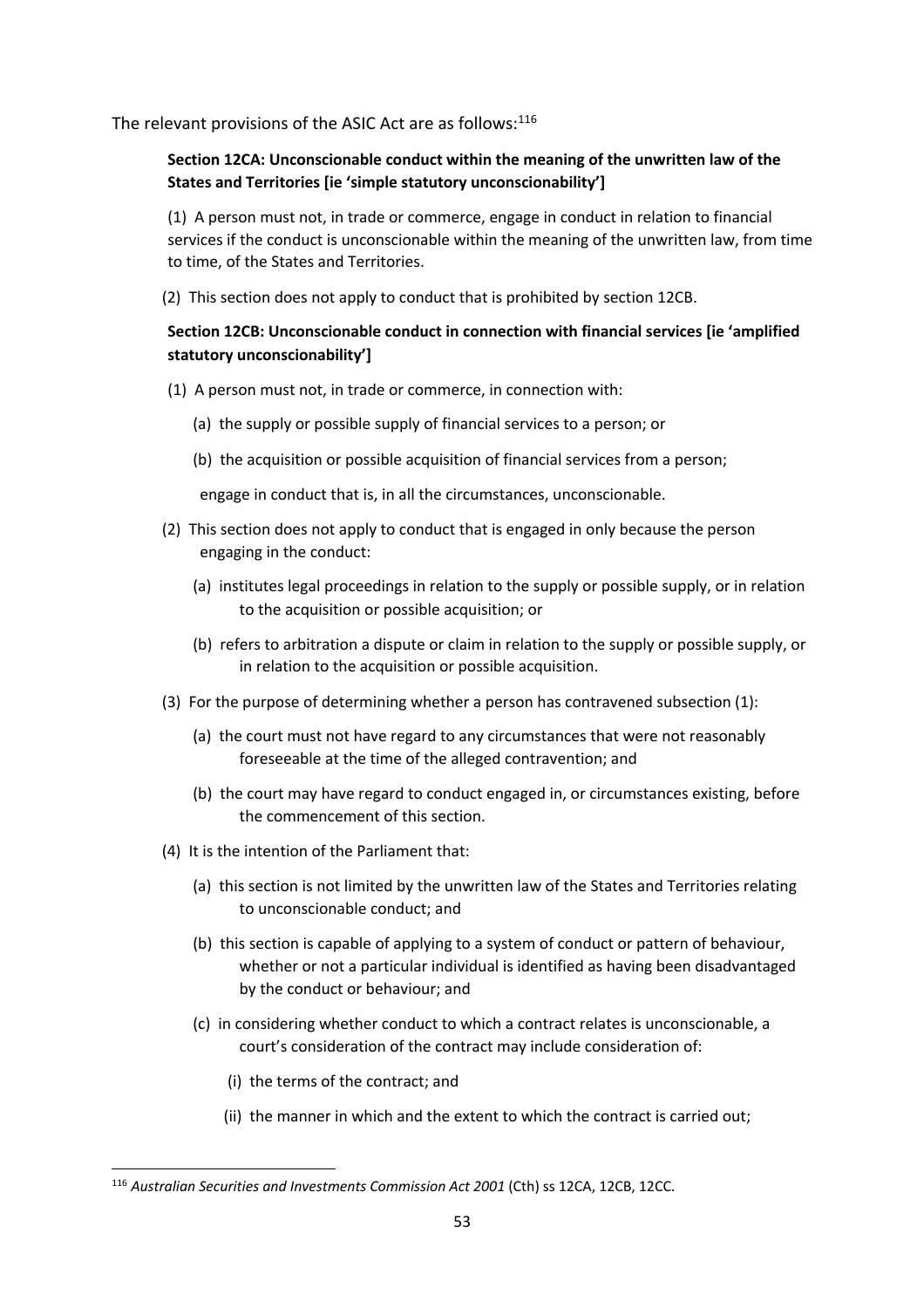and is not limited to consideration of the circumstances relating to formation of the contract.

#### **Section 12CC: Matters the court may have regard to for the purposes of section 12CB**

(1) Without limiting the matters to which the court may have regard for the purpose of determining whether a person (the *supplier*) has contravened section 12CB in connection with the supply or possible supply of financial services to a person (the *service recipient*), the court may have regard to:

- (a) the relative strengths of the bargaining positions of the supplier and the service recipient; and
- (b) whether, as a result of conduct engaged in by the supplier, the service recipient was required to comply with conditions that were not reasonably necessary for the protection of the legitimate interests of the supplier; and
- (c) whether the service recipient was able to understand any documents relating to the supply or possible supply of the financial services; and
- (d) whether any undue influence or pressure was exerted on, or any unfair tactics were used against, the service recipient or a person acting on behalf of the service recipient by the supplier or a person acting on behalf of the supplier in relation to the supply or possible supply of the financial services; and
- (e) the amount for which, and the circumstances under which, the service recipient could have acquired identical or equivalent financial services from a person other than the supplier; and
- (f) the extent to which the supplier's conduct towards the service recipient was consistent with the supplier's conduct in similar transactions between the supplier and other like service recipients; and
- (g) if the supplier is a corporation—the requirements of any applicable industry code (see subsection (3)); and
- (h) the requirements of any other industry code (see subsection (3)), if the service recipient acted on the reasonable belief that the supplier would comply with that code; and
- (i) the extent to which the supplier unreasonably failed to disclose to the service recipient:
	- (i) any intended conduct of the supplier that might affect the interests of the service recipient; and
	- (ii) any risks to the service recipient arising from the supplier's intended conduct (being risks that the supplier should have foreseen would not be apparent to the service recipient); and
- (j) if there is a contract between the supplier and the service recipient for the supply of the financial services: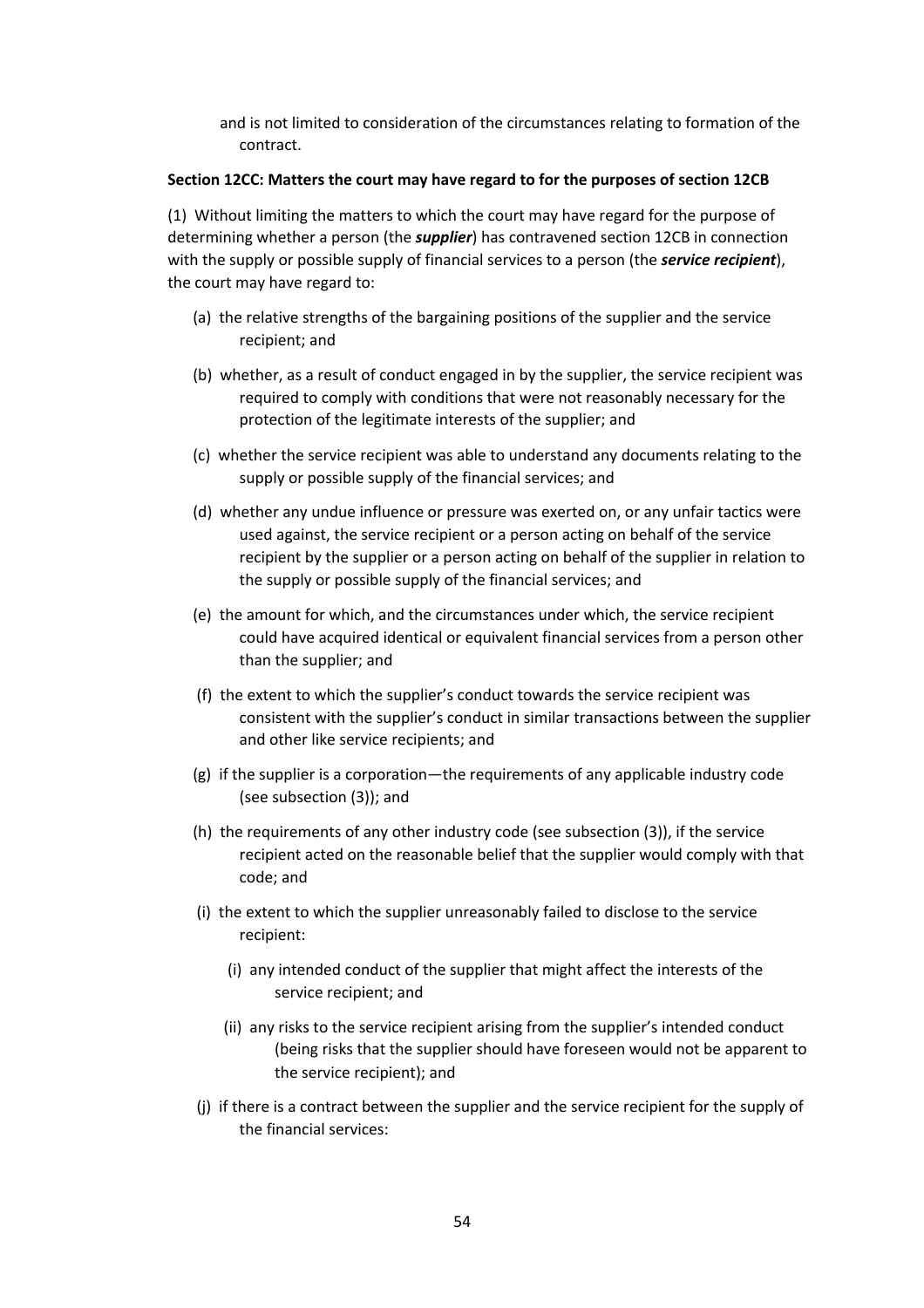- (i) the extent to which the supplier was willing to negotiate the terms and conditions of the contract with the service recipient; and
- (ii) the terms and conditions of the contract; and
- (iii) the conduct of the supplier and the service recipient in complying with the terms and conditions of the contract; and
- (iv) any conduct that the supplier or the service recipient engaged in, in connection with their commercial relationship, after they entered into the contract; and
- (k) without limiting paragraph (j), whether the supplier has a contractual right to vary unilaterally a term or condition of a contract between the supplier and the service recipient for the supply of the financial services; and
- (l) the extent to which the supplier and the service recipient acted in good faith.
- (2) Without limiting the matters to which the court may have regard for the purpose of determining whether a person (the *acquirer*) has contravened section 12CB in connection with the acquisition or possible acquisition of financial services from a person (the *supplier*), the court may have regard to:
	- (a) the relative strengths of the bargaining positions of the acquirer and the supplier; and
	- (b) whether, as a result of conduct engaged in by the acquirer, the supplier was required to comply with conditions that were not reasonably necessary for the protection of the legitimate interests of the acquirer; and
	- (c) whether the supplier was able to understand any documents relating to the acquisition or possible acquisition of the financial services; and
	- (d) whether any undue influence or pressure was exerted on, or any unfair tactics were used against, the supplier or a person acting on behalf of the supplier by the acquirer or a person acting on behalf of the acquirer in relation to the acquisition or possible acquisition of the financial services; and
	- (e) the amount for which, and the circumstances in which, the supplier could have supplied identical or equivalent financial services to a person other than the acquirer; and
	- (f) the extent to which the acquirer's conduct towards the supplier was consistent with the acquirer's conduct in similar transactions between the acquirer and other like suppliers; and
	- (g) the requirements of any applicable industry code (see subsection (3)); and
	- (h) the requirements of any other industry code (see subsection (3)), if the supplier acted on the reasonable belief that the acquirer would comply with that code; and
	- (i) the extent to which the acquirer unreasonably failed to disclose to the supplier:
		- (i) any intended conduct of the acquirer that might affect the interests of the supplier; and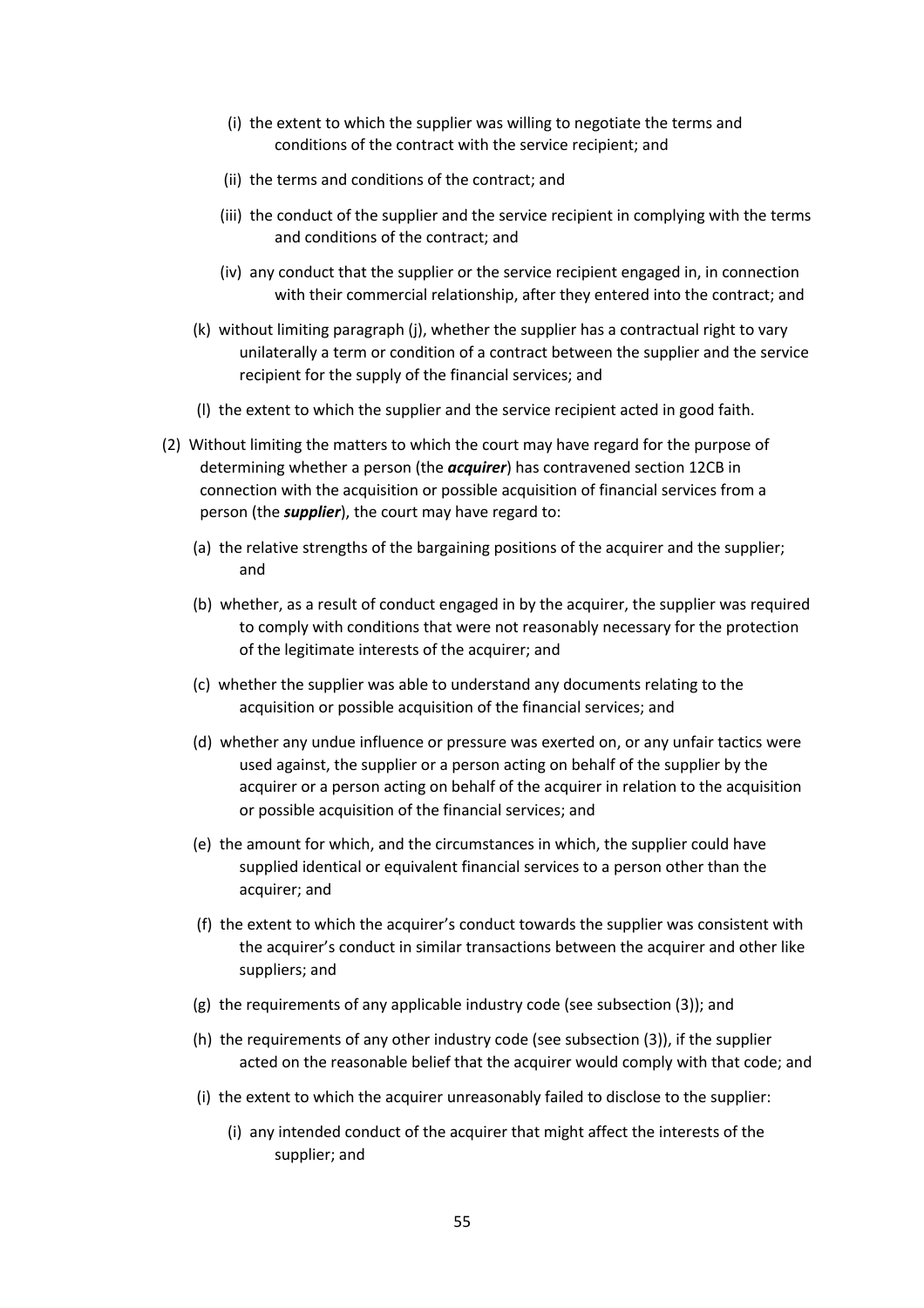- (ii) any risks to the supplier arising from the acquirer's intended conduct (being risks that the acquirer should have foreseen would not be apparent to the supplier); and
- (j) if there is a contract between the acquirer and the supplier for the acquisition of the financial services:
	- (i) the extent to which the acquirer was willing to negotiate the terms and conditions of the contract with the supplier; and
	- (ii) the terms and conditions of the contract; and
	- (iii) the conduct of the acquirer and the supplier in complying with the terms and conditions of the contract; and
	- (iv) any conduct that the acquirer or the supplier engaged in, in connection with their commercial relationship, after they entered into the contract; and
- (k) without limiting paragraph (j), whether the acquirer has a contractual right to vary unilaterally a term or condition of a contract between the acquirer and the supplier for the acquisition of the financial services; and
- (l) the extent to which the acquirer and the supplier acted in good faith.
- (3) In this section:

*applicable industry code*, in relation to a corporation, has the same meaning as it has in subsection 51ACA(1) of the *Competition and Consumer Act 2010*.

*industry code* has the same meaning as it has in subsection 51ACA(1) of the *Competition and Consumer Act 2010*.

The equivalent provisions in the Competition and Consumer Act, which are located in Schedule 2, known as the Australian Consumer Law, are as follows: 117

### **Section 20: Unconscionable Conduct within the meaning of the unwritten law [ie 'simple statutory unconscionability']**

(1) A person must not, in trade or commerce, engage in conduct that is unconscionable, within the meaning of the unwritten law from time to time.

Note: A pecuniary penalty may be imposed for a contravention of this subsection.

(2) This section does not apply to conduct that is prohibited by section 21.

### **Section 21: Unconscionable conduct in connection with goods or services [ie 'amplified statutory unconscionability']**

- (1) A person must not, in trade or commerce, in connection with:
	- (a) the supply or possible supply of goods or services to a person; or
	- (b) the acquisition or possible acquisition of goods or services from a person;

<sup>117</sup> *Australian Consumer Law* ss 20, 21, 22.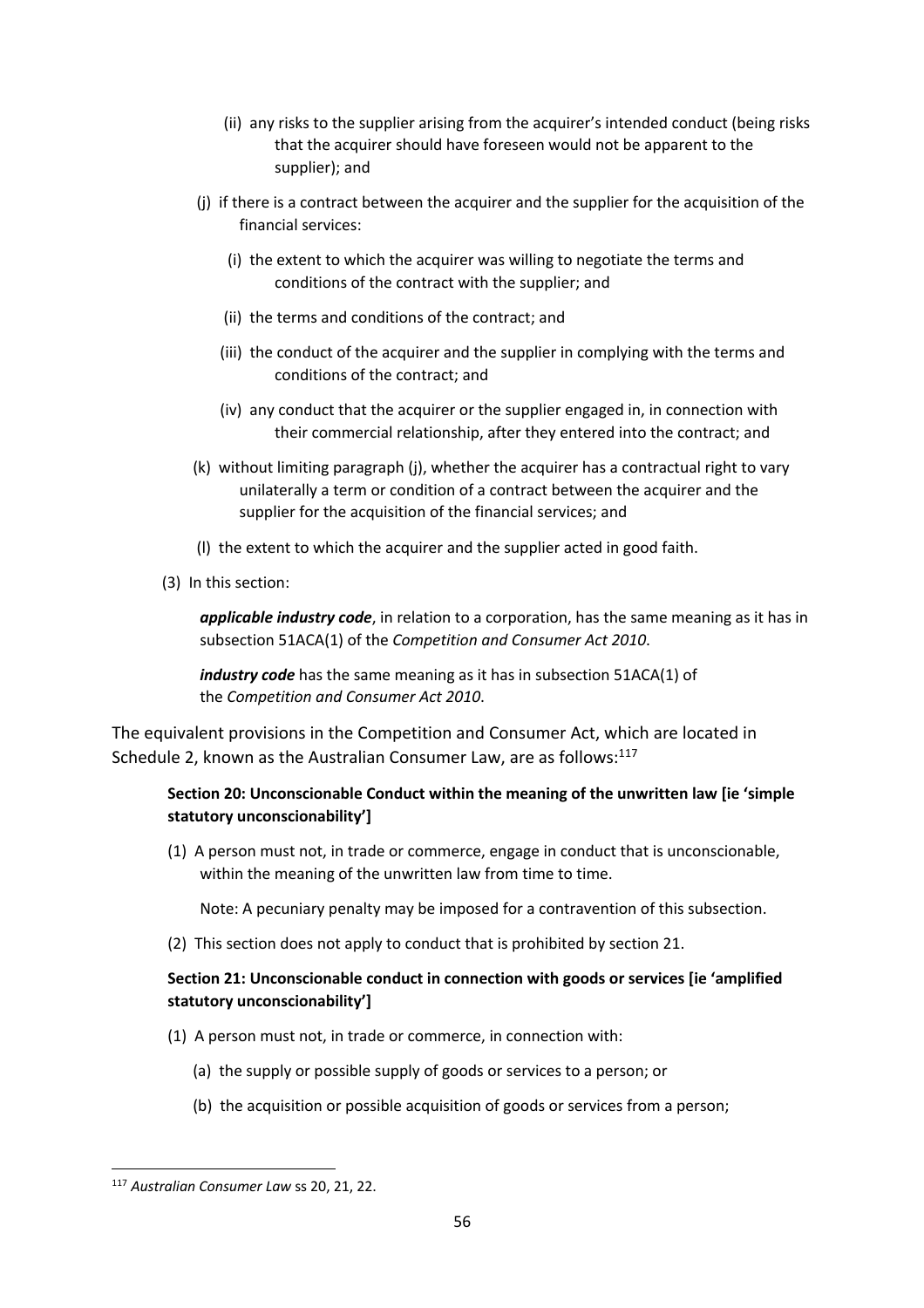engage in conduct that is, in all the circumstances, unconscionable.

(2) This section does not apply to conduct that is engaged in only because the person engaging in the conduct:

- (a) institutes legal proceedings in relation to the supply or possible supply, or in relation to the acquisition or possible acquisition; or
- (b) refers to arbitration a dispute or claim in relation to the supply or possible supply, or in relation to the acquisition or possible acquisition.
- (3) For the purpose of determining whether a person has contravened subsection (1):
	- (a) the court must not have regard to any circumstances that were not reasonably foreseeable at the time of the alleged contravention; and
	- (b) the court may have regard to conduct engaged in, or circumstances existing, before the commencement of this section.
- (4) It is the intention of the Parliament that:
	- (a) this section is not limited by the unwritten law relating to unconscionable conduct; and
	- (b) this section is capable of applying to a system of conduct or pattern of behaviour, whether or not a particular individual is identified as having been disadvantaged by the conduct or behaviour; and
	- (c) in considering whether conduct to which a contract relates is unconscionable, a court's consideration of the contract may include consideration of:
		- (i) the terms of the contract; and
		- (ii) the manner in which and the extent to which the contract is carried out;
		- and is not limited to consideration of the circumstances relating to formation of the contract.

#### **Section 22: Matters the court may have regard to for the purposes of section 21**

- (1) Without limiting the matters to which the court may have regard for the purpose of determining whether a person (the *supplier*) has contravened section 21 in connection with the supply or possible supply of goods or services to a person (the *customer*), the court may have regard to:
	- (a) the relative strengths of the bargaining positions of the supplier and the customer; and
	- (b) whether, as a result of conduct engaged in by the supplier, the customer was required to comply with conditions that were not reasonably necessary for the protection of the legitimate interests of the supplier; and
	- (c) whether the customer was able to understand any documents relating to the supply or possible supply of the goods or services; and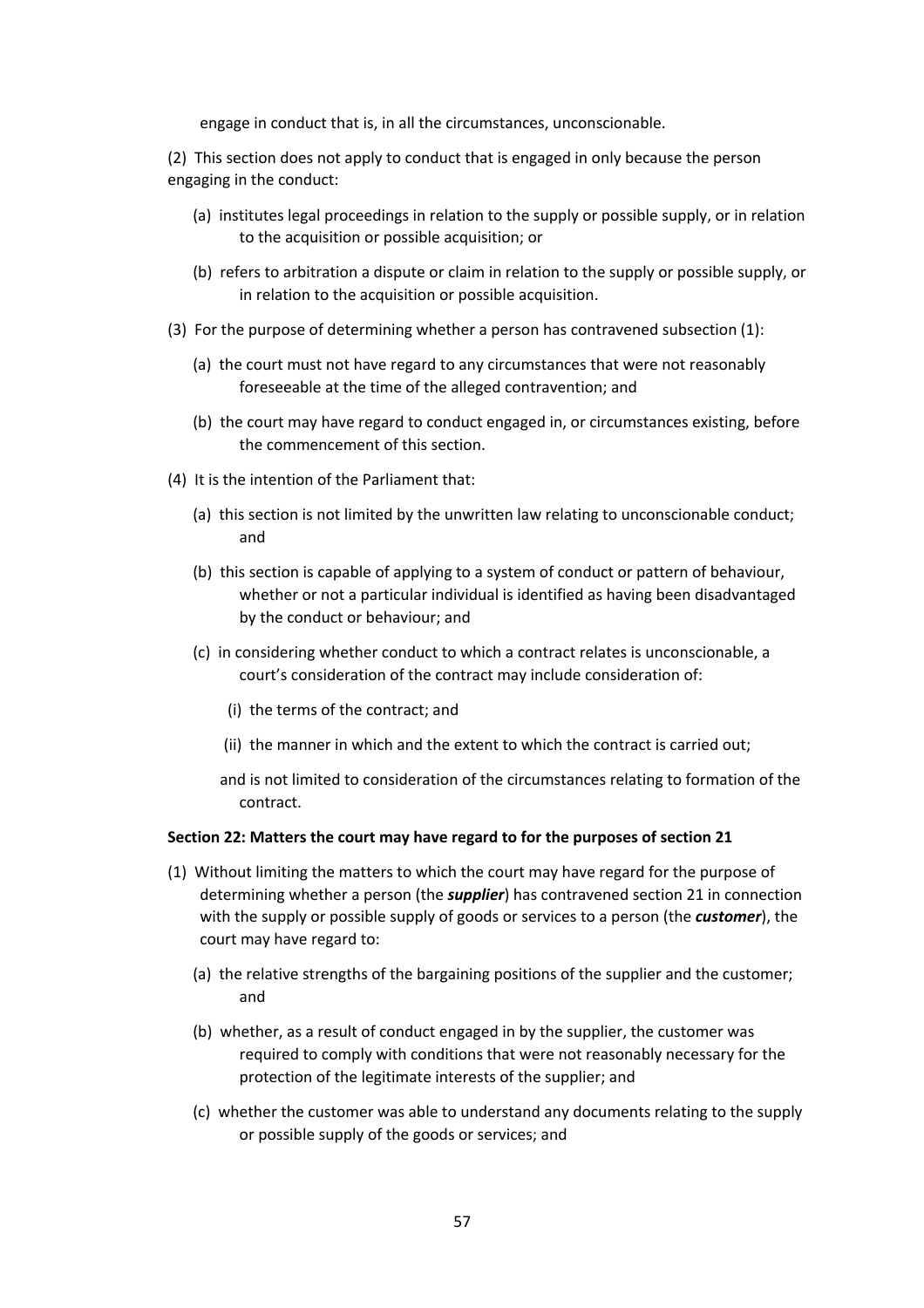- (d) whether any undue influence or pressure was exerted on, or any unfair tactics were used against, the customer or a person acting on behalf of the customer by the supplier or a person acting on behalf of the supplier in relation to the supply or possible supply of the goods or services; and
- (e) the amount for which, and the circumstances under which, the customer could have acquired identical or equivalent goods or services from a person other than the supplier; and
- (f) the extent to which the supplier's conduct towards the customer was consistent with the supplier's conduct in similar transactions between the supplier and other like customers; and
- (g) the requirements of any applicable industry code; and
- (h) the requirements of any other industry code, if the customer acted on the reasonable belief that the supplier would comply with that code; and
- (i) the extent to which the supplier unreasonably failed to disclose to the customer:
	- (i) any intended conduct of the supplier that might affect the interests of the customer; and
	- (ii) any risks to the customer arising from the supplier's intended conduct (being risks that the supplier should have foreseen would not be apparent to the customer); and
- (j) if there is a contract between the supplier and the customer for the supply of the goods or services:
	- (i) the extent to which the supplier was willing to negotiate the terms and conditions of the contract with the customer; and
	- (ii) the terms and conditions of the contract; and
	- (iii) the conduct of the supplier and the customer in complying with the terms and conditions of the contract; and
	- (iv) any conduct that the supplier or the customer engaged in, in connection with their commercial relationship, after they entered into the contract; and
- (k) without limiting paragraph (j), whether the supplier has a contractual right to vary unilaterally a term or condition of a contract between the supplier and the customer for the supply of the goods or services; and
- (l) the extent to which the supplier and the customer acted in good faith.
- (2) Without limiting the matters to which the court may have regard for the purpose of determining whether a person (the *acquirer*) has contravened section 21 in connection with the acquisition or possible acquisition of goods or services from a person (the *supplier*), the court may have regard to:
	- (a) the relative strengths of the bargaining positions of the acquirer and the supplier; and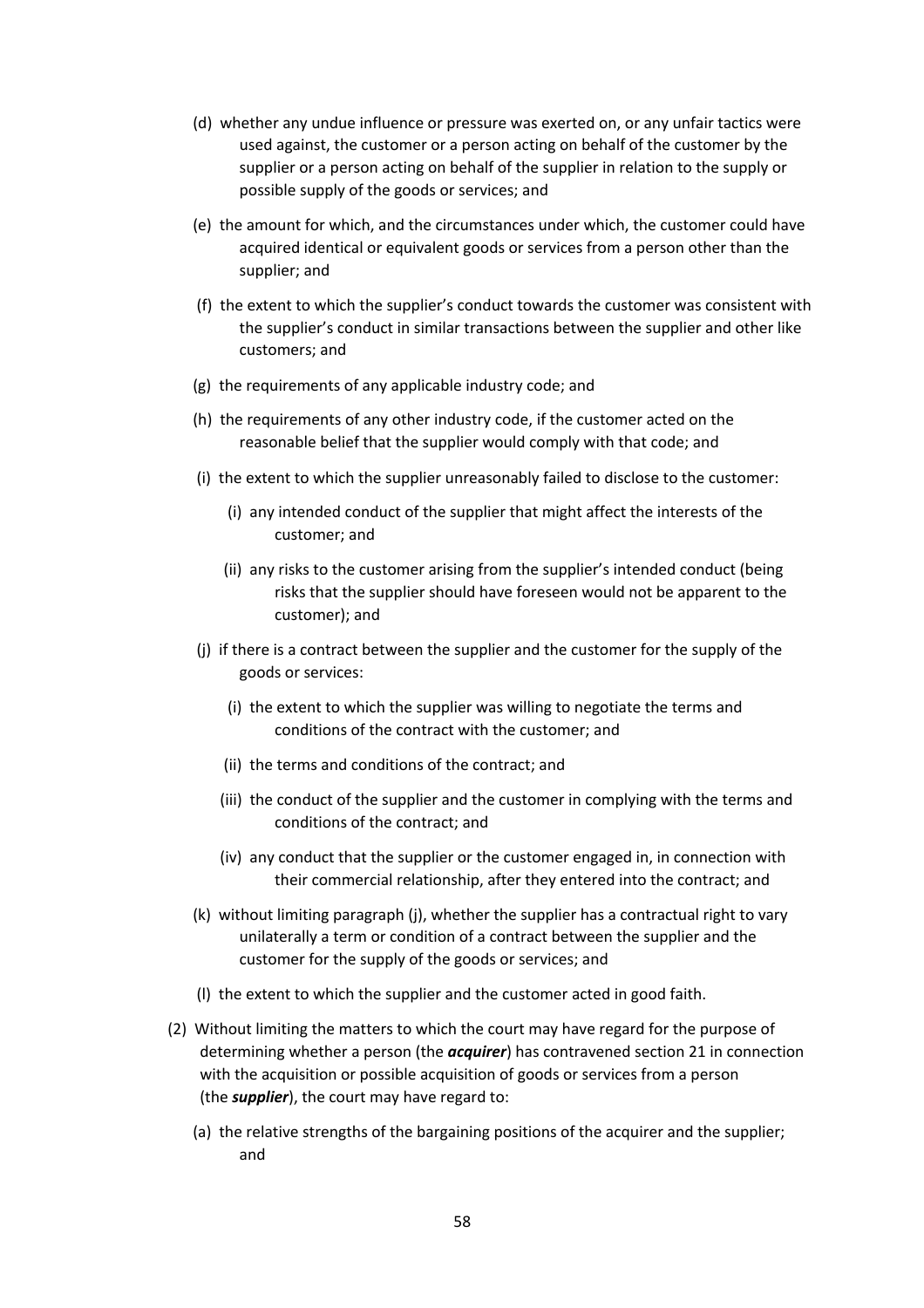- (b) whether, as a result of conduct engaged in by the acquirer, the supplier was required to comply with conditions that were not reasonably necessary for the protection of the legitimate interests of the acquirer; and
- (c) whether the supplier was able to understand any documents relating to the acquisition or possible acquisition of the goods or services; and
- (d) whether any undue influence or pressure was exerted on, or any unfair tactics were used against, the supplier or a person acting on behalf of the supplier by the acquirer or a person acting on behalf of the acquirer in relation to the acquisition or possible acquisition of the goods or services; and
- (e) the amount for which, and the circumstances in which, the supplier could have supplied identical or equivalent goods or services to a person other than the acquirer; and
- (f) the extent to which the acquirer's conduct towards the supplier was consistent with the acquirer's conduct in similar transactions between the acquirer and other like suppliers; and
- (g) the requirements of any applicable industry code; and
- (h) the requirements of any other industry code, if the supplier acted on the reasonable belief that the acquirer would comply with that code; and
- (i) the extent to which the acquirer unreasonably failed to disclose to the supplier:
	- (i) any intended conduct of the acquirer that might affect the interests of the supplier; and
	- (ii) any risks to the supplier arising from the acquirer's intended conduct (being risks that the acquirer should have foreseen would not be apparent to the supplier); and
- (j) if there is a contract between the acquirer and the supplier for the acquisition of the goods or services:
	- (i) the extent to which the acquirer was willing to negotiate the terms and conditions of the contract with the supplier; and
	- (ii) the terms and conditions of the contract; and
	- (iii) the conduct of the acquirer and the supplier in complying with the terms and conditions of the contract; and
	- (iv) any conduct that the acquirer or the supplier engaged in, in connection with their commercial relationship, after they entered into the contract; and
- (k) without limiting paragraph (j), whether the acquirer has a contractual right to vary unilaterally a term or condition of a contract between the acquirer and the supplier for the acquisition of the goods or services; and
- (l) the extent to which the acquirer and the supplier acted in good faith.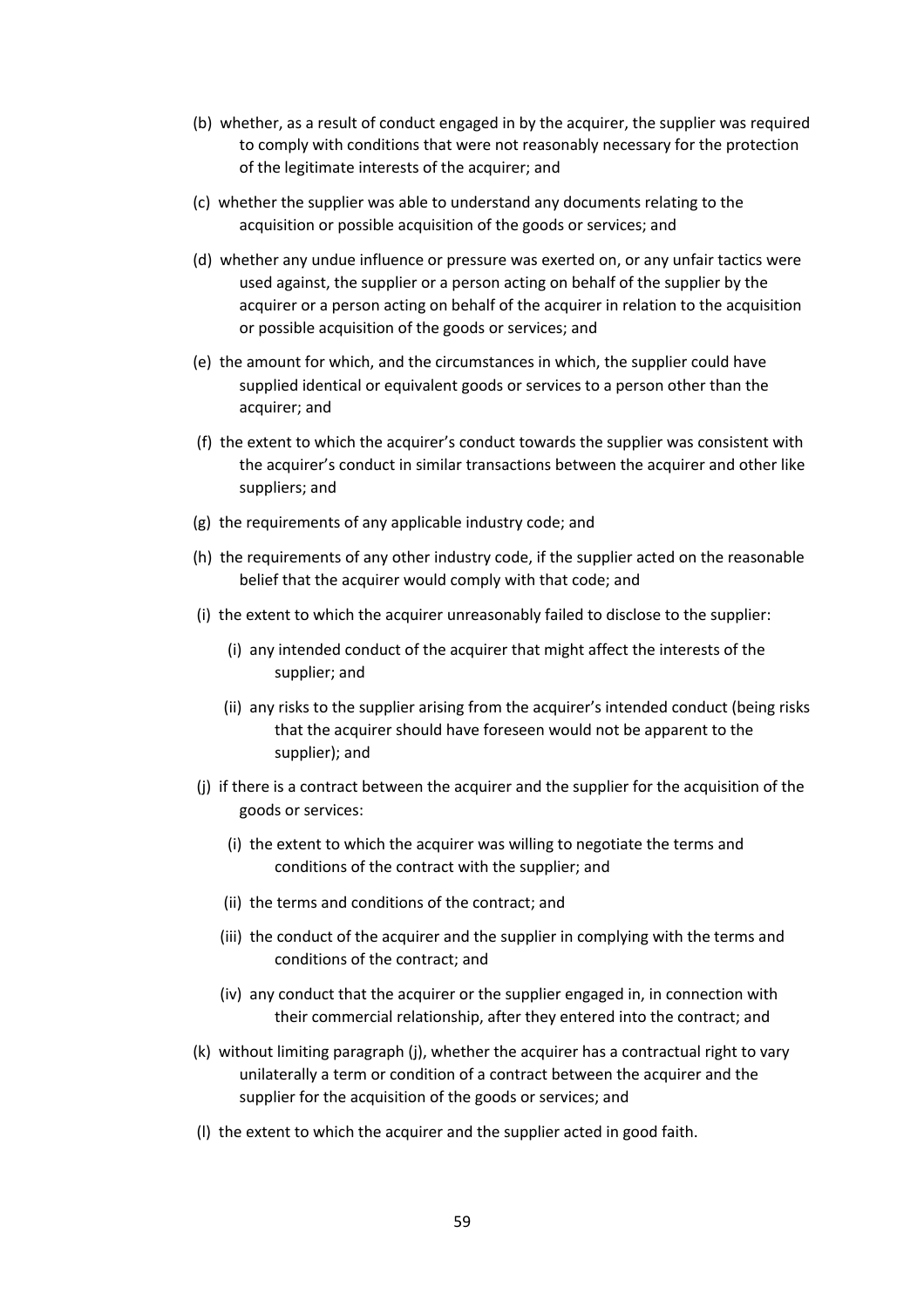As an example of a state commercial leasing statutory unconscionable conduct provision, the *Retail Leases Act 2003* (Vic) states the following:<sup>118</sup>

### **Section 77: Unconscionable Conduct of a landlord**

(1) A landlord under retail premises lease or a proposed retail premises lease must not, in connection with lease or proposed lease, engage in conduct that is, in all the circumstances, unconscionable.

Note:

Section 78 deals with unconscionable conduct by a tenant.

(2) Without limiting the matters to which the Tribunal may have regard for the purpose of determining whether a landlord has contravened subsection (1), the Tribunal may have regard to—

(a) the relative strengths of the bargaining positions of the landlord and tenant; and

(b) whether, as a result of conduct engaged in by the landlord, the tenant was required to comply with conditions that were not reasonably necessary for the protection of the landlord's legitimate interests; and

(c) whether the tenant was able to understand any documents relating to the lease; and

(d) whether any undue influence or pressure was exerted on, or any unfair tactics were used against, the tenant or a person acting on the tenant's behalf by the landlord or a person acting on the landlord's behalf in relation to the lease, for example—

(i) concerning trading on Sundays or days that are public holidays where the premises are located; or

(ii) to agree to a lease term of less than the minimum period provided by section 21; and

(e) the amount for which, and the circumstances under which, the tenant could have acquire an identical or equivalent lease from a person other than the landlord; and

(f) the extent to which the landlord's conduct towards the tenant was consistent with the landlord's conduct in similar transactions between the landlord and other similar tenants; and

(g) the requirements of any applicable industry code; and

(h) the requirements of any other industry code, if the tenant acted on the reasonable belief that the landlord would comply with that code; and

(i) the extent to which the landlord unreasonably failed to disclose to the tenant—

(i) any intended conduct of the landlord that might affect the tenant's interests; and

<sup>118</sup> *Retail Leases Act 2003* (Vic) ss 77-79.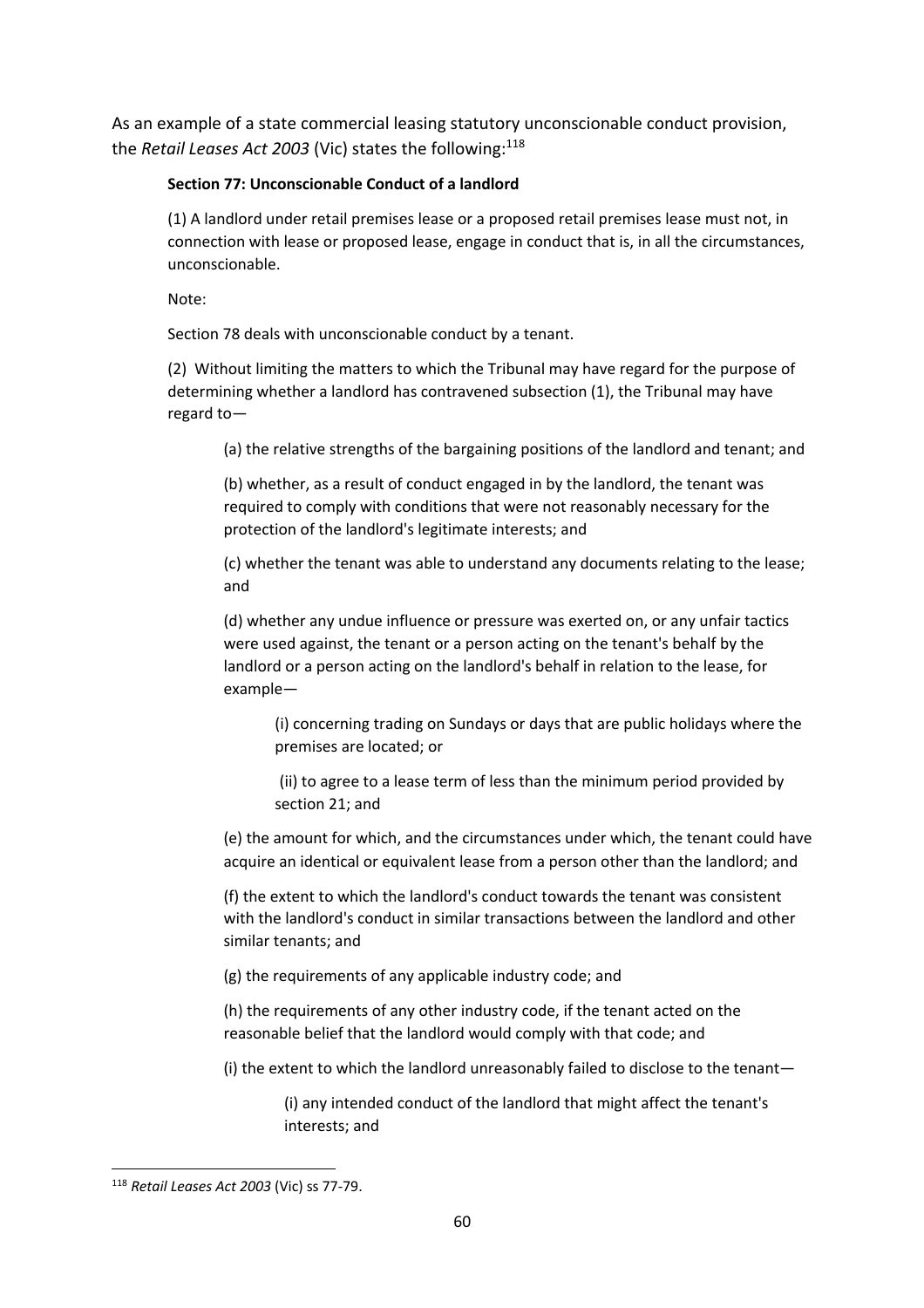(ii) any risks to the tenant arising from the landlord's intended conduct that are risks that the landlord should have foreseen would not be apparent to the tenant; and

(j) the extent to which the landlord was willing to negotiate the terms and conditions of any lease with the tenant; and

(k) the extent to which the landlord acted in good faith; and

(l) the extent to which the landlord was not reasonably willing to negotiate the rent under the lease; and

(m) the extent to which the landlord unreasonably used information about the turnover of the tenant's or a previous tenant's business to negotiate the rent; and

(n) the extent to which the landlord required the tenant to incur unreasonable fit out costs.

(3) In considering whether a landlord has contravened subsection (1), the Tribunal—

(a) must not have regard to any circumstances that were not reasonably foreseeable at the time of the alleged contravention; and

(b) may have regard to circumstances existing before the commencement of this section but not to conduct engaged in before that commencement.

#### **SECTION 78: Unconscionable Conduct of a tenant**

(1) A tenant under a retail premises lease or a proposed retail premises lease must not, in connection with the lease or proposed lease, engage in conduct that is, in all the circumstances, unconscionable.

(2) Without in any way limiting the matters to which the Tribunal may have regard for the purpose of determining whether atenant has contravened subsection (1), the Tribunal may have regard to—

(a) the relative strengths of the bargaining positions of the tenant and landlord; and

(b) whether, as a result of conduct engaged in by the tenant, the landlord was required to comply with conditions that were not reasonably necessary for the protection of the tenant's legitimate interests; and

(c) whether the landlord was able to understand any documents relating to the lease; and

(d) whether any undue influence or pressure was exerted on, or any unfair tactics were used against, the landlord or a person acting on the landlord's behalf by the tenant or a person acting on the tenant's behalf in relation to the lease; and

(e) the amount for which, and the circumstances under which, the landlord could have granted an identical or equivalent lease to a person other than the tenant; and